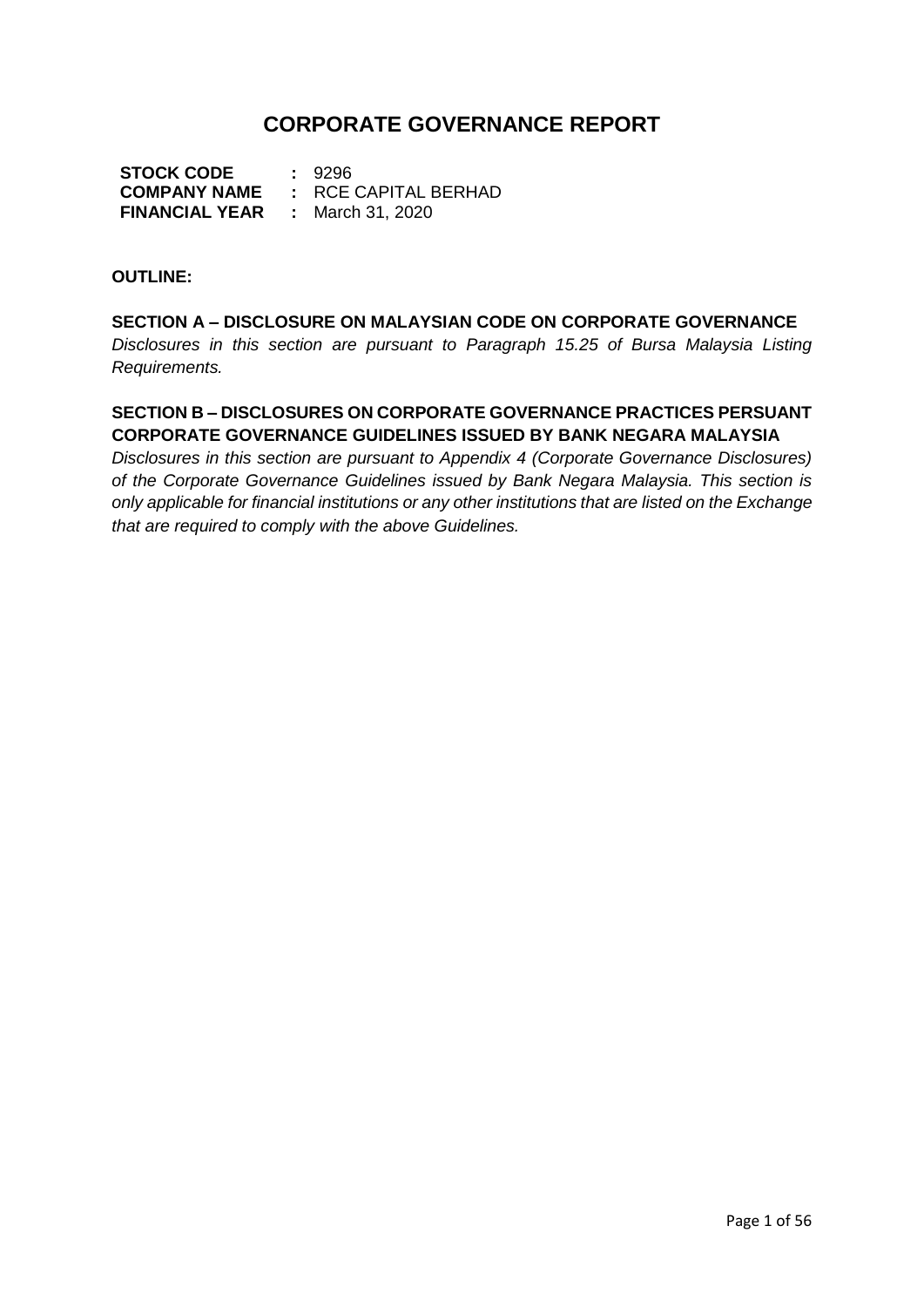## **SECTION A – DISCLOSURE ON MALAYSIAN CODE ON CORPORATE GOVERNANCE**

*Disclosures in this section are pursuant to Paragraph 15.25 of Bursa Malaysia Listing Requirements.*

#### **Intended Outcome**

Every company is headed by a board, which assumes responsibility for the company's leadership and is collectively responsible for meeting the objectives and goals of the company.

#### **Practice 1.1**

The board should set the company's strategic aims, ensure that the necessary resources are in place for the company to meet its objectives and review management performance. The board should set the company's values and standards, and ensure that its obligations to its shareholders and other stakeholders are understood and met.

| <b>Application</b>                                      | Applied                                                                                                                                                                                                                                                                                                                                                                                                                                   |  |
|---------------------------------------------------------|-------------------------------------------------------------------------------------------------------------------------------------------------------------------------------------------------------------------------------------------------------------------------------------------------------------------------------------------------------------------------------------------------------------------------------------------|--|
| <b>Explanation on</b><br>application of the<br>practice | The Board of Directors of RCE Capital Berhad (the "Company") has overall<br>responsibility for promoting the sustainable growth and financial<br>soundness of the Company. The Directors, collectively and individually, are<br>aware of their responsibilities to shareholders and stakeholders for<br>creating and delivering sustainable value and long-term success through its<br>leadership and management of the Group's business. |  |
|                                                         | The Directors together as a team, set the values and standards of the<br>Company and ensure that the Group's business is properly managed to<br>safeguard the Group's assets and shareholders' investment.                                                                                                                                                                                                                                |  |
|                                                         | To assist the Board in carrying out its responsibilities and functions, it has<br>delegated certain responsibilities to the Board Committees namely, Audit<br>Committee, Nomination & Remuneration Committee ("N&R Committee"),<br>Employees' Share Scheme Committee and Sustainability Management<br>Committee to ensure that a good corporate governance framework is in<br>place within the Group.                                     |  |
|                                                         | The Board has clearly demarcated the day-to-day operational functions of<br>the Management and the overall responsibilities of the Board through the<br>Board Charter and other governance documents. The following paragraphs<br>describe the Board's role in discharging its key fiduciary duties, leadership<br>functions and responsibilities:                                                                                        |  |
|                                                         | (1)<br>The Board plays an active role in the development of the Company's<br>strategy, and monitoring of its performance and implementation. The<br>annual budget and strategy of the Group was presented to the Board<br>at its Meeting held in May 2019 where the Board deliberated in detail<br>and provided their feedback and guidance.                                                                                              |  |
|                                                         | In November 2019, the Board reviewed the year-to-date results of<br>the budget and strategy including financial performance of the<br>Company. Progress is monitored against the performance targets as<br>approved by the Board.                                                                                                                                                                                                         |  |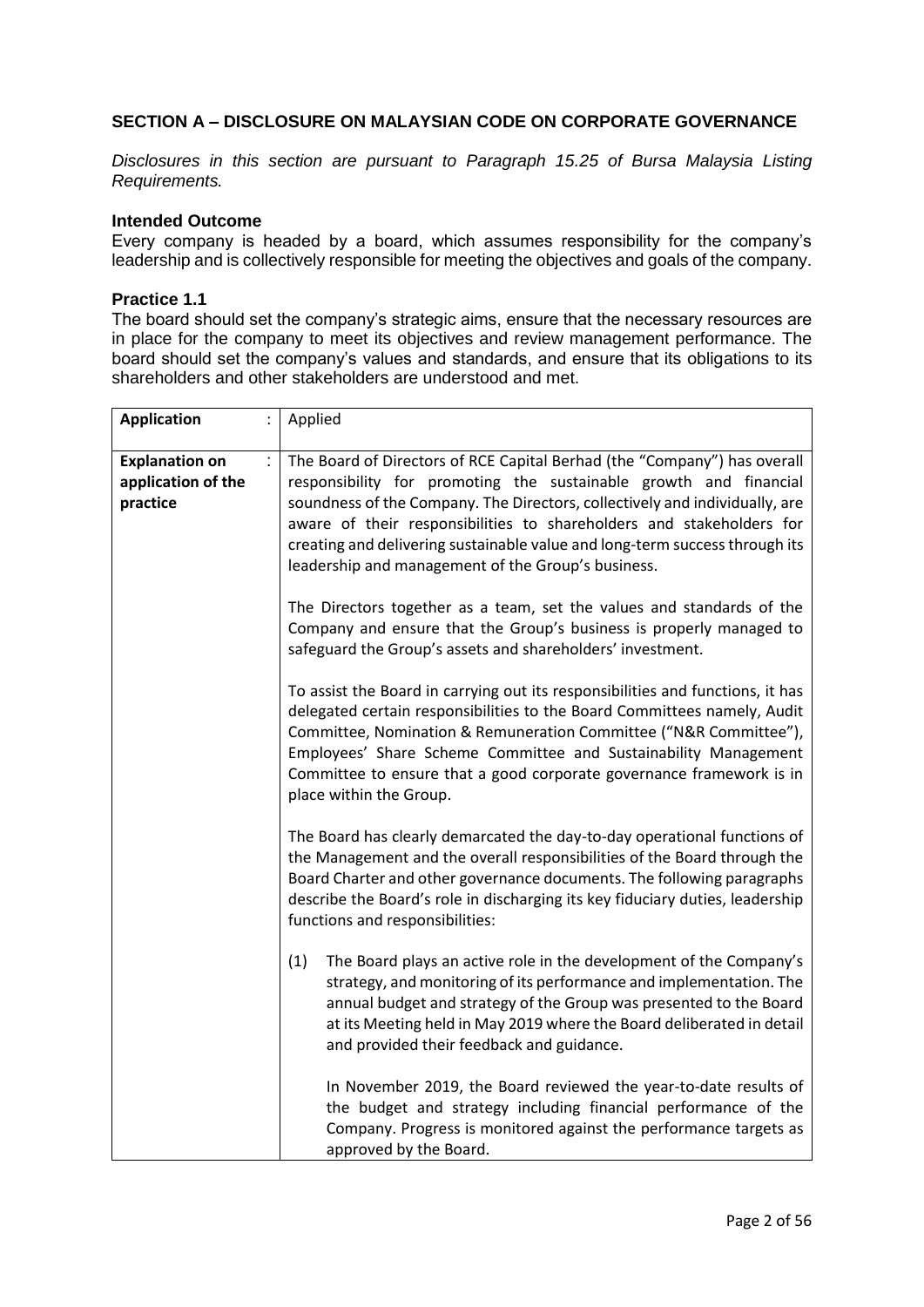|     | The Management, led by the Chief Executive Officer ("CEO") is<br>responsible for the day-to-day operations of the Group's business<br>activities. He is supported by a Management Committee team which<br>meets monthly to review and discuss on the Group's operational and<br>financial results. The Board exercised oversight through quarterly<br>review and deliberated on the Group's performance, Management's<br>proposal, as well as challenged the Management's views and<br>assumptions (where necessary) prior to the approval.                                                                                                                                                                                                       |
|-----|---------------------------------------------------------------------------------------------------------------------------------------------------------------------------------------------------------------------------------------------------------------------------------------------------------------------------------------------------------------------------------------------------------------------------------------------------------------------------------------------------------------------------------------------------------------------------------------------------------------------------------------------------------------------------------------------------------------------------------------------------|
| (2) | The Board continues to maintain and regularly review the adequacy<br>of the Group's system of internal control and risk management<br>processes to ensure, as far as possible, the protection of the Group's<br>assets and its shareholders' investments.                                                                                                                                                                                                                                                                                                                                                                                                                                                                                         |
|     | The Company's Risk Management Committee comprising members<br>with risk and business management knowledge and experience,<br>monitors the implementation of risk management policies and<br>strategies that were approved by the Board. It monitors and manages<br>the principal risk exposures by ensuring that Management has taken<br>the necessary steps to mitigate such risks and recommends action<br>where necessary. The Risk Management Committee presented<br>quarterly reports to the Audit Committee which in turn will brief the<br>Board on its findings, if so required.                                                                                                                                                          |
|     | Key risks deliberated by the Risk Management Committee during the<br>financial year include, amongst others, credit risk management,<br>compliance risk including amendment to the MACC Act 2009,<br>information technology security risks, financial risks including<br>liquidity risks and health and safety risk arising from viral pandemic.                                                                                                                                                                                                                                                                                                                                                                                                  |
| (3) | The Board through the N&R Committee is responsible to ensure that<br>there is an orderly succession planning within the Group. The Terms<br>of Reference of the N&R Committee outlines its responsibilities on<br>selection and assessment of Managing Director/Chief Executive/<br>Deputy Chief Executive/Executive Director.                                                                                                                                                                                                                                                                                                                                                                                                                    |
|     | On-going succession planning and training which are aligned to the<br>organisation's objectives are put in place to ensure orderly<br>management transition in the Group. The succession plan covers<br>identification of internal and/or external candidates for leadership<br>and management role so that the Board and Management team<br>comprise high calibre people with the necessary and desirable<br>experience and competencies that best meet the Group's needs. The<br>criteria used to assess potential successors are formulated based on<br>the Company's business strategies, corporate culture as well as<br>diversity. Adequate resources and time will be provided to the<br>selected employees for development and mentoring. |
|     |                                                                                                                                                                                                                                                                                                                                                                                                                                                                                                                                                                                                                                                                                                                                                   |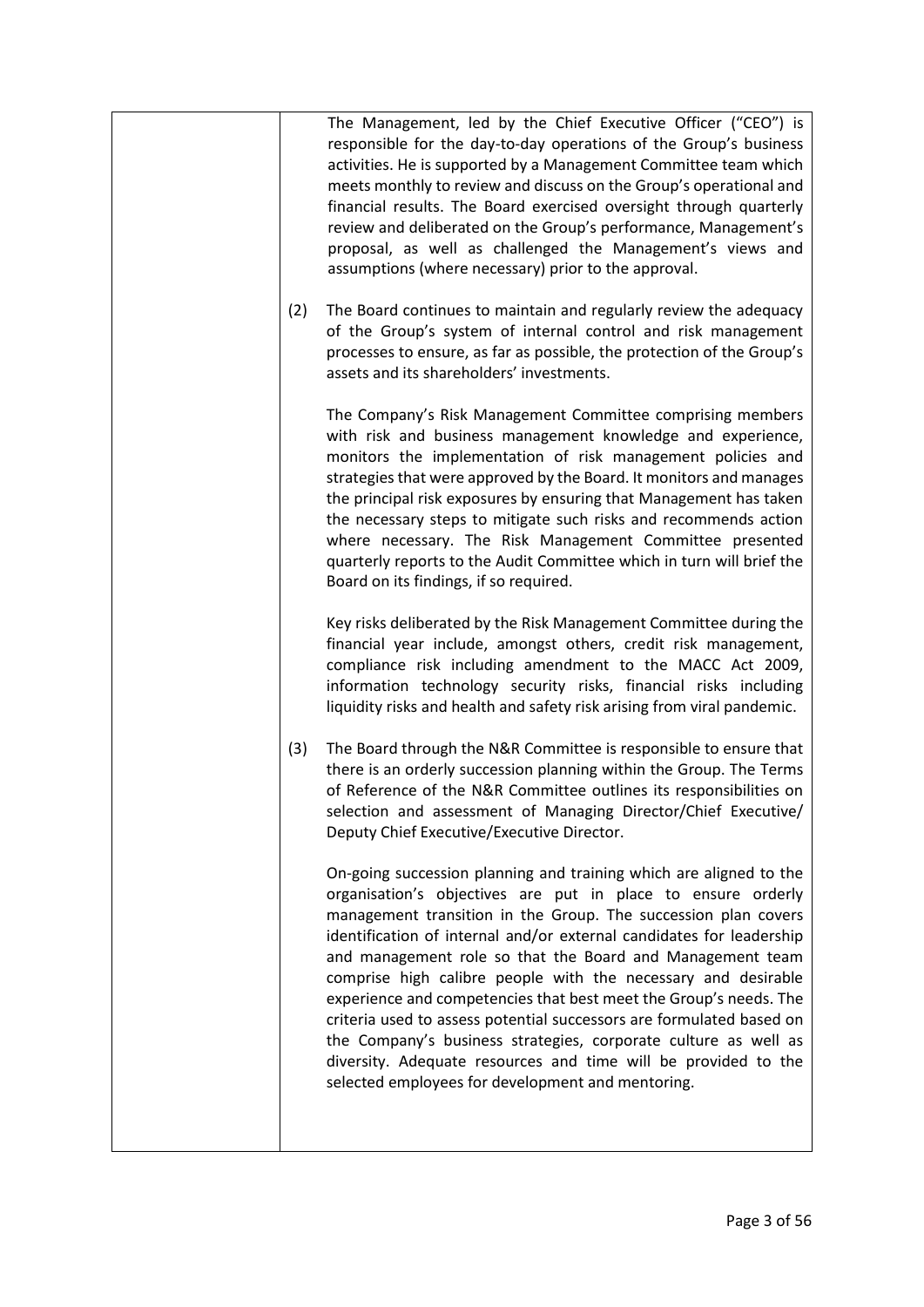|                                                                                                                                  | (4)<br>The Board as a whole, together with Senior Management, promote<br>good corporate governance culture within the Company which<br>reinforces ethical, prudent and professional behaviour.<br>During the financial year, the Board had engaged an external<br>consultant, namely Deloitte Corporate Solutions Sdn Bhd to facilitate<br>a Readiness Gap Assessment review on the Group's compliance level<br>with the Guidelines on Adequate Procedures issued by the Prime<br>Minister's Department and the outcome of the review was presented<br>to the Board in February 2020. Policies and procedures were put in<br>place by the Board to enhance the Group's compliance with the<br>Guidelines, which includes Code of Conduct for Business Partners and<br>gift declaration form, conduct of awareness training to employees. |  |
|----------------------------------------------------------------------------------------------------------------------------------|------------------------------------------------------------------------------------------------------------------------------------------------------------------------------------------------------------------------------------------------------------------------------------------------------------------------------------------------------------------------------------------------------------------------------------------------------------------------------------------------------------------------------------------------------------------------------------------------------------------------------------------------------------------------------------------------------------------------------------------------------------------------------------------------------------------------------------------|--|
| <b>Explanation for</b><br>departure                                                                                              |                                                                                                                                                                                                                                                                                                                                                                                                                                                                                                                                                                                                                                                                                                                                                                                                                                          |  |
|                                                                                                                                  |                                                                                                                                                                                                                                                                                                                                                                                                                                                                                                                                                                                                                                                                                                                                                                                                                                          |  |
| Large companies are required to complete the columns below. Non-large companies are<br>encouraged to complete the columns below. |                                                                                                                                                                                                                                                                                                                                                                                                                                                                                                                                                                                                                                                                                                                                                                                                                                          |  |
| <b>Measure</b>                                                                                                                   |                                                                                                                                                                                                                                                                                                                                                                                                                                                                                                                                                                                                                                                                                                                                                                                                                                          |  |
| <b>Timeframe</b>                                                                                                                 |                                                                                                                                                                                                                                                                                                                                                                                                                                                                                                                                                                                                                                                                                                                                                                                                                                          |  |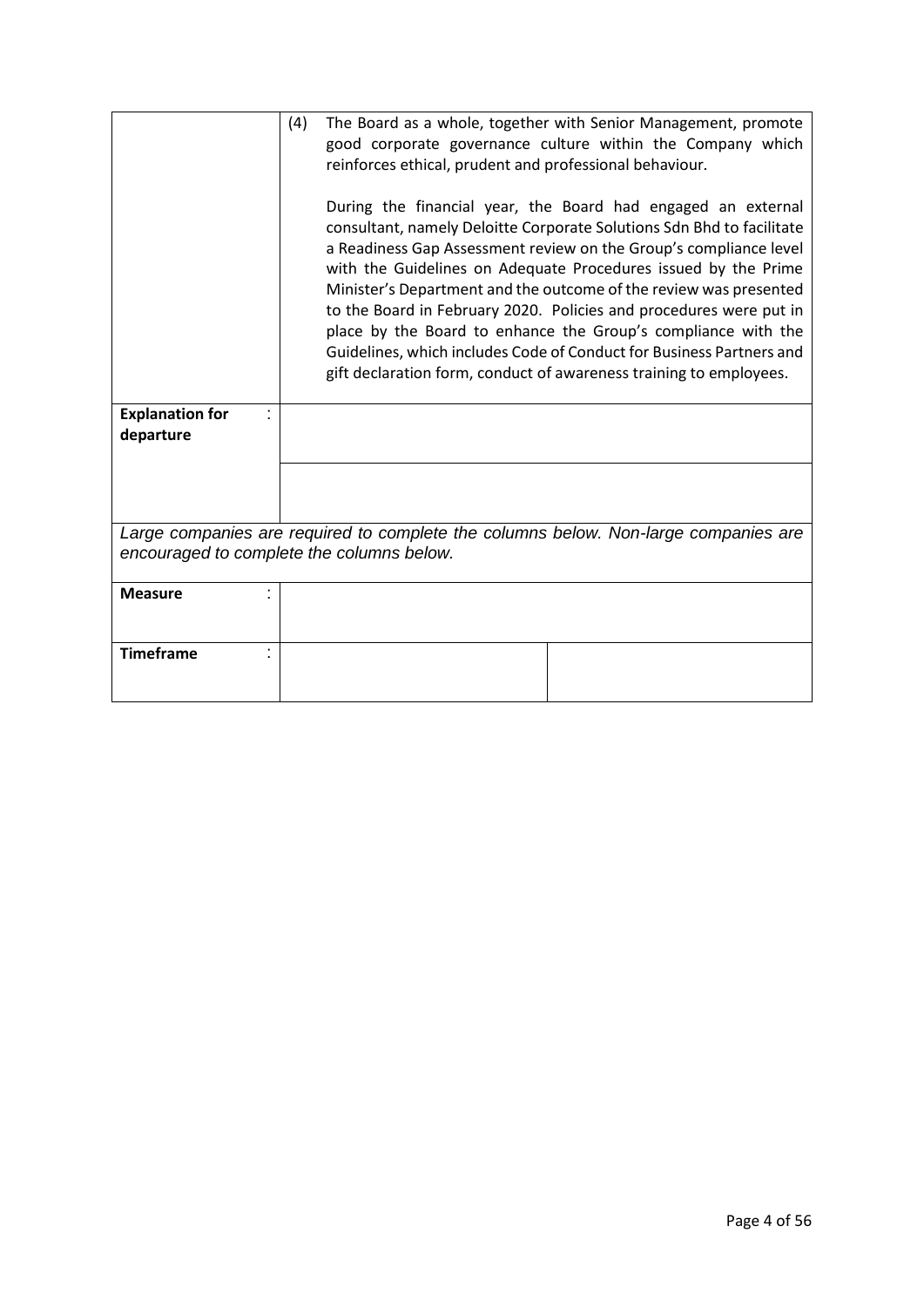Every company is headed by a board, which assumes responsibility for the company's leadership and is collectively responsible for meeting the objectives and goals of the company.

# **Practice 1.2**

A Chairman of the board who is responsible for instilling good corporate governance practices, leadership and effectiveness of the board is appointed.

| <b>Application</b>                                           | Applied                                                                                                                                                                                                                         |  |
|--------------------------------------------------------------|---------------------------------------------------------------------------------------------------------------------------------------------------------------------------------------------------------------------------------|--|
|                                                              |                                                                                                                                                                                                                                 |  |
| <b>Explanation on</b><br>÷<br>application of the<br>practice | The Chairman of the Board is responsible for the leadership and<br>governance of the Board, ensuring its effectiveness, orderly conduct and<br>working of the Board.                                                            |  |
|                                                              | The responsibilities of the Chairman include, amongst others, the<br>following:                                                                                                                                                 |  |
|                                                              | to lead the Board and ensure its effectiveness of all aspects of its role;<br>(a)                                                                                                                                               |  |
|                                                              | to lead the Board in establishing and monitoring good corporate<br>(b)<br>governance practices in the Company;                                                                                                                  |  |
|                                                              | to ensure the efficient organisation and conduct of the Board's<br>(c)<br>function and meetings and ensure that Board members receive<br>complete and accurate information in a timely manner to facilitate<br>decision-making; |  |
|                                                              | to facilitate the effective contribution of all Directors at Board<br>(d)<br>meetings. This includes encouraging active participation by all<br>Directors and allowing dissenting views to be freely expressed;                 |  |
|                                                              | to act as facilitator at Board meetings and to ensure that no Board<br>(e)<br>member, Managing Director/CEO or Management<br>member<br>dominates discussion;                                                                    |  |
|                                                              | (f)<br>to promote constructive and respectful relations between Directors,<br>and between the Board and Management;                                                                                                             |  |
|                                                              | to provide guidance and mentoring to the Managing Director/CEO;<br>(g)                                                                                                                                                          |  |
|                                                              | to ensure the process of Board evaluation is conducted; and<br>(h)                                                                                                                                                              |  |
|                                                              | to ensure effective communication with shareholders and relevant<br>(i)<br>stakeholders and that their views are communicated to the Board as<br>a whole.                                                                       |  |
|                                                              | The roles and responsibilities of the Chairman have been clearly specified<br>in the Board Charter, which is available on the Company's website at<br>www.rce.com.my.                                                           |  |
|                                                              |                                                                                                                                                                                                                                 |  |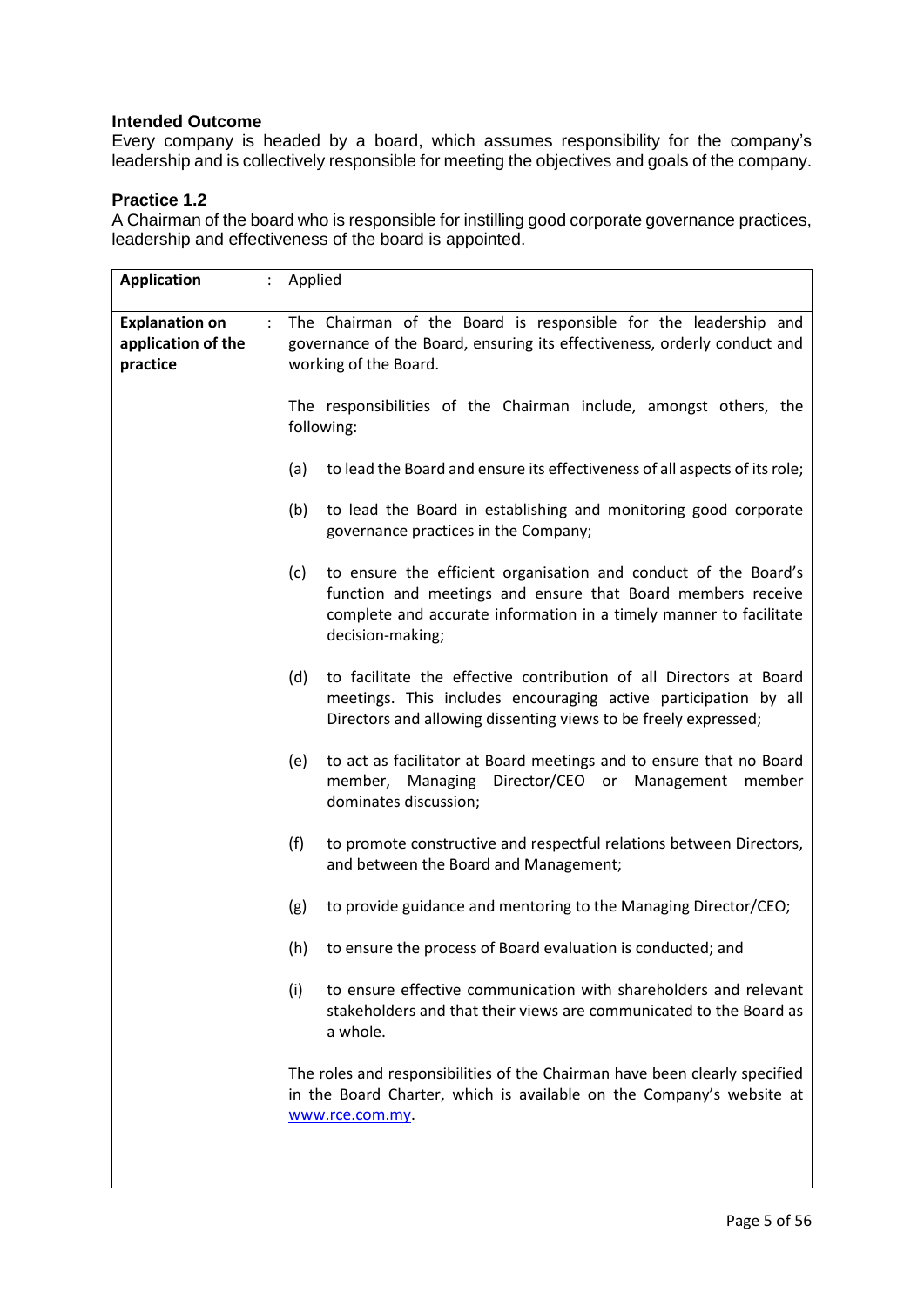| <b>Explanation for</b><br>٠<br>$\bullet$<br>departure                                                                            |  |  |
|----------------------------------------------------------------------------------------------------------------------------------|--|--|
|                                                                                                                                  |  |  |
| Large companies are required to complete the columns below. Non-large companies are encouraged<br>to complete the columns below. |  |  |
| <b>Measure</b><br>٠<br>$\bullet$                                                                                                 |  |  |
| <b>Timeframe</b><br>٠                                                                                                            |  |  |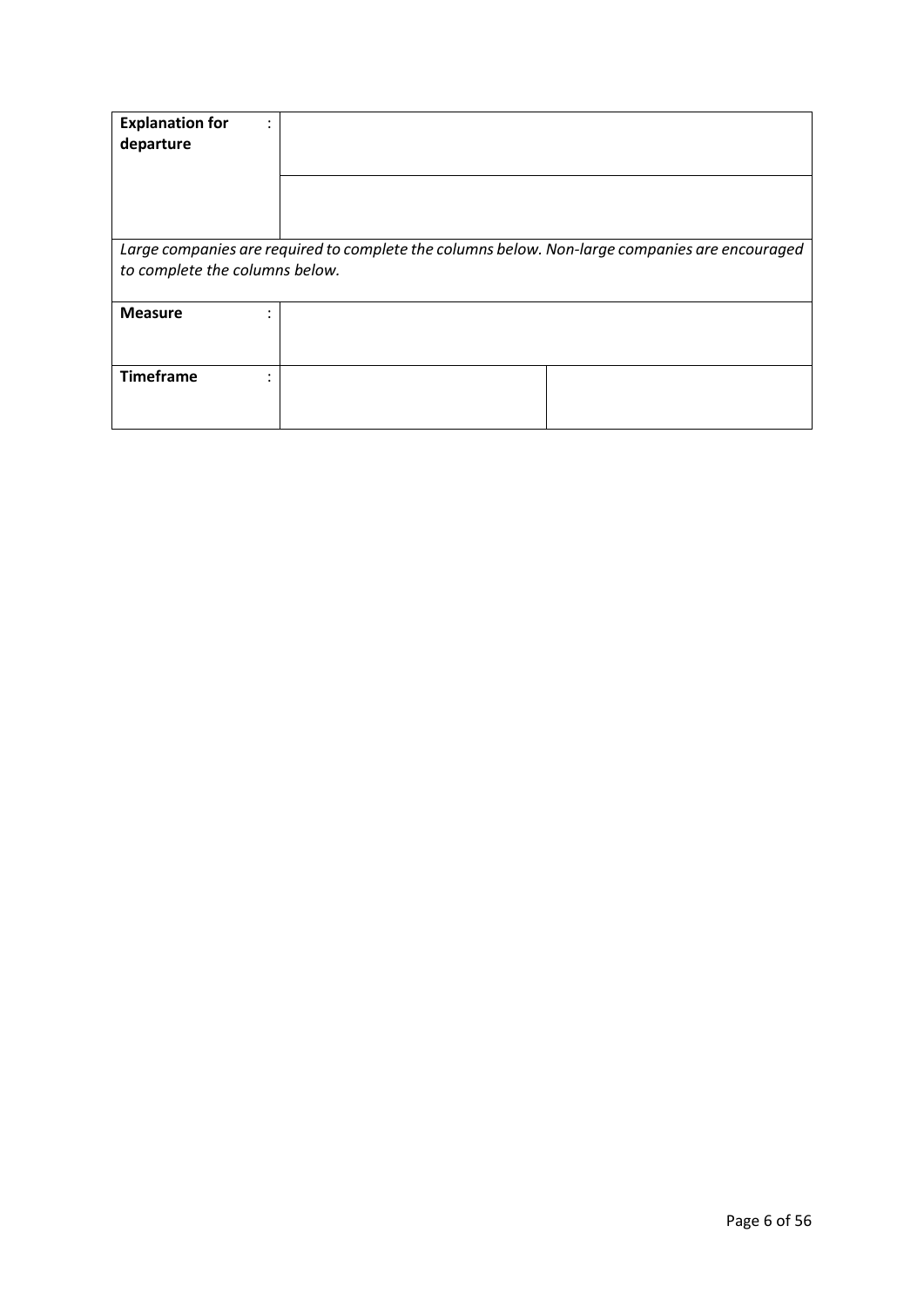Every company is headed by a board, which assumes responsibility for the company's leadership and is collectively responsible for meeting the objectives and goals of the company.

### **Practice 1.3**

The positions of Chairman and CEO are held by different individuals.

| <b>Application</b>                  | Applied                                                                                                                                                                                                                                                                                                                                                                                                                                                                                                                                        |  |
|-------------------------------------|------------------------------------------------------------------------------------------------------------------------------------------------------------------------------------------------------------------------------------------------------------------------------------------------------------------------------------------------------------------------------------------------------------------------------------------------------------------------------------------------------------------------------------------------|--|
|                                     |                                                                                                                                                                                                                                                                                                                                                                                                                                                                                                                                                |  |
|                                     |                                                                                                                                                                                                                                                                                                                                                                                                                                                                                                                                                |  |
| <b>Explanation on</b>               | The Board is chaired by Encik Shahman Azman who is a Non-Independent                                                                                                                                                                                                                                                                                                                                                                                                                                                                           |  |
| application of the                  | Non-Executive Chairman whilst the Management of the Company lies with                                                                                                                                                                                                                                                                                                                                                                                                                                                                          |  |
| practice                            | the CEO, Mr. Loh Kam Chuin.                                                                                                                                                                                                                                                                                                                                                                                                                                                                                                                    |  |
|                                     |                                                                                                                                                                                                                                                                                                                                                                                                                                                                                                                                                |  |
|                                     | The roles of the Chairman and CEO are separated with clear distinction of<br>responsibility between them to ensure that there is a balance of power and<br>authority so that no one has unfettered powers of decision. The division of<br>responsibilities between the Chairman and CEO would also ensure<br>sufficient time commitment of the Chairman and CEO to allow effective<br>discharge of their respective duties.                                                                                                                    |  |
|                                     | The Chairman is responsible for the leadership, effectiveness, conduct and<br>governance of the Board, while the CEO is overall responsible for the<br>day-to-day running and management of the Group's operations and<br>businesses and implementation of Board's policies and decisions. The CEO<br>leads the Management team in carrying out the Company's strategy and<br>meets the Management members regularly to discuss and resolve<br>operational issues.<br>The roles of Chairman and CEO are clearly defined in the Company's Board |  |
|                                     | Charter.                                                                                                                                                                                                                                                                                                                                                                                                                                                                                                                                       |  |
| <b>Explanation for</b><br>departure |                                                                                                                                                                                                                                                                                                                                                                                                                                                                                                                                                |  |
|                                     |                                                                                                                                                                                                                                                                                                                                                                                                                                                                                                                                                |  |
|                                     | Large companies are required to complete the columns below. Non-large companies are encouraged                                                                                                                                                                                                                                                                                                                                                                                                                                                 |  |
| to complete the columns below.      |                                                                                                                                                                                                                                                                                                                                                                                                                                                                                                                                                |  |
| <b>Measure</b>                      |                                                                                                                                                                                                                                                                                                                                                                                                                                                                                                                                                |  |
| <b>Timeframe</b>                    |                                                                                                                                                                                                                                                                                                                                                                                                                                                                                                                                                |  |
|                                     |                                                                                                                                                                                                                                                                                                                                                                                                                                                                                                                                                |  |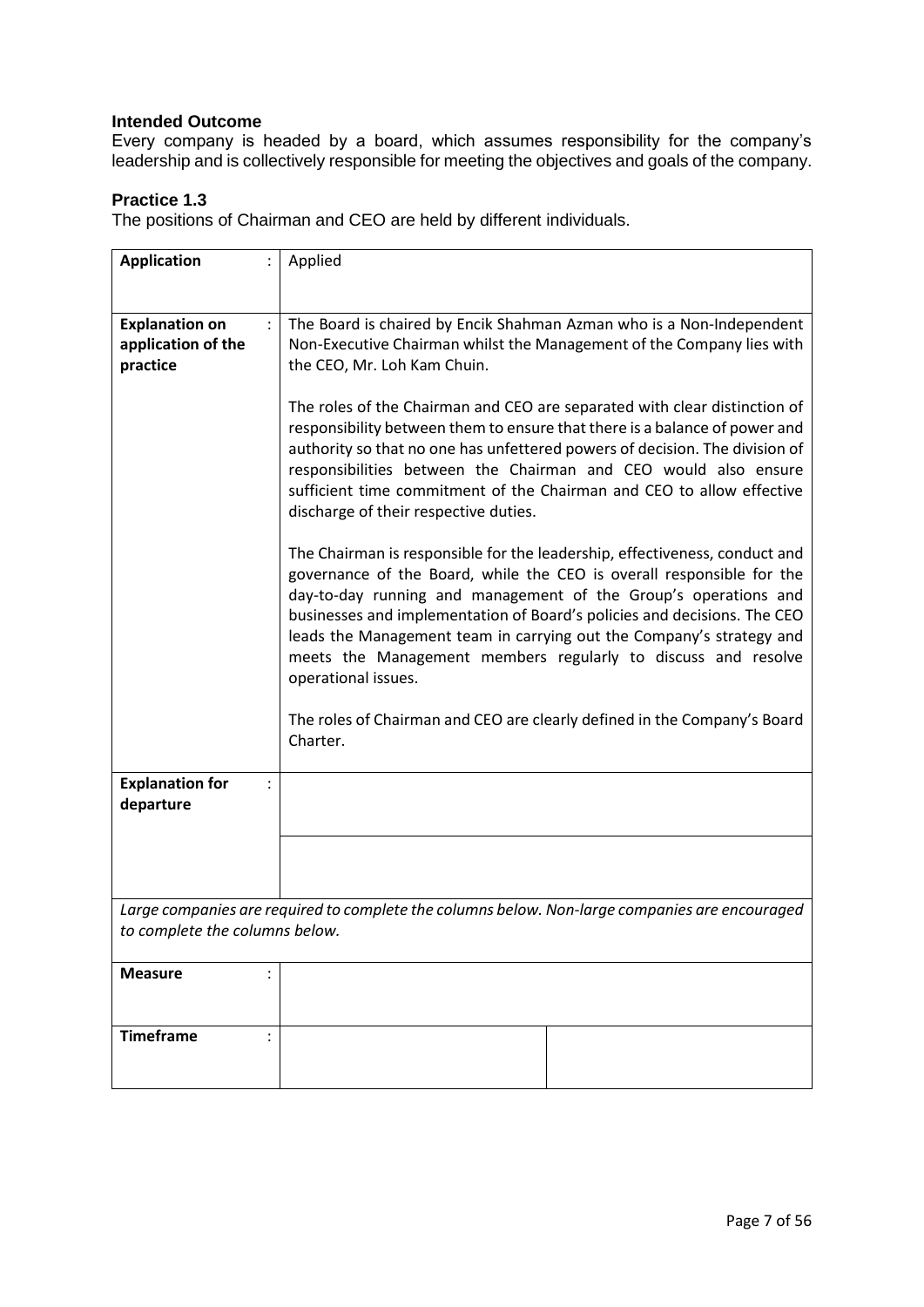Every company is headed by a board, which assumes responsibility for the company's leadership and is collectively responsible for meeting the objectives and goals of the company.

### **Practice 1.4**

The board is supported by a suitably qualified and competent Company Secretary to provide sound governance advice, ensure adherence to rules and procedures, and advocate adoption of corporate governance best practices.

| <b>Application</b>                                      | Applied                                                                                                                                                                                                                                                                                                                                                                                                                                                                                                                                                                                                  |  |
|---------------------------------------------------------|----------------------------------------------------------------------------------------------------------------------------------------------------------------------------------------------------------------------------------------------------------------------------------------------------------------------------------------------------------------------------------------------------------------------------------------------------------------------------------------------------------------------------------------------------------------------------------------------------------|--|
|                                                         |                                                                                                                                                                                                                                                                                                                                                                                                                                                                                                                                                                                                          |  |
| <b>Explanation on</b><br>application of the<br>practice | The Board is supported by suitably qualified Company Secretaries under<br>Section 235 of the Companies Act 2016 ("the Act") who are experienced,<br>competent and knowledgeable. They play an advisory role and are source<br>of information and advice to the Board and its Committees on issues<br>relating to corporate governance matters, compliance with laws, rules,<br>procedures and regulations affecting the Group. All Directors have<br>unrestricted access to the advice and services of the Company Secretaries.<br>The Company Secretary attends all Board and Board Committees meetings |  |
|                                                         | and ensures that Board procedures and policies are met. He is accountable<br>to the Board, through the Chairman, on all matters relating to proper<br>functioning of the Board and work closely with the Chairman to manage<br>the flow of information between the Board, its Committees and<br>Management across the Group.                                                                                                                                                                                                                                                                             |  |
|                                                         | The Company Secretaries constantly keep themselves abreast of the<br>environment,<br>evolving capital<br>market<br>regulatory<br>changes<br>and<br>developments in corporate governance through attendance at relevant<br>conferences and training programmes.                                                                                                                                                                                                                                                                                                                                           |  |
|                                                         | The Board is satisfied with the performance and support by the Company<br>Secretaries to the Board in discharging its functions.                                                                                                                                                                                                                                                                                                                                                                                                                                                                         |  |
|                                                         | Further details on the role of the Company Secretaries are set out in the<br>Company's Board Charter.                                                                                                                                                                                                                                                                                                                                                                                                                                                                                                    |  |
| <b>Explanation for</b><br>departure                     |                                                                                                                                                                                                                                                                                                                                                                                                                                                                                                                                                                                                          |  |
|                                                         |                                                                                                                                                                                                                                                                                                                                                                                                                                                                                                                                                                                                          |  |
| to complete the columns below.                          | Large companies are required to complete the columns below. Non-large companies are encouraged                                                                                                                                                                                                                                                                                                                                                                                                                                                                                                           |  |
| <b>Measure</b>                                          |                                                                                                                                                                                                                                                                                                                                                                                                                                                                                                                                                                                                          |  |
| <b>Timeframe</b>                                        |                                                                                                                                                                                                                                                                                                                                                                                                                                                                                                                                                                                                          |  |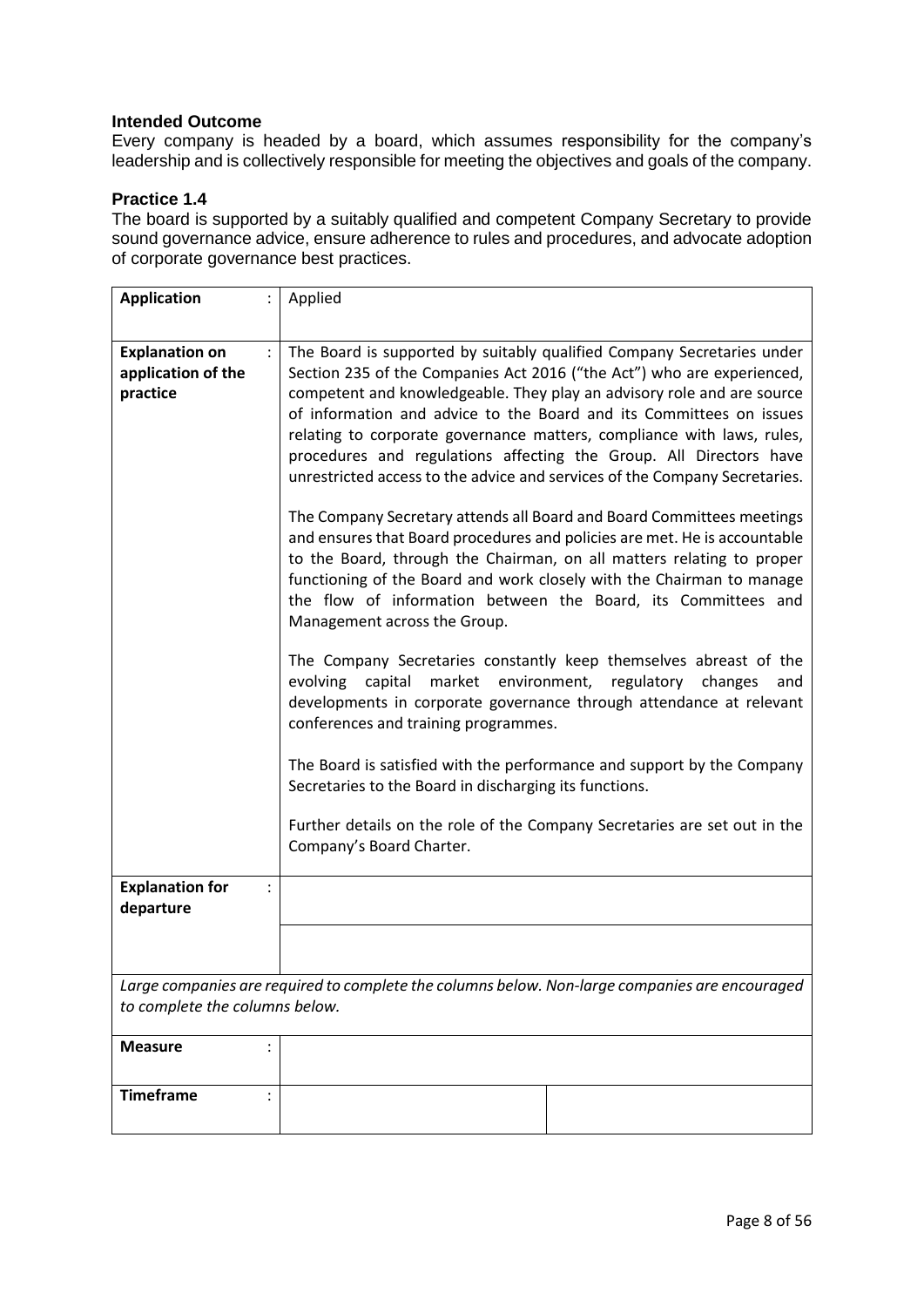Every company is headed by a board, which assumes responsibility for the company's leadership and is collectively responsible for meeting the objectives and goals of the company.

# **Practice 1.5**

Directors receive meeting materials, which are complete and accurate within a reasonable period prior to the meeting. Upon conclusion of the meeting, the minutes are circulated in a timely manner.

| <b>Application</b>                                                                 | $\ddot{\phantom{0}}$ | Applied                                                                                                                                                                                                                                                                                                                                                                                                                                                                                                                                                                                                                         |
|------------------------------------------------------------------------------------|----------------------|---------------------------------------------------------------------------------------------------------------------------------------------------------------------------------------------------------------------------------------------------------------------------------------------------------------------------------------------------------------------------------------------------------------------------------------------------------------------------------------------------------------------------------------------------------------------------------------------------------------------------------|
|                                                                                    |                      |                                                                                                                                                                                                                                                                                                                                                                                                                                                                                                                                                                                                                                 |
| <b>Explanation on</b><br>application of the<br>practice<br>plan ahead.<br>be made. |                      | The Board meetings (including Board Committees' meetings) are planned<br>in advance prior to the commencement of each new calendar year and the<br>schedule is circulated to the Directors well in advance to enable them to                                                                                                                                                                                                                                                                                                                                                                                                    |
|                                                                                    |                      | Board members are given at least seven (7) days' notice before any Board<br>meeting is held. As a best practice and to allow ample time for Directors to<br>study and evaluate the matters to be discussed and where necessary, to<br>obtain further information and explanations to facilitate informed decision<br>making, full agenda and comprehensive Board papers are circulated to all<br>Directors at least five (5) business days in advance of each Board and Board<br>Committees' meeting. Occasionally, the Board and Board Committee<br>meetings may be called at a shorter notice when critical decisions need to |
|                                                                                    |                      | The Board papers are also circulated via paperless platform where the<br>Directors can access the Board papers from their tablet devices online from<br>any location. This accorded enhanced mobility, document e-storage, cost<br>and time savings and improved convenience in accessing meeting papers.                                                                                                                                                                                                                                                                                                                       |
|                                                                                    |                      | Senior Management members are invited to attend the Board and Board<br>Committees' meetings to brief and provide comprehensive explanation on<br>pertinent issues. Professional advisers appointed by the Company for<br>corporate proposals to be undertaken would also be invited to render their<br>advice and opinion to the Directors. The Directors, whether collectively as<br>a Board or in their individual capacity, have the liberty to seek external and<br>independent professional advice, if so required by them, in furtherance of<br>their duties at the Company's expense.                                    |
|                                                                                    |                      | The deliberations and decisions at Board and Board Committees' meetings<br>are well documented in the minutes, including matters where Directors<br>abstained from voting and deliberation. Matters arising from the Board and<br>Board Committees' meetings would be updated at the subsequent<br>meeting.                                                                                                                                                                                                                                                                                                                     |
|                                                                                    |                      | The minutes of meetings are circulated to all Directors and Board<br>Committees' members for perusal prior to confirmation at the next<br>meetings. The signed minutes are properly filed and kept.                                                                                                                                                                                                                                                                                                                                                                                                                             |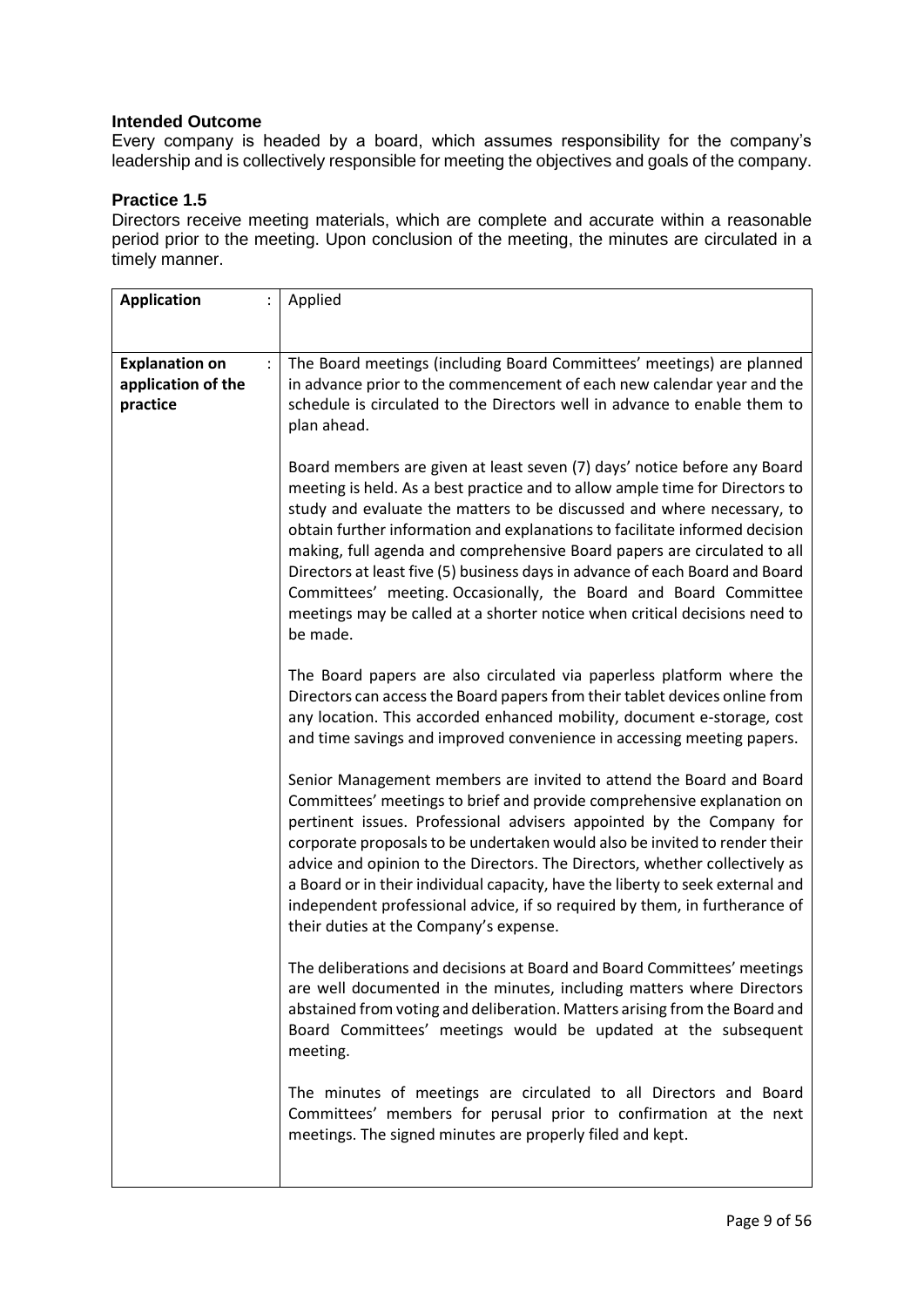| <b>Explanation for</b><br>٠<br>$\cdot$<br>departure                                                                              |  |  |
|----------------------------------------------------------------------------------------------------------------------------------|--|--|
|                                                                                                                                  |  |  |
| Large companies are required to complete the columns below. Non-large companies are encouraged<br>to complete the columns below. |  |  |
| <b>Measure</b><br>٠<br>$\cdot$                                                                                                   |  |  |
| <b>Timeframe</b><br>٠<br>٠                                                                                                       |  |  |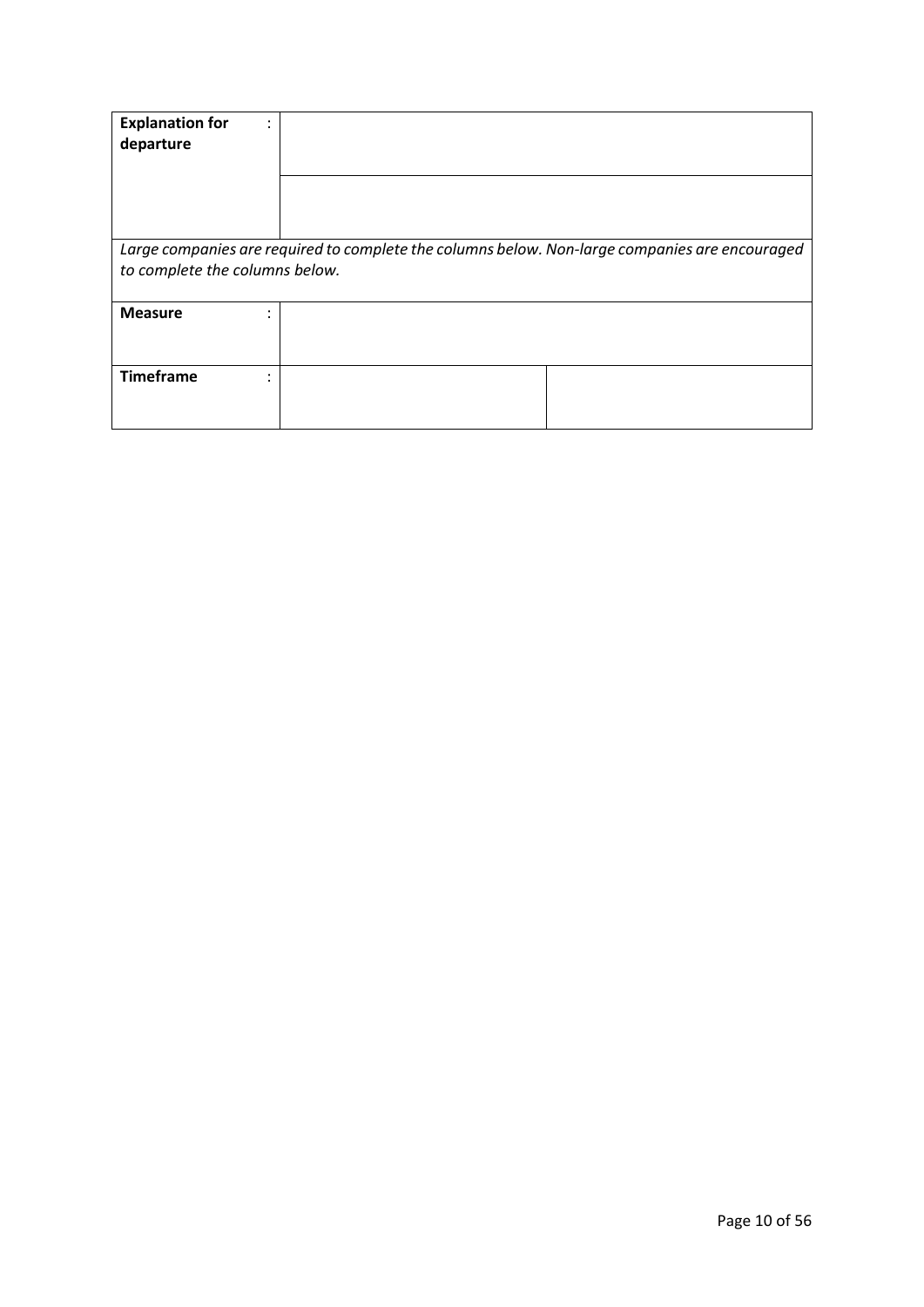There is demarcation of responsibilities between the board, board committees and management.

There is clarity in the authority of the board, its committees and individual directors.

#### **Practice 2.1**

The board has a board charter which is periodically reviewed and published on the company's website. The board charter clearly identifies–

- the respective roles and responsibilities of the board, board committees, individual directors and management; and
- **EXECUTE:** issues and decisions reserved for the board.

| <b>Application</b>                                      | Applied                                                                                                                                                                                                                                                                                                                                                                                                                                                                                                                                                                                                                                                                                                                                                                                                                                                                                                                                                                                                                                                                                                                                                                                                                          |  |
|---------------------------------------------------------|----------------------------------------------------------------------------------------------------------------------------------------------------------------------------------------------------------------------------------------------------------------------------------------------------------------------------------------------------------------------------------------------------------------------------------------------------------------------------------------------------------------------------------------------------------------------------------------------------------------------------------------------------------------------------------------------------------------------------------------------------------------------------------------------------------------------------------------------------------------------------------------------------------------------------------------------------------------------------------------------------------------------------------------------------------------------------------------------------------------------------------------------------------------------------------------------------------------------------------|--|
| <b>Explanation on</b><br>application of the<br>practice | The Board Charter sets out the role, functions, composition, operation and<br>$\ddot{\phantom{a}}$<br>processes of the Board as well as the matters that the Board may delegate<br>to the Board Committees, all of which operate within their respective<br>defined terms of reference, the Managing Director/CEO and Management.<br>The Board Charter provides guidance to the Board members and Senior<br>Management in performing their duties and responsibilities based on the<br>key values and principles as committed, to uphold the value of good<br>corporate governance in the Company. It also assists the Board in<br>assessment of its own performance and that of its individual Directors.<br>There is a formal schedule of matters reserved for the Board's<br>consideration and decision which is set out in the Board Charter and these<br>matters are communicated widely throughout the Management.<br>The Board will periodically review and update the Board Charter in<br>accordance with the needs of the Company and any regulations that may<br>bring an impact in the corporate governance practices of the Company and<br>the responsibilities of the Board in discharging its governance function. |  |
|                                                         |                                                                                                                                                                                                                                                                                                                                                                                                                                                                                                                                                                                                                                                                                                                                                                                                                                                                                                                                                                                                                                                                                                                                                                                                                                  |  |
|                                                         |                                                                                                                                                                                                                                                                                                                                                                                                                                                                                                                                                                                                                                                                                                                                                                                                                                                                                                                                                                                                                                                                                                                                                                                                                                  |  |
|                                                         |                                                                                                                                                                                                                                                                                                                                                                                                                                                                                                                                                                                                                                                                                                                                                                                                                                                                                                                                                                                                                                                                                                                                                                                                                                  |  |
|                                                         | The Board Charter is available on the Company's website<br>at<br>www.rce.com.my.                                                                                                                                                                                                                                                                                                                                                                                                                                                                                                                                                                                                                                                                                                                                                                                                                                                                                                                                                                                                                                                                                                                                                 |  |
| <b>Explanation for</b><br>$\ddot{\cdot}$<br>departure   |                                                                                                                                                                                                                                                                                                                                                                                                                                                                                                                                                                                                                                                                                                                                                                                                                                                                                                                                                                                                                                                                                                                                                                                                                                  |  |
|                                                         |                                                                                                                                                                                                                                                                                                                                                                                                                                                                                                                                                                                                                                                                                                                                                                                                                                                                                                                                                                                                                                                                                                                                                                                                                                  |  |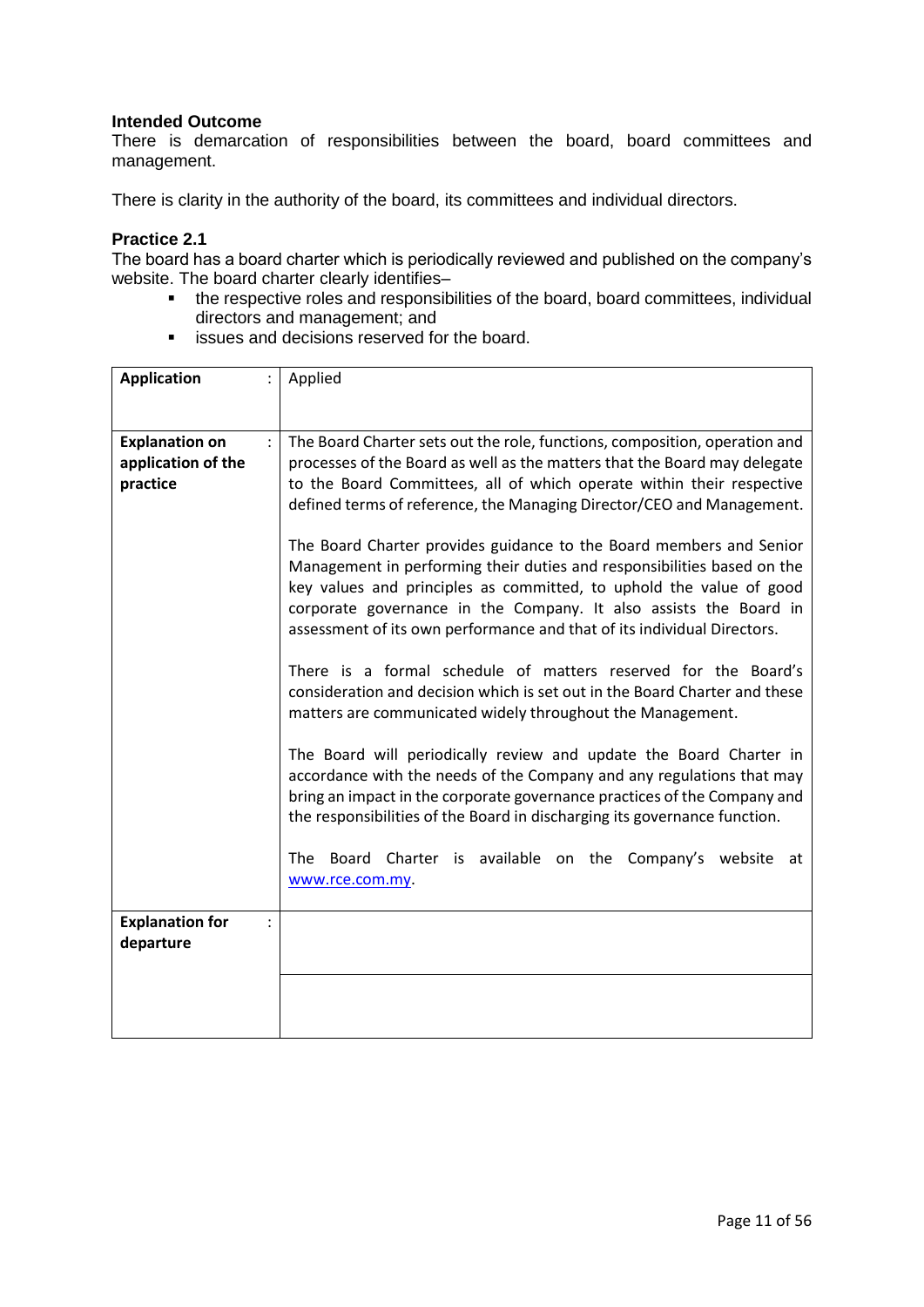| Large companies are required to complete the columns below. Non-large companies are encouraged<br>to complete the columns below. |  |  |
|----------------------------------------------------------------------------------------------------------------------------------|--|--|
| <b>Measure</b>                                                                                                                   |  |  |
| <b>Timeframe</b>                                                                                                                 |  |  |
|                                                                                                                                  |  |  |
|                                                                                                                                  |  |  |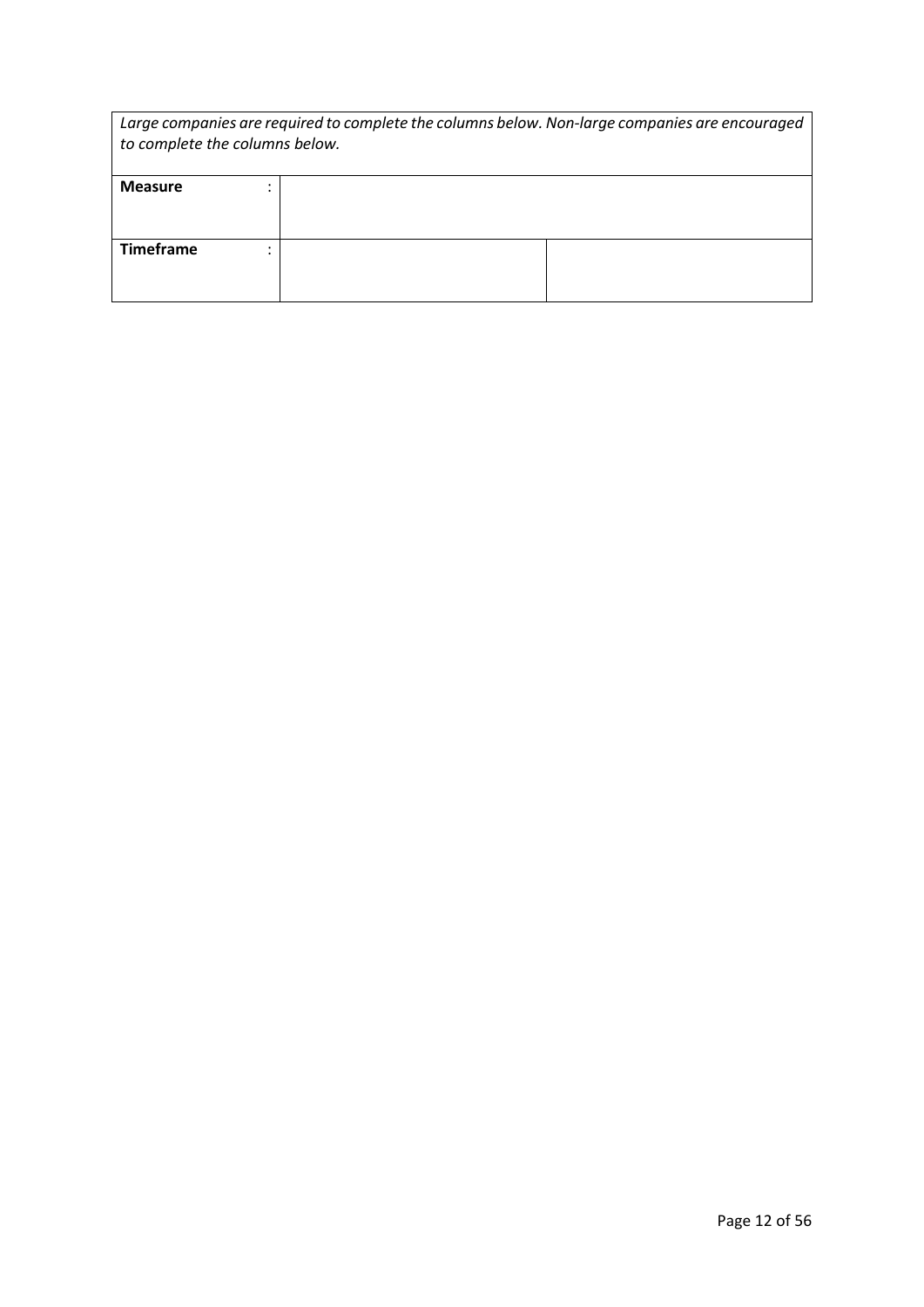The board is committed to promoting good business conduct and maintaining a healthy corporate culture that engenders integrity, transparency and fairness.

The board, management, employees and other stakeholders are clear on what is considered acceptable behaviour and practice in the company.

#### **Practice 3.1**

The board establishes a Code of Conduct and Ethics for the company, and together with management implements its policies and procedures, which include managing conflicts of interest, preventing the abuse of power, corruption, insider trading and money laundering.

| <b>Application</b>                                      | Applied                                                                                                                                                                                                                                                                                                                                                                                                                                                                                                                                                                                                                                                                                                               |  |
|---------------------------------------------------------|-----------------------------------------------------------------------------------------------------------------------------------------------------------------------------------------------------------------------------------------------------------------------------------------------------------------------------------------------------------------------------------------------------------------------------------------------------------------------------------------------------------------------------------------------------------------------------------------------------------------------------------------------------------------------------------------------------------------------|--|
| <b>Explanation on</b><br>application of the<br>practice | ÷<br>The Directors are guided by a high standard of ethical behaviour in<br>accordance with the Directors' Code of Conduct and Ethics which is<br>available on the Company's website at www.rce.com.my.                                                                                                                                                                                                                                                                                                                                                                                                                                                                                                               |  |
| any Director to the Chairman of the Board.              | The Directors' Code of Conduct and Ethics provides principles and<br>standards relating to Directors' duties and serves as a guideline for the<br>Board to act in the best interest of the Company, and fulfil their fiduciary<br>obligations to all its stakeholders. It covers, amongst others, the areas of<br>transparency, integrity, accountability, conflict of interest, anti-corruption/<br>bribery, confidentiality, insider trading, anti-money laundering, proper use<br>of the Company's assets, and compliance with laws, rules and regulations.<br>The Directors are also required to immediately report any concern about<br>possible/actual breaches of the Directors' Code of Conduct and Ethics by |  |
|                                                         | The Company's Code of Conduct and Ethics for the employees of the Group<br>set out in the Company's Employee Handbook prescribes the core values<br>and principles, and ethical standards of conduct expected from the<br>employees which includes provisions on employment practices, conflict of<br>interest, confidentiality and privacy, commitment and diligence. All<br>employees are also guided by a range of supporting internal policies and<br>guidelines that apply to all companies within the Group.                                                                                                                                                                                                    |  |
|                                                         | During the financial year, the Company had put in place Code of Conduct<br>for business partners to provide fundamental guiding principles to business<br>partners on its conduct of business with the Group. It covers principles on<br>compliance with laws and regulations, anti-corruption/bribes/gifts, conflict<br>of interest, anti-trust and fair competition, confidential information,<br>insider trading, anti-money laundering and counter financing terrorism.<br>The Code of Conduct for business partners is available on the Company's<br>website.                                                                                                                                                    |  |
|                                                         |                                                                                                                                                                                                                                                                                                                                                                                                                                                                                                                                                                                                                                                                                                                       |  |

The Code of Conduct and Ethics is published on the company's website.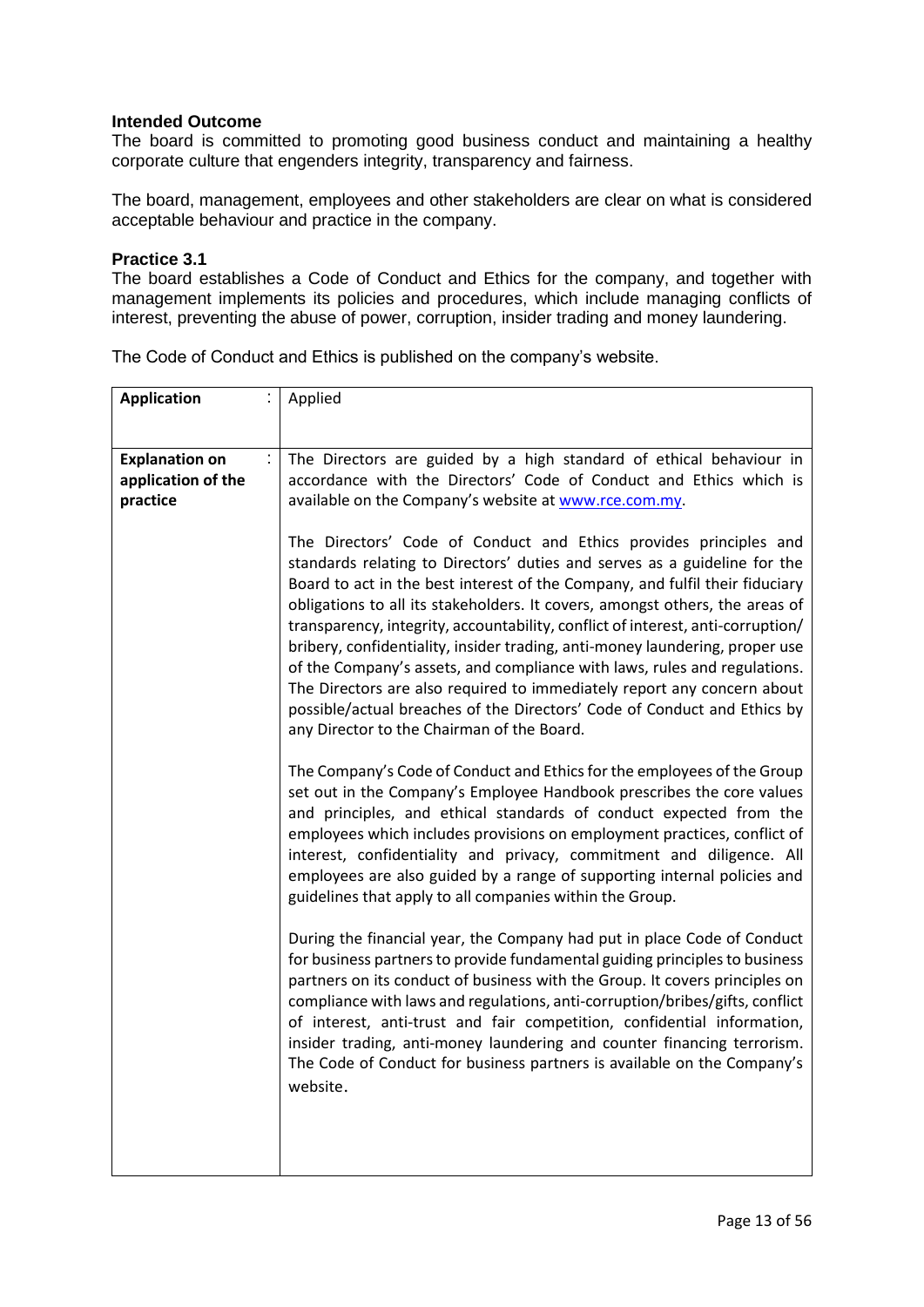| <b>Explanation for</b><br>departure                                                                                              |  |  |
|----------------------------------------------------------------------------------------------------------------------------------|--|--|
|                                                                                                                                  |  |  |
| Large companies are required to complete the columns below. Non-large companies are<br>encouraged to complete the columns below. |  |  |
| <b>Measure</b>                                                                                                                   |  |  |
| <b>Timeframe</b>                                                                                                                 |  |  |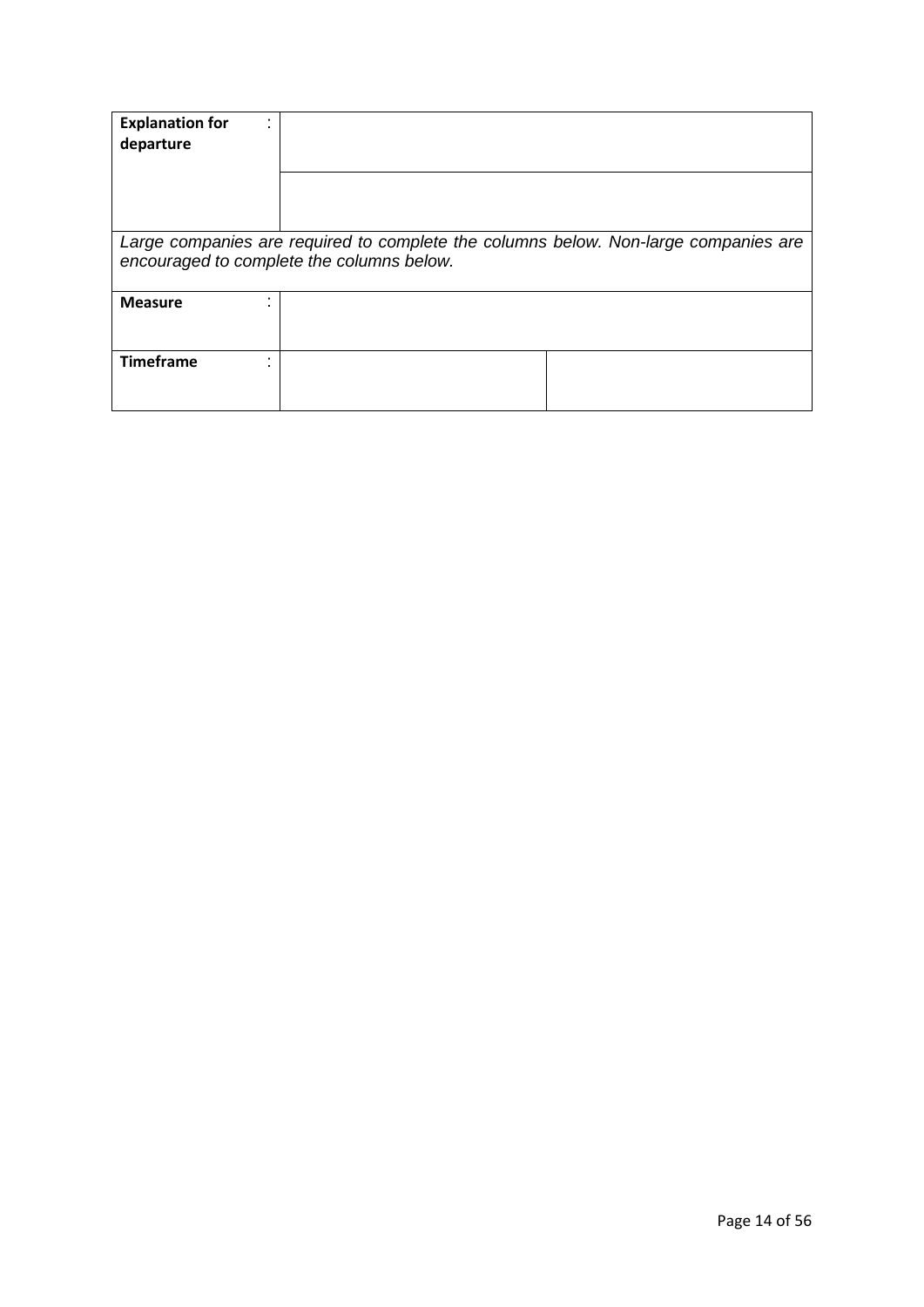The board is committed to promoting good business conduct and maintaining a healthy corporate culture that engenders integrity, transparency and fairness.

The board, management, employees and other stakeholders are clear on what is considered acceptable behaviour and practice in the company.

#### **Practice 3.2**

The board establishes, reviews and together with management implements policies and procedures on whistleblowing.

| <b>Application</b>                                                                             | Applied                                                                                                                                                                                                                                                                                                                                                                                                                                                                                                                                                                                                                                                                                                                                                                                                                                                                                                                                                                                                                                                                                                                                                                                                    |  |
|------------------------------------------------------------------------------------------------|------------------------------------------------------------------------------------------------------------------------------------------------------------------------------------------------------------------------------------------------------------------------------------------------------------------------------------------------------------------------------------------------------------------------------------------------------------------------------------------------------------------------------------------------------------------------------------------------------------------------------------------------------------------------------------------------------------------------------------------------------------------------------------------------------------------------------------------------------------------------------------------------------------------------------------------------------------------------------------------------------------------------------------------------------------------------------------------------------------------------------------------------------------------------------------------------------------|--|
|                                                                                                |                                                                                                                                                                                                                                                                                                                                                                                                                                                                                                                                                                                                                                                                                                                                                                                                                                                                                                                                                                                                                                                                                                                                                                                                            |  |
|                                                                                                |                                                                                                                                                                                                                                                                                                                                                                                                                                                                                                                                                                                                                                                                                                                                                                                                                                                                                                                                                                                                                                                                                                                                                                                                            |  |
| <b>Explanation on</b><br>application of the                                                    | The Board has established a whistle blowing policy to provide an avenue<br>for employees and stakeholders to report genuine concerns about                                                                                                                                                                                                                                                                                                                                                                                                                                                                                                                                                                                                                                                                                                                                                                                                                                                                                                                                                                                                                                                                 |  |
|                                                                                                |                                                                                                                                                                                                                                                                                                                                                                                                                                                                                                                                                                                                                                                                                                                                                                                                                                                                                                                                                                                                                                                                                                                                                                                                            |  |
| practice                                                                                       | malpractices, unethical behaviour, misconduct, criminal offences,<br>miscarriage of justice, endangerment of an individual's health and safety<br>or failure to comply with regulatory requirements without fear of reprisal,<br>discrimination or adverse consequences. Confidentiality of the matters<br>raised and the identity of the whistle blowers are protected under the<br>policy. The Company's whistle blowing mechanism is administered by the<br>Internal Audit Function and overseen by the Audit Committee. Any<br>concerns raised will be investigated and the outcome will be reported to<br>the Audit Committee. If a violation is determined at the conclusion of an<br>investigation, effective remedial action commensurate with the severity of<br>the offence will be taken. Necessary steps will also be implemented to<br>prevent similar situation from arising.<br>The Internal Audit Function maintains records of the date and content of<br>feedback they received from different whistle blowing reporting channels<br>and the records are tabled to the Audit Committee on a quarterly basis.<br>Dedicated whistle blowing email address and hotline are available on the |  |
|                                                                                                |                                                                                                                                                                                                                                                                                                                                                                                                                                                                                                                                                                                                                                                                                                                                                                                                                                                                                                                                                                                                                                                                                                                                                                                                            |  |
| <b>Explanation for</b><br>departure                                                            |                                                                                                                                                                                                                                                                                                                                                                                                                                                                                                                                                                                                                                                                                                                                                                                                                                                                                                                                                                                                                                                                                                                                                                                                            |  |
|                                                                                                |                                                                                                                                                                                                                                                                                                                                                                                                                                                                                                                                                                                                                                                                                                                                                                                                                                                                                                                                                                                                                                                                                                                                                                                                            |  |
| Large companies are required to complete the columns below. Non-large companies are encouraged |                                                                                                                                                                                                                                                                                                                                                                                                                                                                                                                                                                                                                                                                                                                                                                                                                                                                                                                                                                                                                                                                                                                                                                                                            |  |
| to complete the columns below.                                                                 |                                                                                                                                                                                                                                                                                                                                                                                                                                                                                                                                                                                                                                                                                                                                                                                                                                                                                                                                                                                                                                                                                                                                                                                                            |  |
| <b>Measure</b>                                                                                 |                                                                                                                                                                                                                                                                                                                                                                                                                                                                                                                                                                                                                                                                                                                                                                                                                                                                                                                                                                                                                                                                                                                                                                                                            |  |
|                                                                                                |                                                                                                                                                                                                                                                                                                                                                                                                                                                                                                                                                                                                                                                                                                                                                                                                                                                                                                                                                                                                                                                                                                                                                                                                            |  |
| <b>Timeframe</b>                                                                               |                                                                                                                                                                                                                                                                                                                                                                                                                                                                                                                                                                                                                                                                                                                                                                                                                                                                                                                                                                                                                                                                                                                                                                                                            |  |
|                                                                                                |                                                                                                                                                                                                                                                                                                                                                                                                                                                                                                                                                                                                                                                                                                                                                                                                                                                                                                                                                                                                                                                                                                                                                                                                            |  |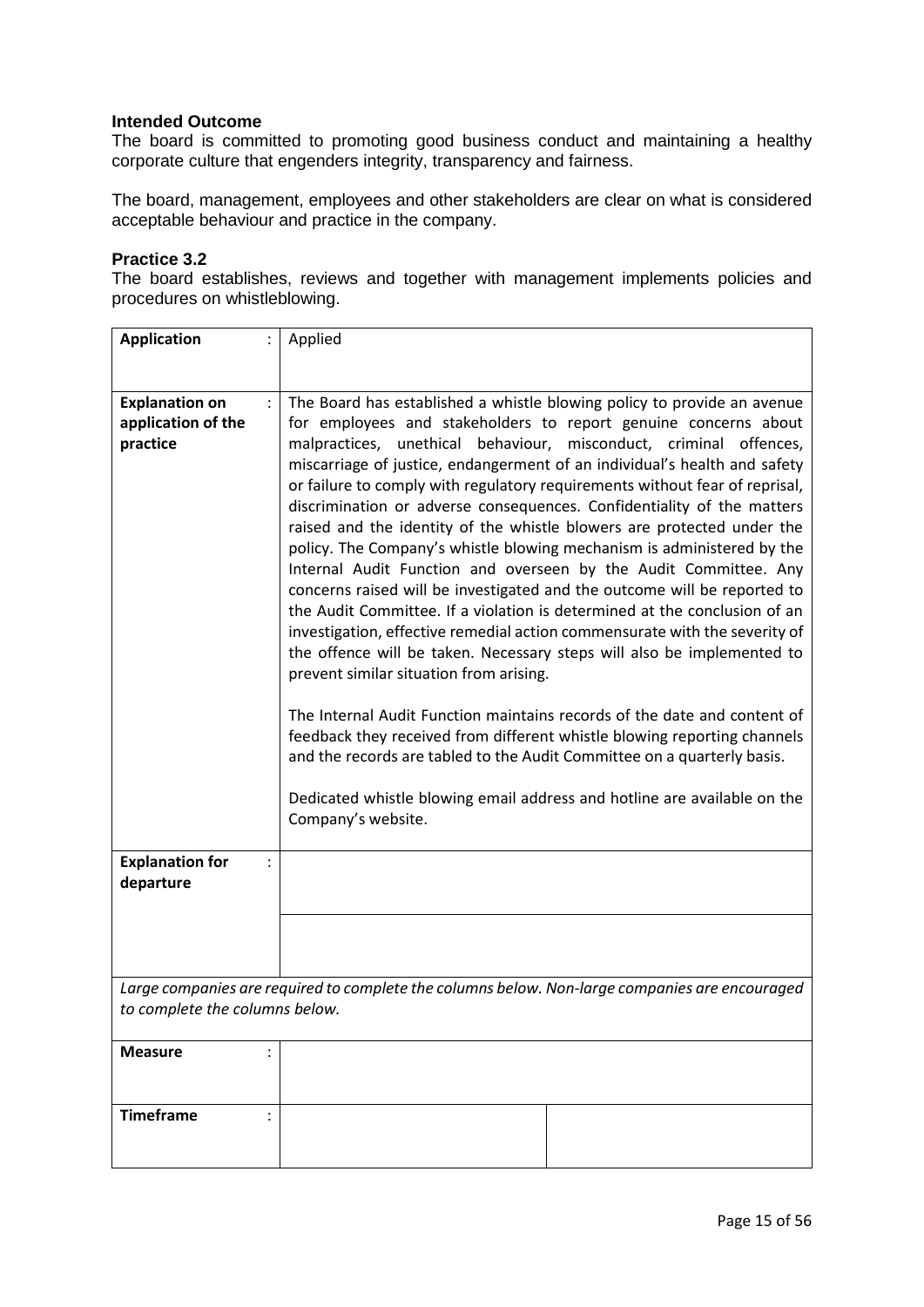Board decisions are made objectively in the best interests of the company taking into account diverse perspectives and insights.

# **Practice 4.1**

At least half of the board comprises independent directors. For Large Companies, the board comprises a majority independent directors.

| <b>Application</b>                                      | Applied                                                                                                                                                                                                                                                                                                                                                                                                                                                                                                                                                                                                                                                                                                                                                                                                                                                                                                                                                                   |                    |                   |
|---------------------------------------------------------|---------------------------------------------------------------------------------------------------------------------------------------------------------------------------------------------------------------------------------------------------------------------------------------------------------------------------------------------------------------------------------------------------------------------------------------------------------------------------------------------------------------------------------------------------------------------------------------------------------------------------------------------------------------------------------------------------------------------------------------------------------------------------------------------------------------------------------------------------------------------------------------------------------------------------------------------------------------------------|--------------------|-------------------|
| <b>Explanation on</b><br>application of the<br>practice | The Board at all times, comprises at least 50% of Independent Directors.<br>During the financial year, two (2) additional members, i.e. one (1)<br>Independent Non-Executive Director and one (1) Non-Independent<br>Non-Executive Director, were appointed to the Board.<br>The current Board composition is as follows:-                                                                                                                                                                                                                                                                                                                                                                                                                                                                                                                                                                                                                                                |                    |                   |
|                                                         | Designation                                                                                                                                                                                                                                                                                                                                                                                                                                                                                                                                                                                                                                                                                                                                                                                                                                                                                                                                                               | No. of<br>Director | Percentage<br>(%) |
|                                                         | Non-Independent Non-Executive Director                                                                                                                                                                                                                                                                                                                                                                                                                                                                                                                                                                                                                                                                                                                                                                                                                                                                                                                                    | 4                  | 50                |
|                                                         | Independent Non-Executive Director                                                                                                                                                                                                                                                                                                                                                                                                                                                                                                                                                                                                                                                                                                                                                                                                                                                                                                                                        | 4                  | 50                |
|                                                         | Total                                                                                                                                                                                                                                                                                                                                                                                                                                                                                                                                                                                                                                                                                                                                                                                                                                                                                                                                                                     | 8                  | 100               |
|                                                         | The presence of Independent Directors on the Board ensures that the<br>interests of minority shareholders, and not only the interest of a particular<br>fraction or group, are taken into account by the Board. They play a crucial<br>role in the exercise of independent assessment, impartial opinion, and<br>objective participation in Board deliberations and the decision-making<br>process and provide for effective check and balance in the functioning of<br>the Board.<br>The Independent Directors do not participate in the day-to-day<br>management of the Company and do not engage in any business dealings<br>and are not involved in any other relationship with the Company (other<br>than in situations permitted by the applicable regulations) which could<br>materially interfere with the exercise of their independent judgement.<br>None of the Independent Directors have any equity interest, whether<br>direct or indirect, in the Company. |                    |                   |
|                                                         | All Independent Directors meet the criteria for independence as prescribed<br>under the Main Market Listing Requirements ("Listing Requirements") of<br>Bursa Malaysia Securities Berhad ("Bursa Securities") and the Company's<br>policy on assessment of Directors' independence. They have also provided<br>the annual declaration/confirmation on their independence to the<br>Company in May 2020.                                                                                                                                                                                                                                                                                                                                                                                                                                                                                                                                                                   |                    |                   |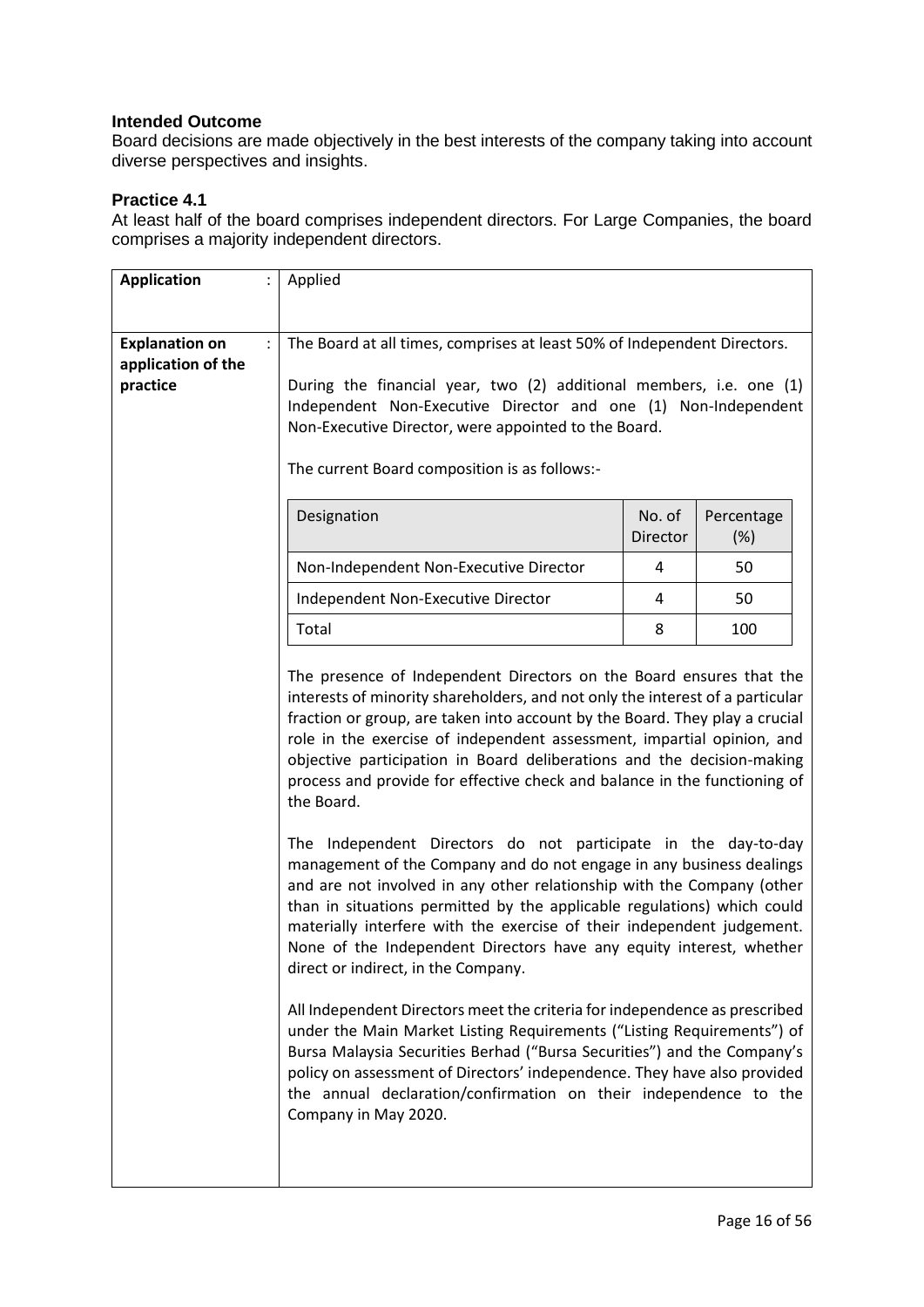|                                | The N&R Committee and the Board have upon their assessment for the<br>financial year under review concluded that all Independent Directors of the<br>Company continue to demonstrate conduct and behaviour that are<br>essential indicators of independence, and that each of them is independent<br>of the Company's management and free from any business or other<br>relationship which could materially interfere with the exercise of<br>independent judgement or the ability to act in the best interest of the<br>Company. The Board was satisfied with the level of independence<br>demonstrated by all Independent Directors. |  |
|--------------------------------|----------------------------------------------------------------------------------------------------------------------------------------------------------------------------------------------------------------------------------------------------------------------------------------------------------------------------------------------------------------------------------------------------------------------------------------------------------------------------------------------------------------------------------------------------------------------------------------------------------------------------------------|--|
| <b>Explanation for</b>         |                                                                                                                                                                                                                                                                                                                                                                                                                                                                                                                                                                                                                                        |  |
| departure                      |                                                                                                                                                                                                                                                                                                                                                                                                                                                                                                                                                                                                                                        |  |
|                                |                                                                                                                                                                                                                                                                                                                                                                                                                                                                                                                                                                                                                                        |  |
|                                |                                                                                                                                                                                                                                                                                                                                                                                                                                                                                                                                                                                                                                        |  |
|                                |                                                                                                                                                                                                                                                                                                                                                                                                                                                                                                                                                                                                                                        |  |
|                                |                                                                                                                                                                                                                                                                                                                                                                                                                                                                                                                                                                                                                                        |  |
|                                | Large companies are required to complete the columns below. Non-large companies are encouraged                                                                                                                                                                                                                                                                                                                                                                                                                                                                                                                                         |  |
| to complete the columns below. |                                                                                                                                                                                                                                                                                                                                                                                                                                                                                                                                                                                                                                        |  |
|                                |                                                                                                                                                                                                                                                                                                                                                                                                                                                                                                                                                                                                                                        |  |
| <b>Measure</b><br>٠            |                                                                                                                                                                                                                                                                                                                                                                                                                                                                                                                                                                                                                                        |  |
|                                |                                                                                                                                                                                                                                                                                                                                                                                                                                                                                                                                                                                                                                        |  |
|                                |                                                                                                                                                                                                                                                                                                                                                                                                                                                                                                                                                                                                                                        |  |
| <b>Timeframe</b>               |                                                                                                                                                                                                                                                                                                                                                                                                                                                                                                                                                                                                                                        |  |
|                                |                                                                                                                                                                                                                                                                                                                                                                                                                                                                                                                                                                                                                                        |  |
|                                |                                                                                                                                                                                                                                                                                                                                                                                                                                                                                                                                                                                                                                        |  |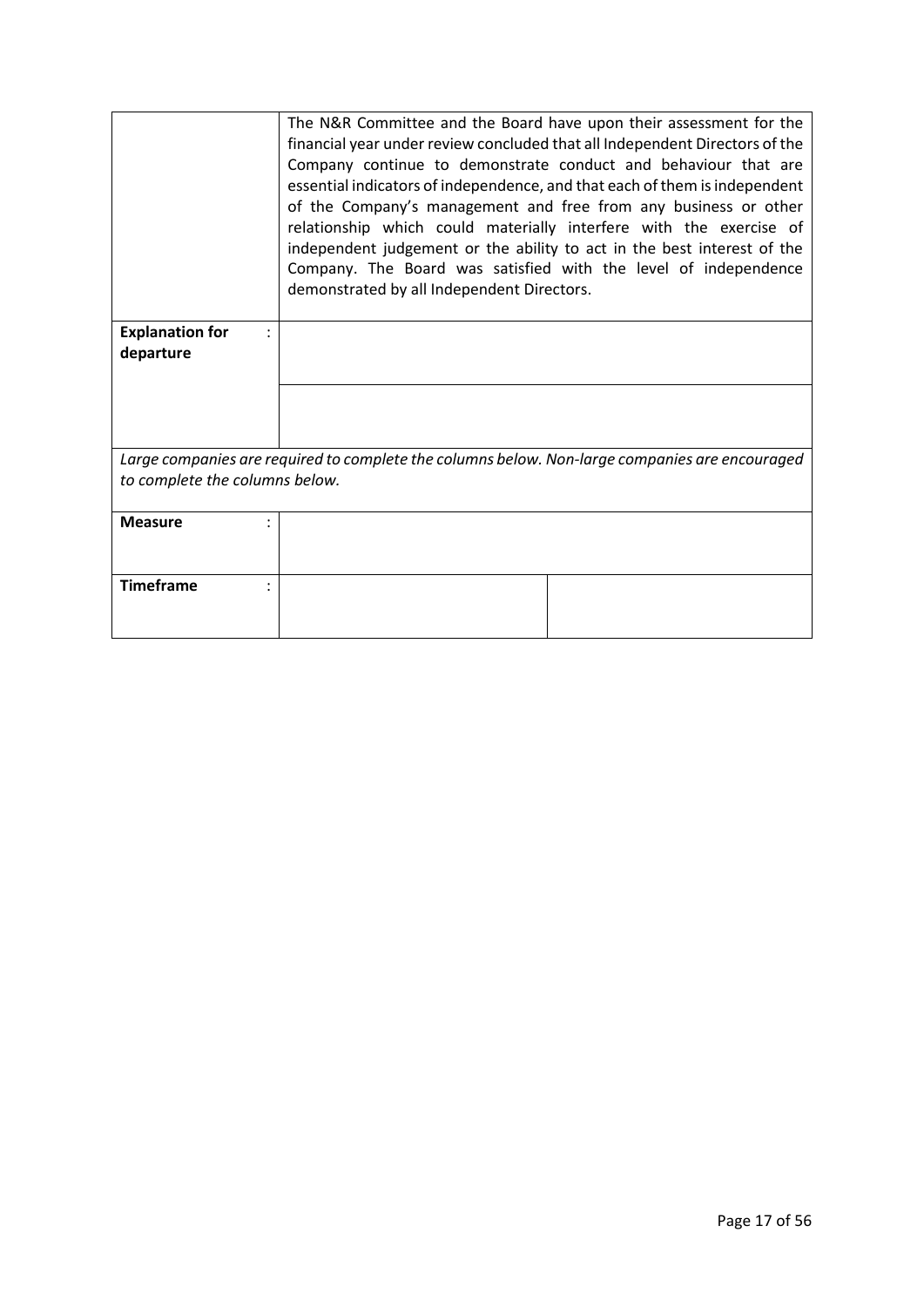Board decisions are made objectively in the best interests of the company taking into account diverse perspectives and insights.

### **Practice 4.2**

The tenure of an independent director does not exceed a cumulative term limit of nine years. Upon completion of the nine years, an independent director may continue to serve on the board as a non-independent director.

If the board intends to retain an independent director beyond nine years, it should justify and seek annual shareholders' approval. If the board continues to retain the independent director after the twelfth year, the board should seek annual shareholders' approval through a two-tier voting process.

| <b>Application</b>                                                                             | Not applicable – No independent director(s) serving beyond 9 years                       |  |
|------------------------------------------------------------------------------------------------|------------------------------------------------------------------------------------------|--|
| <b>Explanation on</b><br>÷                                                                     | The N&R Committee assessed the independence of the Independent                           |  |
| application of the                                                                             | Directors and monitors their tenure annually.                                            |  |
| practice                                                                                       |                                                                                          |  |
|                                                                                                | None of the Independent Directors have served the Board for more than<br>nine (9) years. |  |
|                                                                                                |                                                                                          |  |
| <b>Explanation for</b>                                                                         |                                                                                          |  |
| departure                                                                                      |                                                                                          |  |
|                                                                                                |                                                                                          |  |
|                                                                                                |                                                                                          |  |
|                                                                                                |                                                                                          |  |
| Large companies are required to complete the columns below. Non-large companies are encouraged |                                                                                          |  |
| to complete the columns below.                                                                 |                                                                                          |  |
| <b>Measure</b>                                                                                 |                                                                                          |  |
|                                                                                                |                                                                                          |  |
|                                                                                                |                                                                                          |  |
| <b>Timeframe</b>                                                                               |                                                                                          |  |
|                                                                                                |                                                                                          |  |
|                                                                                                |                                                                                          |  |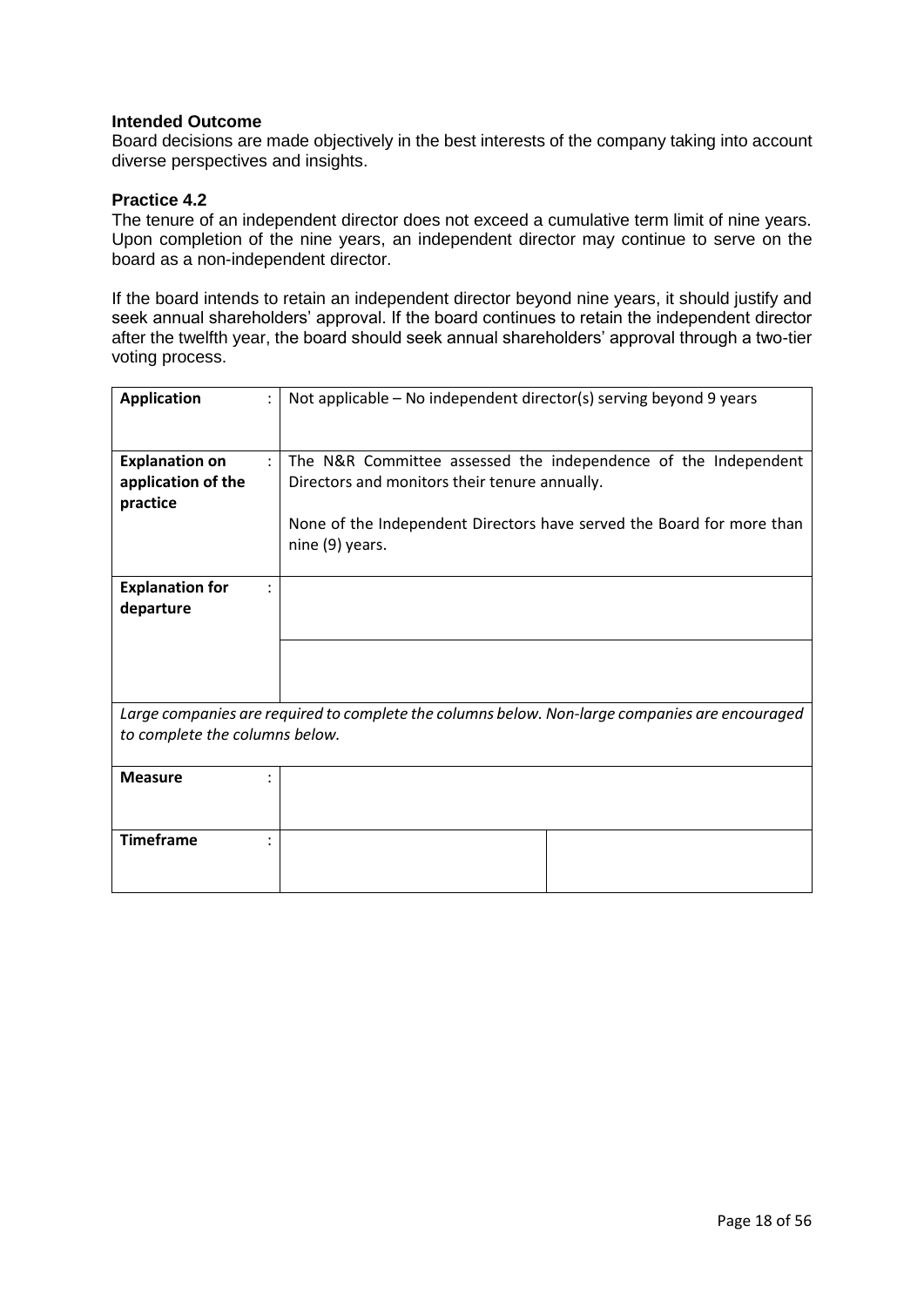Board decisions are made objectively in the best interests of the company taking into account diverse perspectives and insights.

# **Practice 4.3 - Step Up**

The board has a policy which limits the tenure of its independent directors to nine years.

| <b>Application</b>                                   | ٠ | Not Adopted |
|------------------------------------------------------|---|-------------|
| <b>Explanation on</b><br>adoption of the<br>practice | ٠ |             |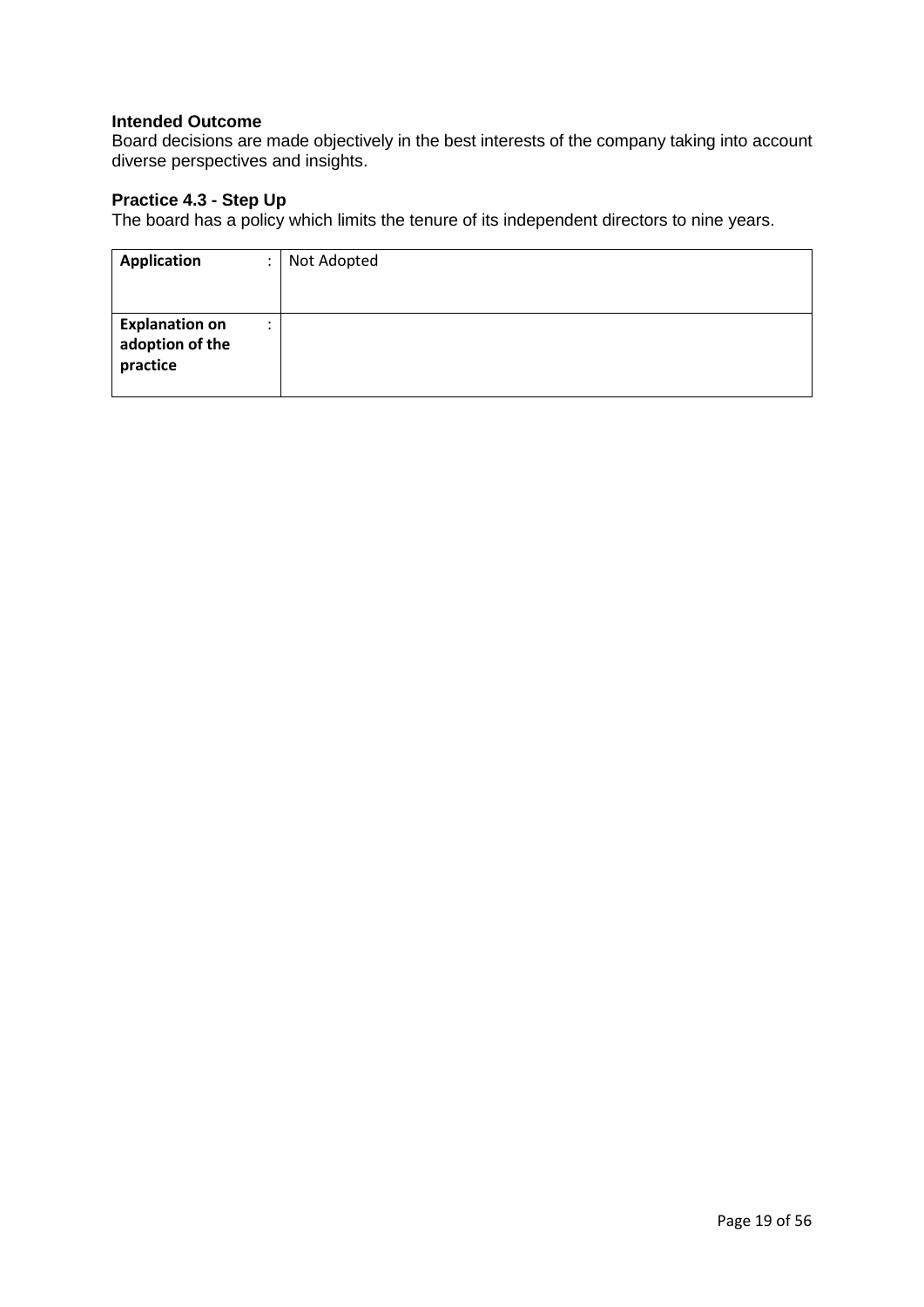Board decisions are made objectively in the best interests of the company taking into account diverse perspectives and insights.

# **Practice 4.4**

Appointment of board and senior management are based on objective criteria, merit and with due regard for diversity in skills, experience, age, cultural background and gender.

| <b>Application</b><br>$\ddot{\cdot}$                                      | Applied                                                                                                                                                                                                                                                                                                                                                                                                                                                                                                                                                                                                                                                                                                                                                                                                                                                                                                                                                                                                                                                                                                                                 |
|---------------------------------------------------------------------------|-----------------------------------------------------------------------------------------------------------------------------------------------------------------------------------------------------------------------------------------------------------------------------------------------------------------------------------------------------------------------------------------------------------------------------------------------------------------------------------------------------------------------------------------------------------------------------------------------------------------------------------------------------------------------------------------------------------------------------------------------------------------------------------------------------------------------------------------------------------------------------------------------------------------------------------------------------------------------------------------------------------------------------------------------------------------------------------------------------------------------------------------|
|                                                                           |                                                                                                                                                                                                                                                                                                                                                                                                                                                                                                                                                                                                                                                                                                                                                                                                                                                                                                                                                                                                                                                                                                                                         |
| <b>Explanation</b><br>$\ddot{\cdot}$<br>on application<br>of the practice | The N&R Committee assists the Board in ensuring the existence of the right mix<br>of skills, knowledge, experience, expertise, gender, ethnicity, age and other<br>factors that are relevant and contribute to the effective functioning of the<br>Board.                                                                                                                                                                                                                                                                                                                                                                                                                                                                                                                                                                                                                                                                                                                                                                                                                                                                               |
|                                                                           | As part of the N&R Committee's oversight of Board succession planning, it is<br>also responsible for identifying suitable candidates to fill Board vacancies as<br>and when the needs arise, or to identify candidates to complement the Board's<br>current composition, and make recommendations to the Board on their<br>appointment to the Board and where applicable, to the various Board<br>Committees. The N&R Committee will assess the suitability of candidate, taking<br>into consideration the required mix of skills, knowledge, expertise and<br>experience, professionalism, integrity, competencies, personal qualities, the<br>potential for the candidate's skills to augment the existing Board, the<br>candidate's availability to commit to the Board's activities, and in the case of<br>candidate proposed for appointment as Independent Director, the candidate's<br>independence. The N&R Committee is responsible to ensure that the<br>procedures for appointing new Directors are transparent and that<br>appointments are made on merits.                                                                 |
|                                                                           | The Group practices non-discrimination in any form whether based on age,<br>gender or ethnicity throughout the organisation and this includes the selection<br>of Board members.                                                                                                                                                                                                                                                                                                                                                                                                                                                                                                                                                                                                                                                                                                                                                                                                                                                                                                                                                        |
|                                                                           | The Board recognises the challenges in achieving the right balance of diversity<br>on the Board. This will be done over time, taking into account the present size<br>of the Board, the valuable knowledge and experience of the present Board<br>members and the evolving challenges faced by the Company. The Board also<br>believes that while it is important to promote gender diversity, the normal<br>selection criteria of a Director, based on effective blend of competencies, skills,<br>experience and knowledge in areas identified by the Board should remain a<br>priority and all appointments to the Board should be made on merit so as not<br>to compromise on effectiveness in carrying out the Board's functions and<br>duties. Hence, the Board is committed to ensuring that its composition not only<br>reflects the diversity as recommended by MCCG, as best as it can, but also has<br>the right mix of skills and balance to contribute to the achievement of the<br>Company's goal. Nevertheless, female representation will be considered when<br>vacancies arise and suitable candidates are identified. |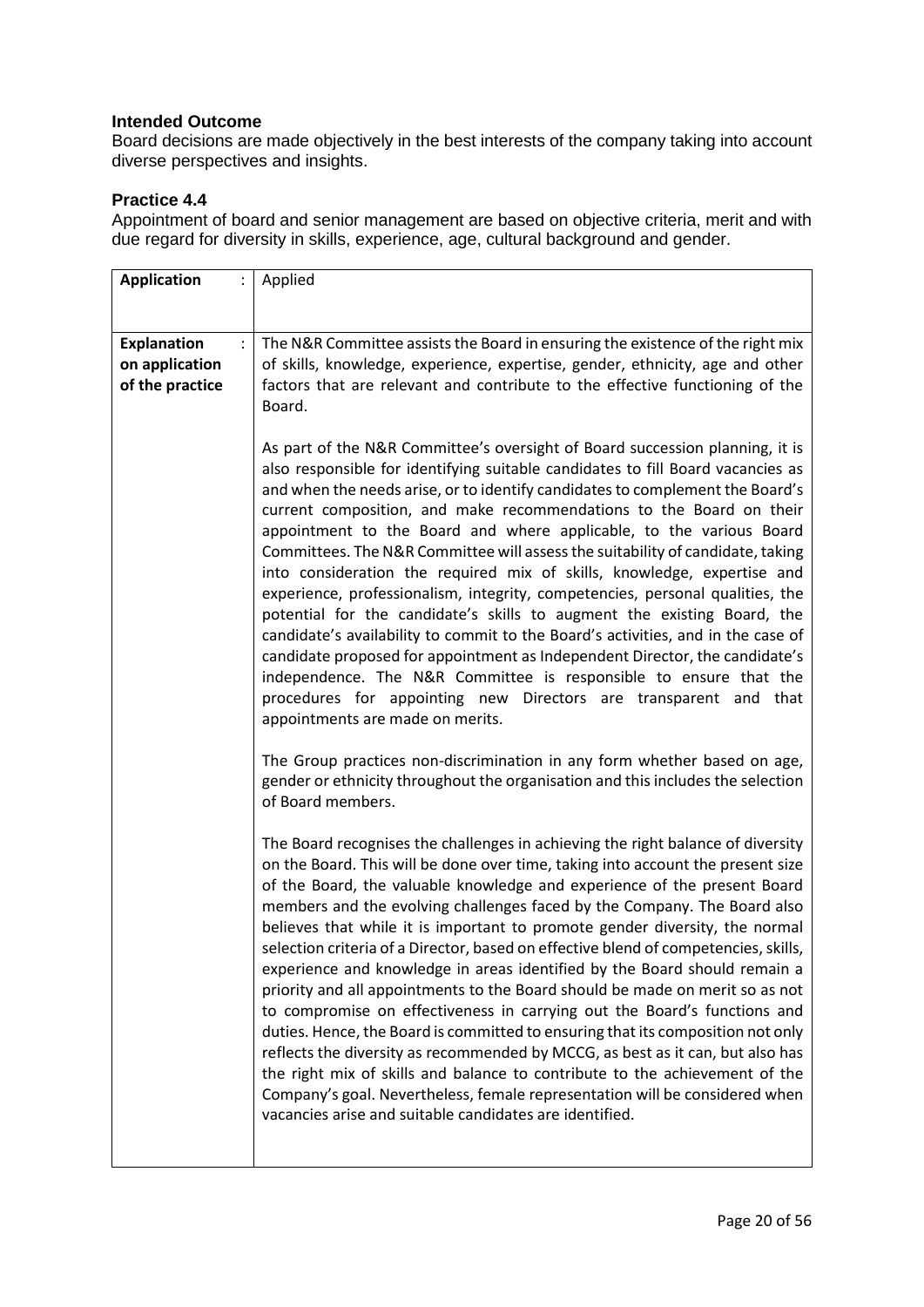|                    | The Group provides fair and equal opportunity in employment and nurturing<br>within the Group regardless of race, nationality, ethnic origin, age, religion,<br>gender, marital status, disability, or any other characteristic unrelated to the<br>performance of the job. The selection of senior management is also based on<br>objective criteria, merit and with due regard for diversity in skills, experience,<br>qualification, age, cultural background and gender. |  |  |
|--------------------|------------------------------------------------------------------------------------------------------------------------------------------------------------------------------------------------------------------------------------------------------------------------------------------------------------------------------------------------------------------------------------------------------------------------------------------------------------------------------|--|--|
| <b>Explanation</b> |                                                                                                                                                                                                                                                                                                                                                                                                                                                                              |  |  |
| for departure      |                                                                                                                                                                                                                                                                                                                                                                                                                                                                              |  |  |
|                    |                                                                                                                                                                                                                                                                                                                                                                                                                                                                              |  |  |
|                    |                                                                                                                                                                                                                                                                                                                                                                                                                                                                              |  |  |
|                    |                                                                                                                                                                                                                                                                                                                                                                                                                                                                              |  |  |
|                    |                                                                                                                                                                                                                                                                                                                                                                                                                                                                              |  |  |
|                    | Large companies are required to complete the columns below. Non-large companies are encouraged                                                                                                                                                                                                                                                                                                                                                                               |  |  |
|                    | to complete the columns below.                                                                                                                                                                                                                                                                                                                                                                                                                                               |  |  |
|                    |                                                                                                                                                                                                                                                                                                                                                                                                                                                                              |  |  |
| <b>Measure</b>     |                                                                                                                                                                                                                                                                                                                                                                                                                                                                              |  |  |
|                    |                                                                                                                                                                                                                                                                                                                                                                                                                                                                              |  |  |
|                    |                                                                                                                                                                                                                                                                                                                                                                                                                                                                              |  |  |
| <b>Timeframe</b>   |                                                                                                                                                                                                                                                                                                                                                                                                                                                                              |  |  |
|                    |                                                                                                                                                                                                                                                                                                                                                                                                                                                                              |  |  |
|                    |                                                                                                                                                                                                                                                                                                                                                                                                                                                                              |  |  |
|                    |                                                                                                                                                                                                                                                                                                                                                                                                                                                                              |  |  |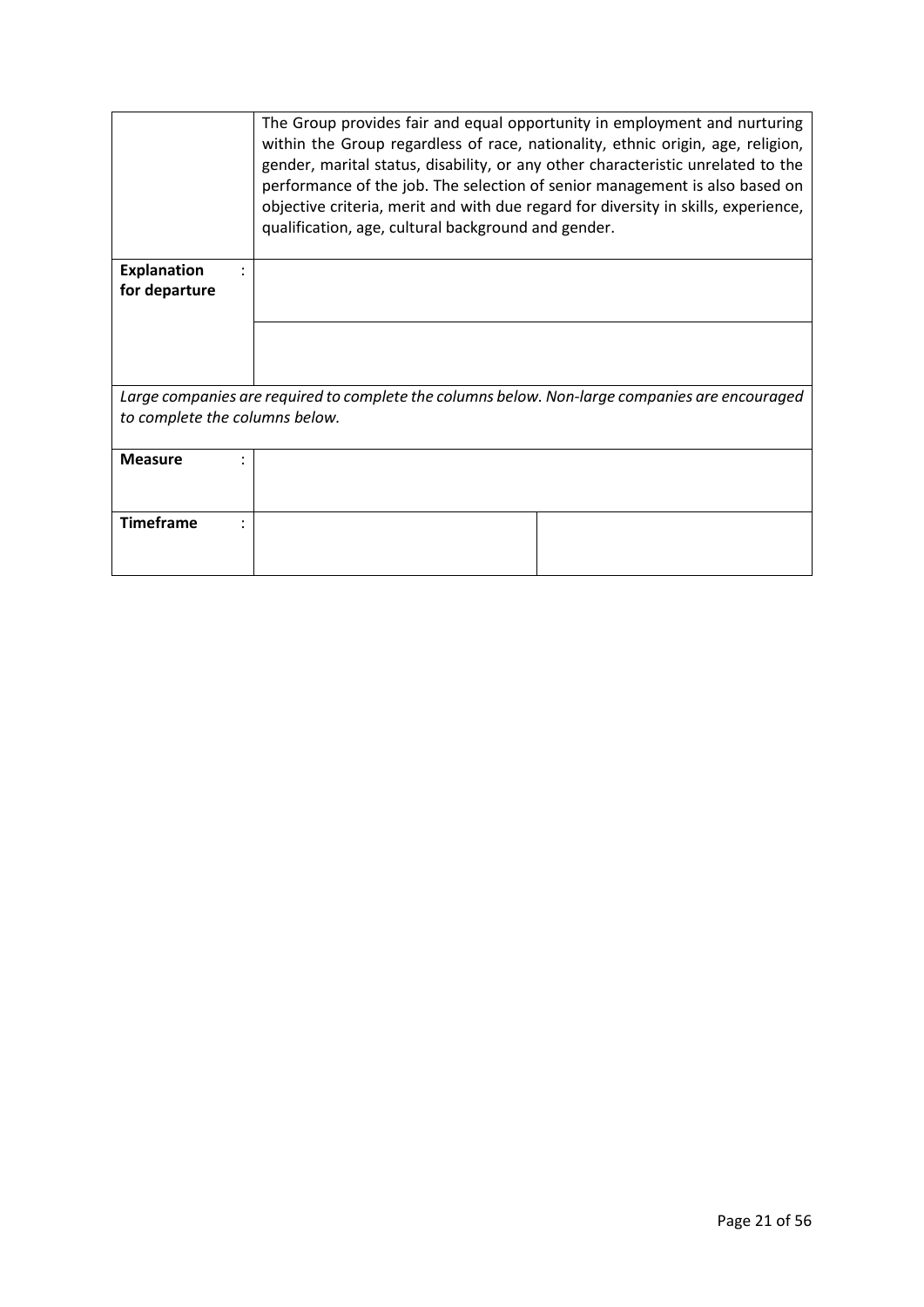Board decisions are made objectively in the best interests of the company taking into account diverse perspectives and insights.

### **Practice 4.5**

The board discloses in its annual report the company's policies on gender diversity, its targets and measures to meet those targets. For Large Companies, the board must have at least 30% women directors.

| <b>Application</b>                                                                                                               | Applied                                                                                                                                                                                                                                                                                                                                                                                                                                                                                                                                                                                                                                                                                                                                                                                                                                                                         |  |
|----------------------------------------------------------------------------------------------------------------------------------|---------------------------------------------------------------------------------------------------------------------------------------------------------------------------------------------------------------------------------------------------------------------------------------------------------------------------------------------------------------------------------------------------------------------------------------------------------------------------------------------------------------------------------------------------------------------------------------------------------------------------------------------------------------------------------------------------------------------------------------------------------------------------------------------------------------------------------------------------------------------------------|--|
| <b>Explanation on</b><br>application of the<br>practice<br><b>Explanation for</b><br>$\ddot{\cdot}$<br>departure                 | The Board recognises the importance of diversity in terms of a broad range<br>of skills and competencies, experience, background and gender to ensure<br>balanced and effective decision making. As encapsulated in the Board<br>Charter, the Board aims to maintain a diversity of experiences, skills and<br>attributes among its members. In addition, the Board intends to pursue<br>gender, age and ethnicity diversity across the Group as a combination of<br>personalities that provides a comprehensive range of perspectives and<br>experiences resulting in improved quality of decision making.<br>The Board shall endeavour to have women representative(s) on the Board.<br>Whilst the Board acknowledges the importance of boardroom diversity,<br>appointments to the Board shall always be based on merit.<br>The Board has a female Director since year 2000. |  |
|                                                                                                                                  |                                                                                                                                                                                                                                                                                                                                                                                                                                                                                                                                                                                                                                                                                                                                                                                                                                                                                 |  |
| Large companies are required to complete the columns below. Non-large companies are encouraged<br>to complete the columns below. |                                                                                                                                                                                                                                                                                                                                                                                                                                                                                                                                                                                                                                                                                                                                                                                                                                                                                 |  |
| <b>Measure</b>                                                                                                                   |                                                                                                                                                                                                                                                                                                                                                                                                                                                                                                                                                                                                                                                                                                                                                                                                                                                                                 |  |
| <b>Timeframe</b>                                                                                                                 |                                                                                                                                                                                                                                                                                                                                                                                                                                                                                                                                                                                                                                                                                                                                                                                                                                                                                 |  |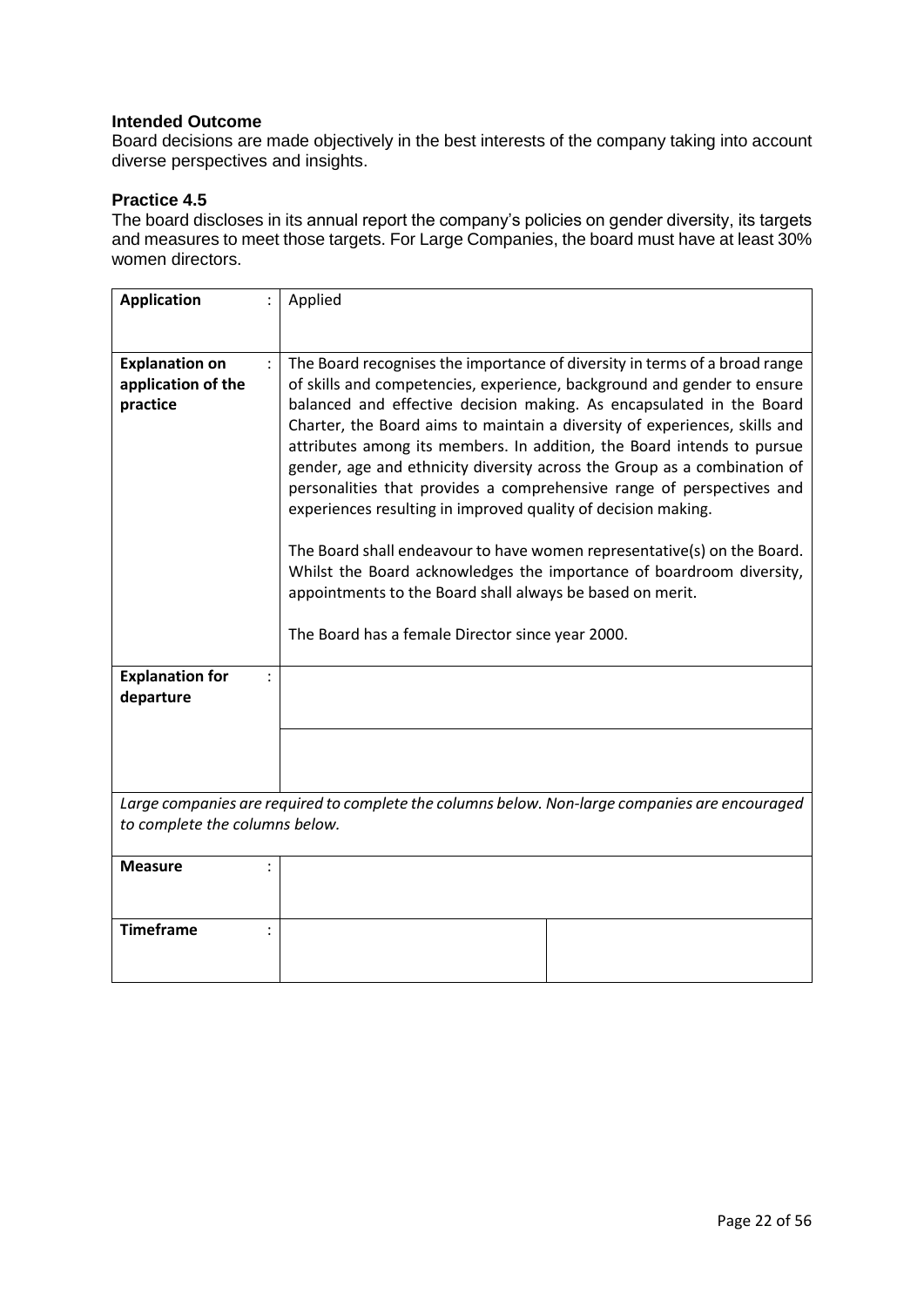Board decisions are made objectively in the best interests of the company taking into account diverse perspectives and insights.

# **Practice 4.6**

In identifying candidates for appointment of directors, the board does not solely rely on recommendations from existing board members, management or major shareholders. The board utilises independent sources to identify suitably qualified candidates.

| <b>Application</b>                                           | Applied                                                                                                                                                                                                                                                                                                                                                                                                                                                                                  |
|--------------------------------------------------------------|------------------------------------------------------------------------------------------------------------------------------------------------------------------------------------------------------------------------------------------------------------------------------------------------------------------------------------------------------------------------------------------------------------------------------------------------------------------------------------------|
| ÷<br><b>Explanation on</b><br>application of<br>the practice | The Board in identifying candidates for appointment of Directors will ensure<br>that the best quality candidates, taking into consideration their character,<br>knowledge, capabilities, professionalism, integrity, expertise, experience and<br>time commitment are appointed. To this end, the N&R Committee will rely on<br>various sources from recommendations from existing Board members,<br>Management or major shareholders as well as independent sources, where<br>required. |
|                                                              | In summary, the nomination, election and appointment process are as<br>follows:                                                                                                                                                                                                                                                                                                                                                                                                          |
|                                                              | Conduct annual<br><b>Evaluate and</b><br>Provide views and<br><b>Board makes final</b><br><b>Identify potential</b><br>assessment and<br>shortlist potential<br>recommendation<br>decision on<br>candidates<br>identify gaps<br>candidates<br>to the Board<br>appointment                                                                                                                                                                                                                |
|                                                              | The Board had on 30 September 2019 appointed Mr. Thein Kim Mon and<br>Sing Fai as Independent Non-Executive<br>Mr.<br>Lum<br>Director<br>and<br>Non-Independent Non-Executive Director respectively.                                                                                                                                                                                                                                                                                     |
| <b>Explanation for</b><br>departure                          |                                                                                                                                                                                                                                                                                                                                                                                                                                                                                          |
|                                                              |                                                                                                                                                                                                                                                                                                                                                                                                                                                                                          |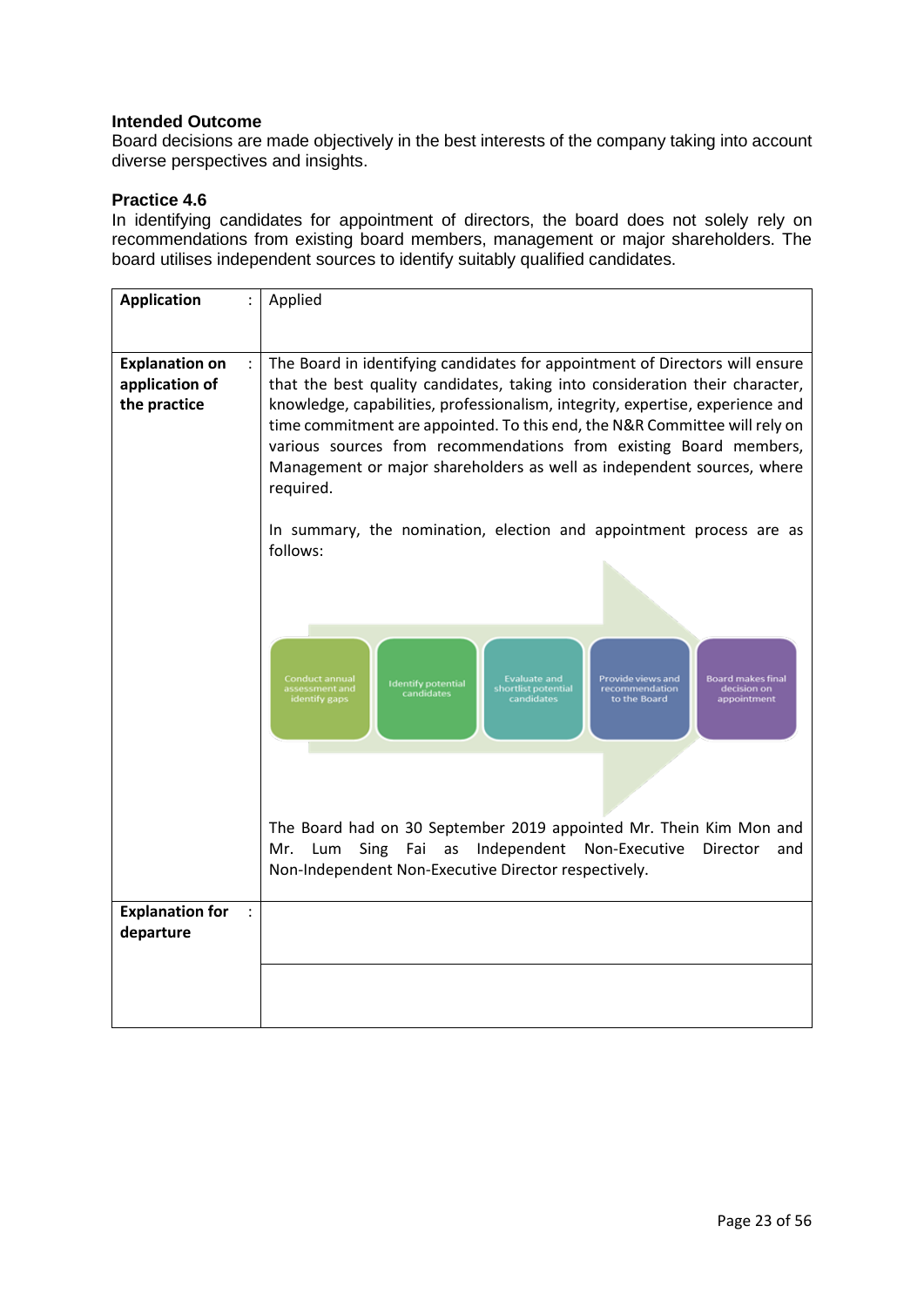| Large companies are required to complete the columns below. Non-large companies are encouraged<br>to complete the columns below. |  |  |
|----------------------------------------------------------------------------------------------------------------------------------|--|--|
| <b>Measure</b>                                                                                                                   |  |  |
| <b>Timeframe</b>                                                                                                                 |  |  |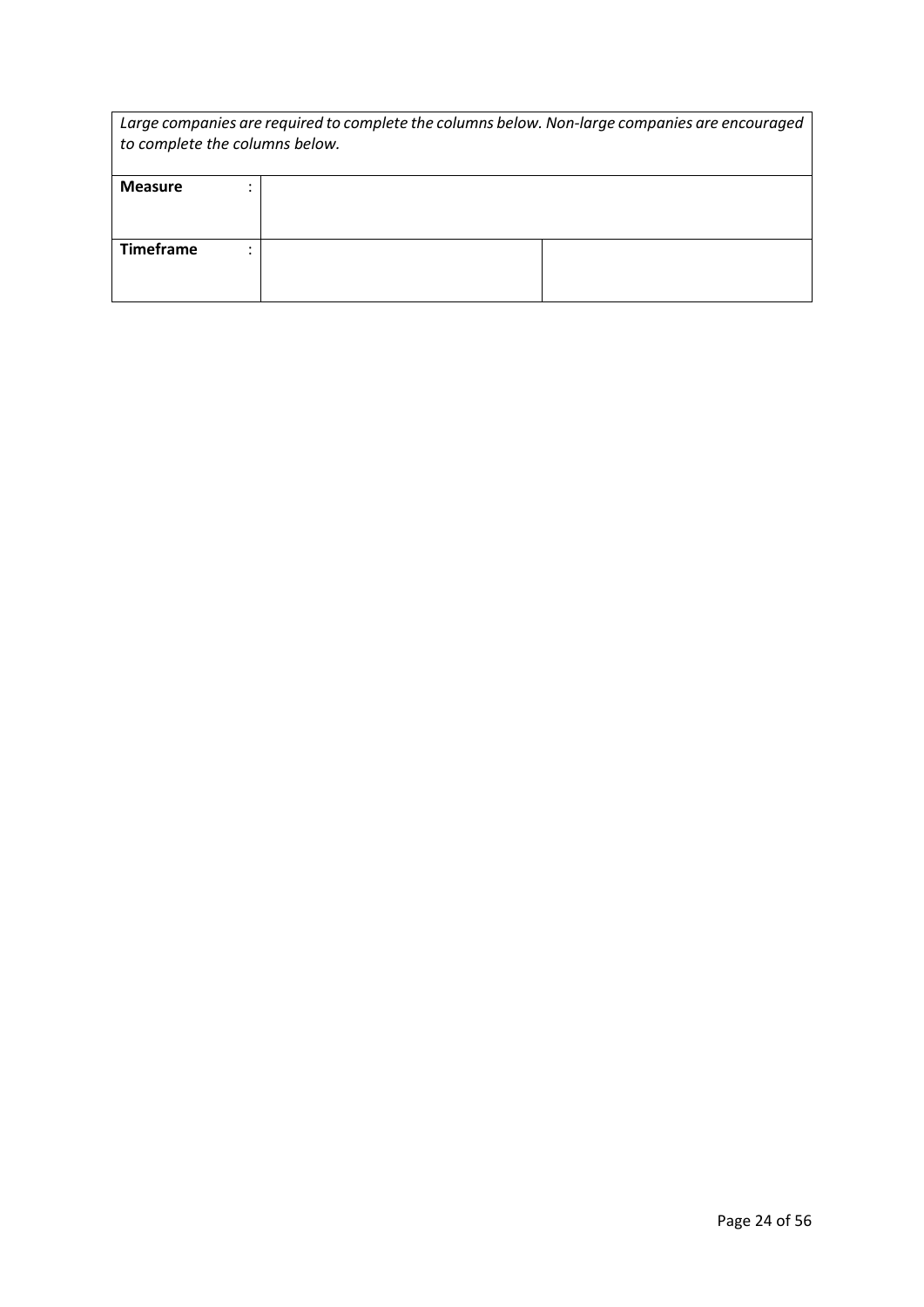Board decisions are made objectively in the best interests of the company taking into account diverse perspectives and insights.

# **Practice 4.7**

The Nominating Committee is chaired by an Independent Director or the Senior Independent Director.

| <b>Application</b>                                                                                                               | Applied                                                                                                                                                                                                                                                  |  |
|----------------------------------------------------------------------------------------------------------------------------------|----------------------------------------------------------------------------------------------------------------------------------------------------------------------------------------------------------------------------------------------------------|--|
| <b>Explanation on</b><br>application of the<br>practice                                                                          | The N&R Committee is chaired by Datuk Mohamed Azmi bin Mahmood, an<br>Independent Director.<br>The specific responsibilities of the Chairman of the N&R Committee are set<br>out in its Terms of Reference, which is available on the Company's website. |  |
| <b>Explanation for</b><br>departure                                                                                              |                                                                                                                                                                                                                                                          |  |
|                                                                                                                                  |                                                                                                                                                                                                                                                          |  |
| Large companies are required to complete the columns below. Non-large companies are encouraged<br>to complete the columns below. |                                                                                                                                                                                                                                                          |  |
| <b>Measure</b>                                                                                                                   |                                                                                                                                                                                                                                                          |  |
| <b>Timeframe</b>                                                                                                                 |                                                                                                                                                                                                                                                          |  |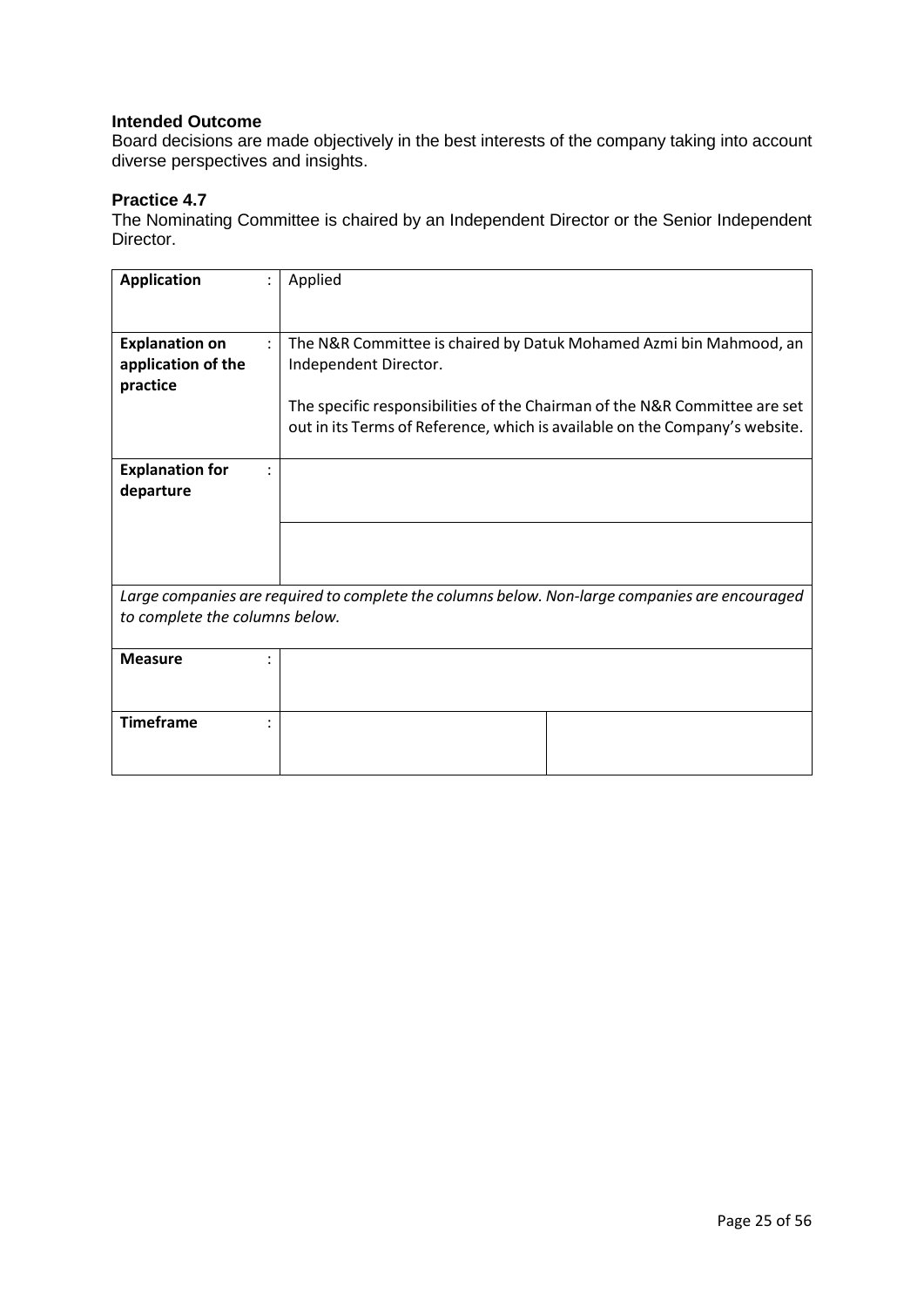Stakeholders are able to form an opinion on the overall effectiveness of the board and individual directors.

### **Practice 5.1**

The board should undertake a formal and objective annual evaluation to determine the effectiveness of the board, its committees and each individual director. The board should disclose how the assessment was carried out and its outcome.

For Large Companies, the board engages independent experts periodically to facilitate objective and candid board evaluations.

| <b>Application</b>                                      | Applied<br>$\ddot{\cdot}$                                                                                                                                                                                                                                                                                                                                                                                                                                                                                                                                                                                                                                                                                                                                                                                                 |
|---------------------------------------------------------|---------------------------------------------------------------------------------------------------------------------------------------------------------------------------------------------------------------------------------------------------------------------------------------------------------------------------------------------------------------------------------------------------------------------------------------------------------------------------------------------------------------------------------------------------------------------------------------------------------------------------------------------------------------------------------------------------------------------------------------------------------------------------------------------------------------------------|
| <b>Explanation on</b><br>application of the<br>practice | The N&R Committee reviews annually, the effectiveness of the Board as a<br>whole and Board Committees as well as the performance of individual<br>Directors and CEO. The evaluation involves the Committee members<br>completing evaluation questionnaires regarding the processes of the Board<br>and its Committees, their effectiveness and where improvements could be<br>considered.<br>The parameters used in the assessment are as follows:                                                                                                                                                                                                                                                                                                                                                                        |
|                                                         | Board as a whole - Board mix and balance, composition, compliance<br>and governance, accountability and responsibility, conduct at meeting,<br>business knowledge, communication and value added contribution,<br>quality of information and decision making, performance<br>management, Board dynamics and relationships;<br>Board Committees - terms of reference, attendance of members at the<br>٠<br>meetings, knowledge, skills and competencies, communications with<br>the Board as well as contribution of each Audit Committee's member<br>to the effectiveness of the Audit Committee;<br>Individual Directors (involves peer-to-peer assessment) and CEO -<br>٠<br>knowledge and experience, integrity and ethics, governance, strategic<br>perspective, judgement<br>and<br>decision<br>making,<br>teamwork, |
|                                                         | communication and commitment. Independent Directors (involves<br>self-assessment) are further measured on his ability to exercise<br>independent judgement and ability to demonstrate the criteria<br>associated with independence.                                                                                                                                                                                                                                                                                                                                                                                                                                                                                                                                                                                       |
|                                                         | The results of assessment were summarised and discussed at N&R<br>Committee meeting which will then be reported to the Board for discussion<br>on areas for improvement and identification of actions for improvement.<br>This would also assist the Board in identifying the training needs of<br>Directors. All assessments and evaluations carried out are properly<br>documented.                                                                                                                                                                                                                                                                                                                                                                                                                                     |
|                                                         |                                                                                                                                                                                                                                                                                                                                                                                                                                                                                                                                                                                                                                                                                                                                                                                                                           |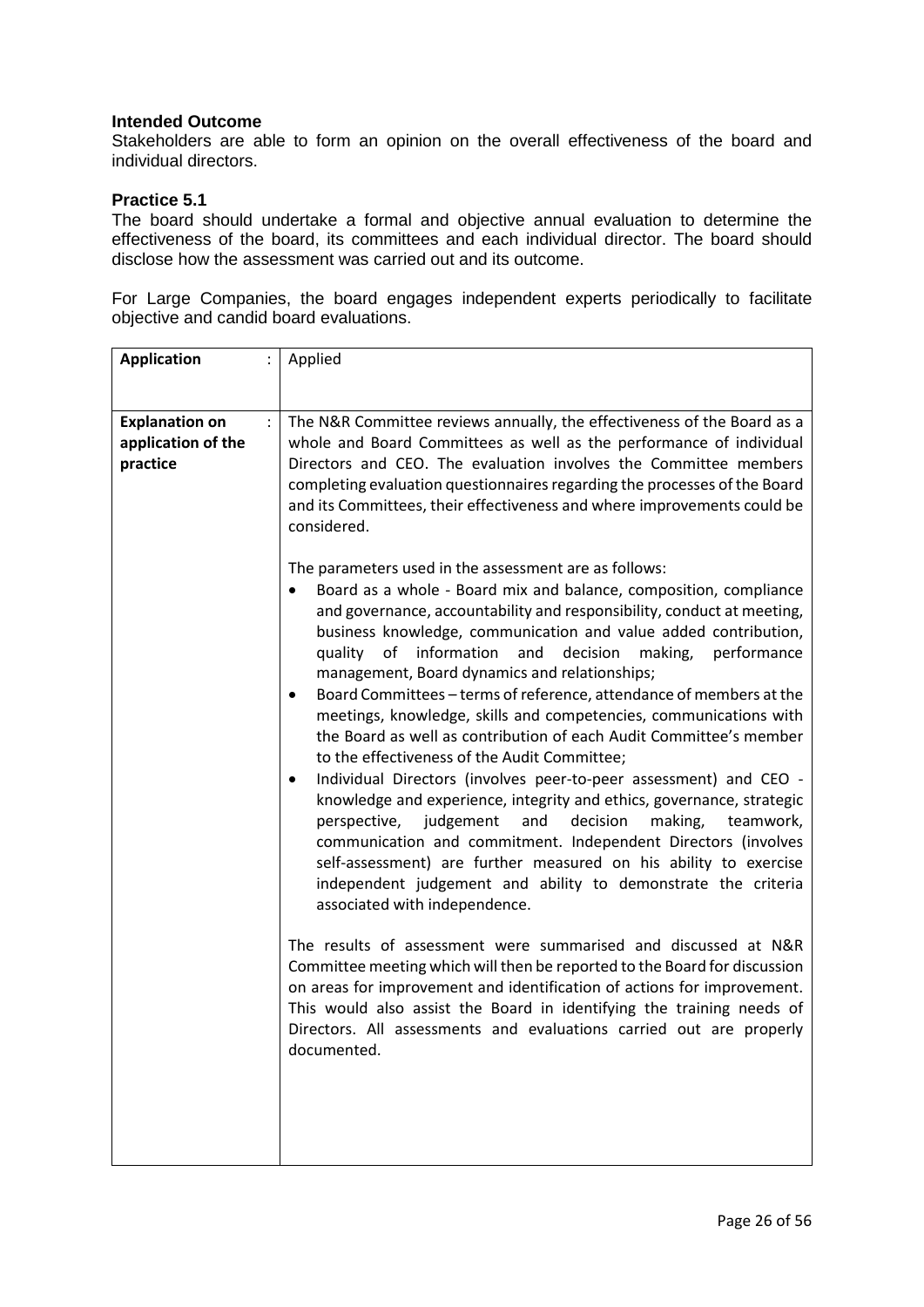|                                     | Based on the results of the evaluations for the financial year under review,<br>the Board concluded that the Board as a whole and its Committees have<br>been effective in discharging their oversight responsibilities and there was<br>an appropriate size and mix of skills, experience and core competencies in<br>the composition of the Board and that each of the Directors as well as the<br>CEO possesses the required competence and character to manage the<br>Group's affairs and created value for the organisation and its shareholders.<br>The Board also concluded that each of the Directors has fulfilled their<br>responsibilities and obligations as members of the Board/Board<br>Committees.<br>The N&R Committee is satisfied that the current Board size and<br>composition remains appropriate, taking into account the Group's<br>businesses and the size of its business operations. |
|-------------------------------------|-----------------------------------------------------------------------------------------------------------------------------------------------------------------------------------------------------------------------------------------------------------------------------------------------------------------------------------------------------------------------------------------------------------------------------------------------------------------------------------------------------------------------------------------------------------------------------------------------------------------------------------------------------------------------------------------------------------------------------------------------------------------------------------------------------------------------------------------------------------------------------------------------------------------|
| <b>Explanation for</b><br>departure |                                                                                                                                                                                                                                                                                                                                                                                                                                                                                                                                                                                                                                                                                                                                                                                                                                                                                                                 |
|                                     |                                                                                                                                                                                                                                                                                                                                                                                                                                                                                                                                                                                                                                                                                                                                                                                                                                                                                                                 |
|                                     |                                                                                                                                                                                                                                                                                                                                                                                                                                                                                                                                                                                                                                                                                                                                                                                                                                                                                                                 |
|                                     |                                                                                                                                                                                                                                                                                                                                                                                                                                                                                                                                                                                                                                                                                                                                                                                                                                                                                                                 |
|                                     | Large companies are required to complete the columns below. Non-large companies are encouraged                                                                                                                                                                                                                                                                                                                                                                                                                                                                                                                                                                                                                                                                                                                                                                                                                  |
| to complete the columns below.      |                                                                                                                                                                                                                                                                                                                                                                                                                                                                                                                                                                                                                                                                                                                                                                                                                                                                                                                 |
| <b>Measure</b>                      |                                                                                                                                                                                                                                                                                                                                                                                                                                                                                                                                                                                                                                                                                                                                                                                                                                                                                                                 |
|                                     |                                                                                                                                                                                                                                                                                                                                                                                                                                                                                                                                                                                                                                                                                                                                                                                                                                                                                                                 |
| <b>Timeframe</b>                    |                                                                                                                                                                                                                                                                                                                                                                                                                                                                                                                                                                                                                                                                                                                                                                                                                                                                                                                 |
|                                     |                                                                                                                                                                                                                                                                                                                                                                                                                                                                                                                                                                                                                                                                                                                                                                                                                                                                                                                 |
|                                     |                                                                                                                                                                                                                                                                                                                                                                                                                                                                                                                                                                                                                                                                                                                                                                                                                                                                                                                 |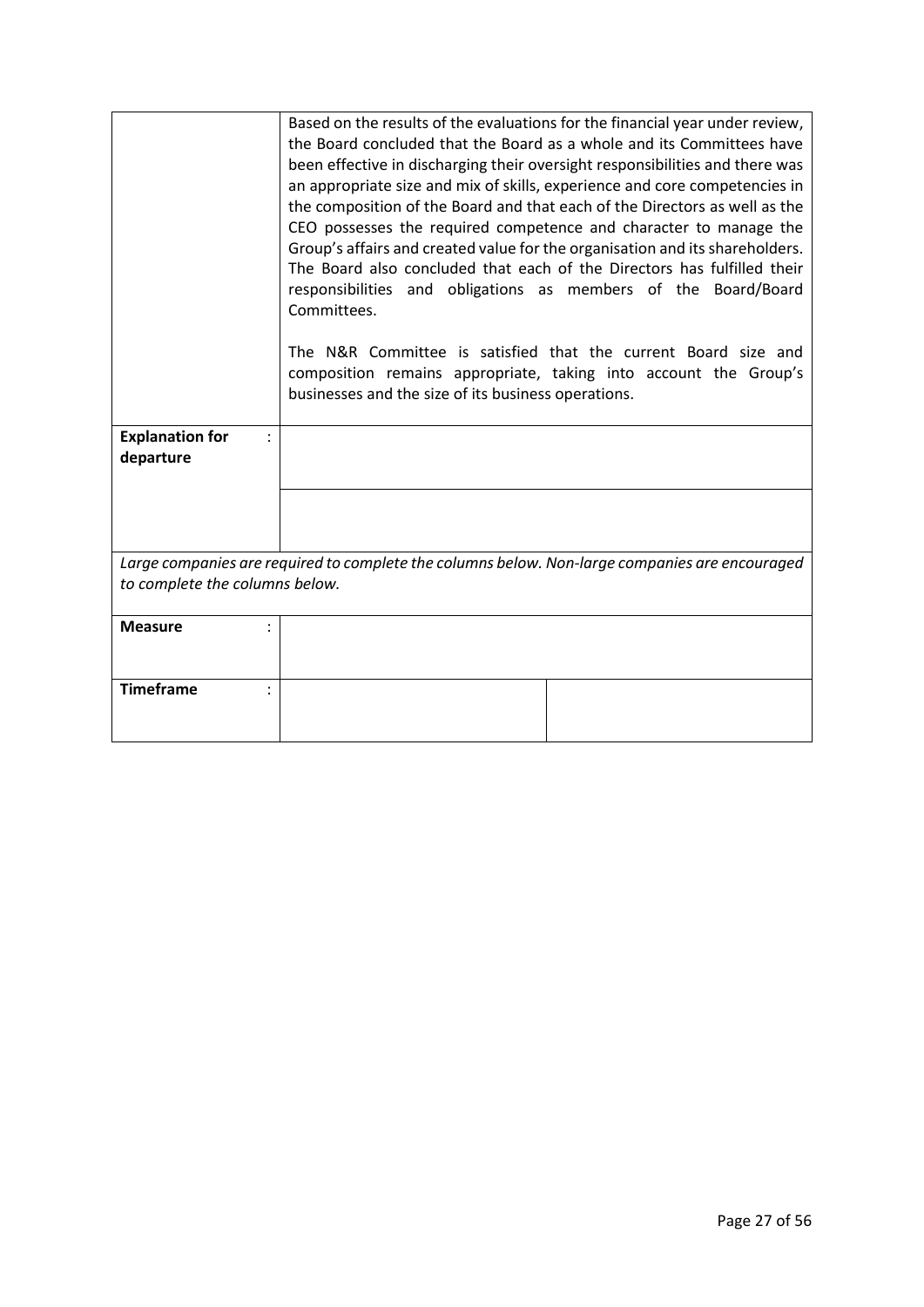The level and composition of remuneration of directors and senior management take into account the company's desire to attract and retain the right talent in the board and senior management to drive the company's long-term objectives.

Remuneration policies and decisions are made through a transparent and independent process.

#### **Practice 6.1**

The board has in place policies and procedures to determine the remuneration of directors and senior management, which takes into account the demands, complexities and performance of the company as well as skills and experience required. The policies and procedures are periodically reviewed and made available on the company's website.

| <b>Application</b>                                            | Applied                                                                                                                                        |
|---------------------------------------------------------------|------------------------------------------------------------------------------------------------------------------------------------------------|
|                                                               |                                                                                                                                                |
|                                                               |                                                                                                                                                |
| <b>Explanation on</b><br>$\ddot{\cdot}$<br>application of the | The Company has in place a Remuneration Policy for Directors and CEO<br>which sets out the criteria applied in recommending their remuneration |
| practice                                                      | packages.                                                                                                                                      |
|                                                               |                                                                                                                                                |
|                                                               | Further details are explained in the Corporate Governance Overview                                                                             |
|                                                               | Statement on pages 51 to 52 of the Annual Report 2020.                                                                                         |
|                                                               | The Remuneration Policy for Directors and CEO is available on the                                                                              |
|                                                               | Company's website.                                                                                                                             |
|                                                               |                                                                                                                                                |
| <b>Explanation for</b>                                        |                                                                                                                                                |
| departure                                                     |                                                                                                                                                |
|                                                               |                                                                                                                                                |
|                                                               |                                                                                                                                                |
|                                                               |                                                                                                                                                |
|                                                               | Large companies are required to complete the columns below. Non-large companies are encouraged                                                 |
| to complete the columns below.                                |                                                                                                                                                |
|                                                               |                                                                                                                                                |
| <b>Measure</b>                                                |                                                                                                                                                |
|                                                               |                                                                                                                                                |
|                                                               |                                                                                                                                                |
| <b>Timeframe</b>                                              |                                                                                                                                                |
|                                                               |                                                                                                                                                |
|                                                               |                                                                                                                                                |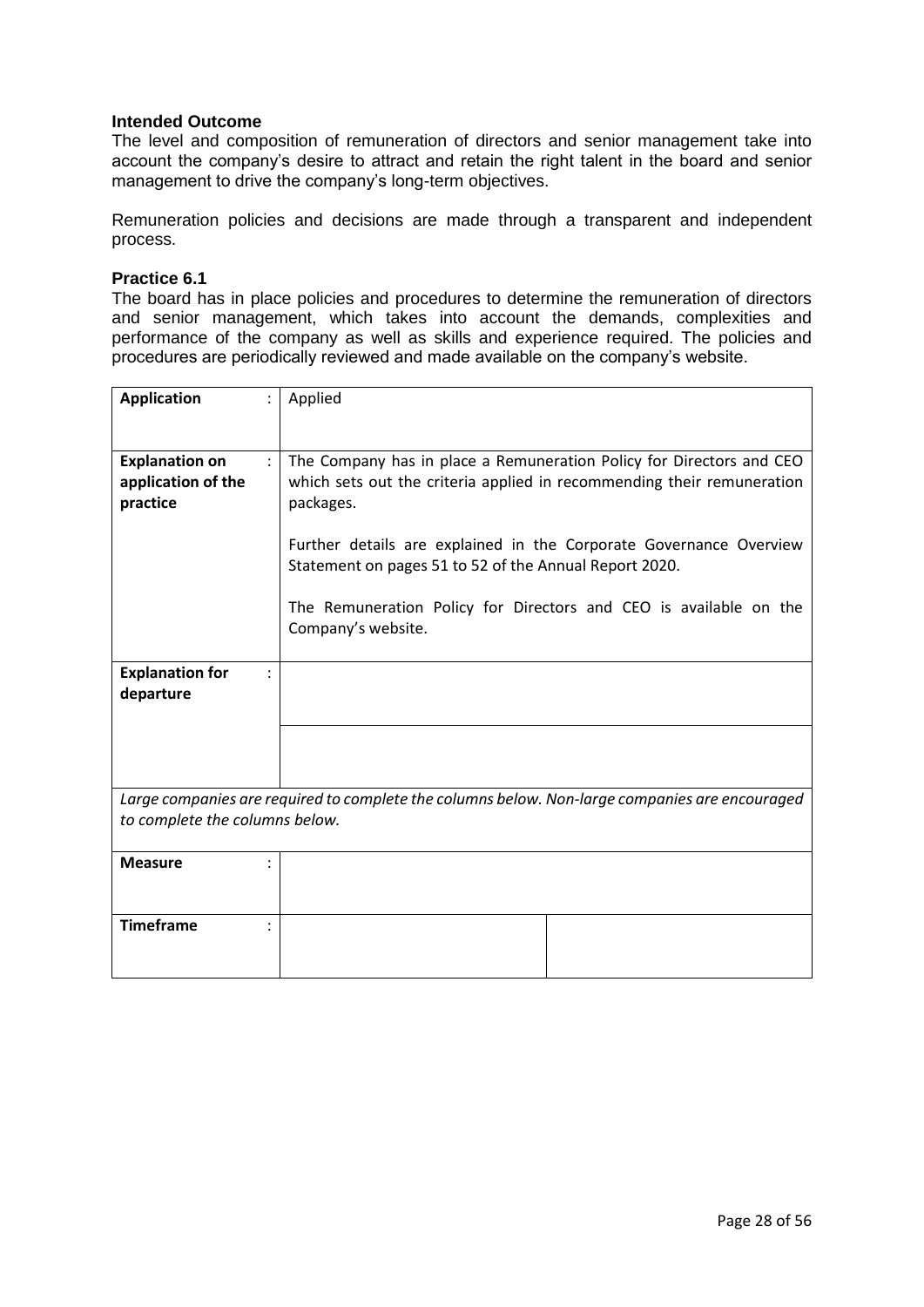The level and composition of remuneration of directors and senior management take into account the company's desire to attract and retain the right talent in the board and senior management to drive the company's long-term objectives.

Remuneration policies and decisions are made through a transparent and independent process.

#### **Practice 6.2**

The board has a Remuneration Committee to implement its policies and procedures on remuneration including reviewing and recommending matters relating to the remuneration of board and senior management.

The Committee has written Terms of Reference which deals with its authority and duties and these Terms are disclosed on the company's website.

| <b>Application</b>                                            | Applied                                                                                                                                                                                                                                                                                                                        |  |  |
|---------------------------------------------------------------|--------------------------------------------------------------------------------------------------------------------------------------------------------------------------------------------------------------------------------------------------------------------------------------------------------------------------------|--|--|
|                                                               |                                                                                                                                                                                                                                                                                                                                |  |  |
| <b>Explanation on</b><br>÷.<br>application of the<br>practice | The Board has a combined N&R Committee with three (3) members,<br>two (2) of whom are Independent Directors.                                                                                                                                                                                                                   |  |  |
|                                                               | The role of the N&R Committee in respect of the matters relating to<br>remuneration is to assist the Board in reviewing the remuneration<br>framework of Directors and CEO, with the aim to attract, retain and<br>motivate Directors and CEO who will create sustainable value and returns<br>for the Company's stakeholders. |  |  |
|                                                               | A summary of the N&R Committee's activities during the financial year is<br>reported in the Corporate Governance Overview Statement on pages 46 to<br>47 of the Annual Report 2020.                                                                                                                                            |  |  |
|                                                               | The duties and responsibilities of the N&R Committee in relation to<br>remuneration policy are stated in its Terms of Reference which is available<br>on the Company's website.                                                                                                                                                |  |  |
| <b>Explanation for</b><br>÷<br>departure                      |                                                                                                                                                                                                                                                                                                                                |  |  |
|                                                               |                                                                                                                                                                                                                                                                                                                                |  |  |
|                                                               | Large companies are required to complete the columns below. Non-large companies are<br>encouraged to complete the columns below.                                                                                                                                                                                               |  |  |
| <b>Measure</b>                                                |                                                                                                                                                                                                                                                                                                                                |  |  |
| <b>Timeframe</b>                                              |                                                                                                                                                                                                                                                                                                                                |  |  |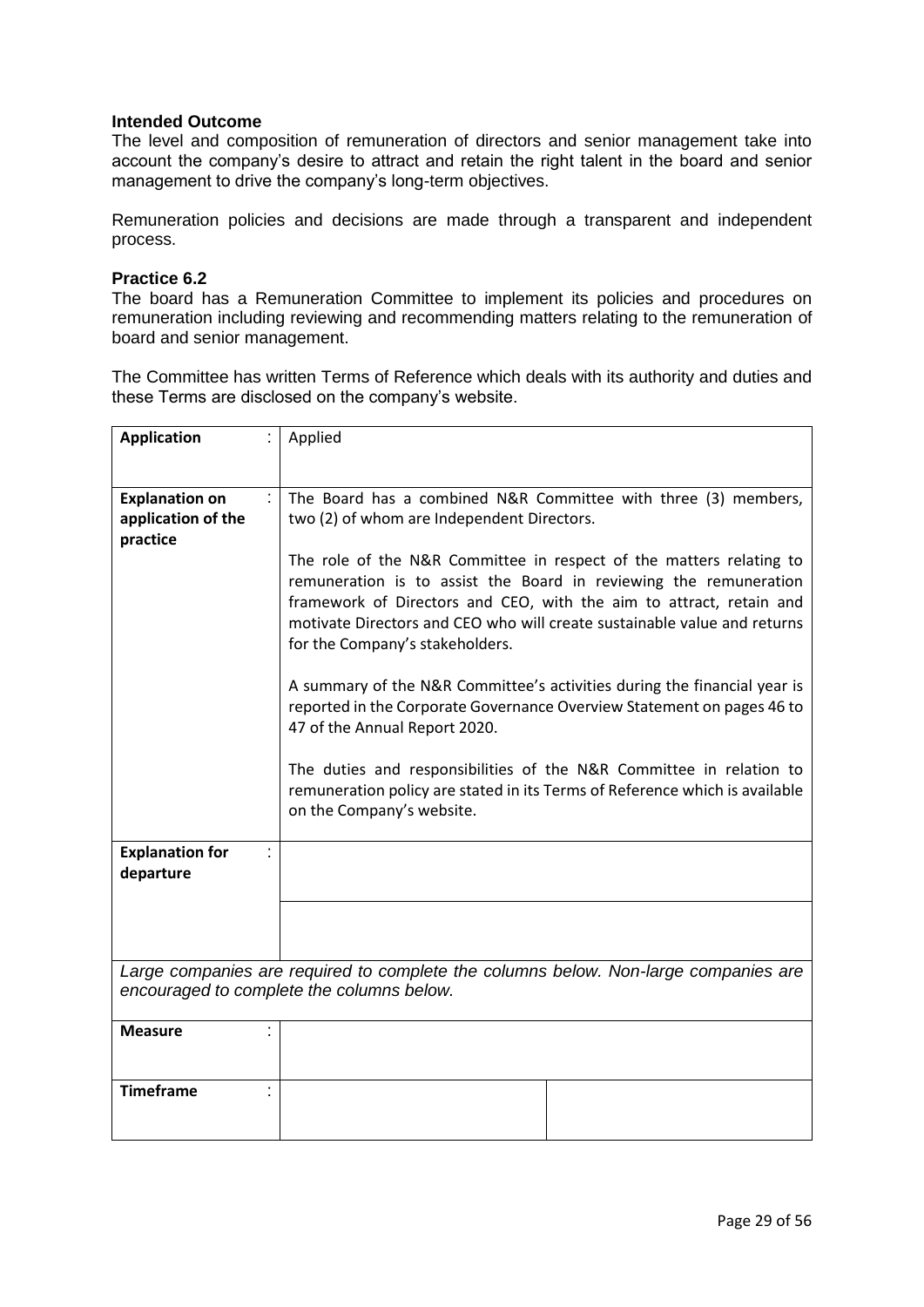Stakeholders are able to assess whether the remuneration of directors and senior management is commensurate with their individual performance, taking into consideration the company's performance.

#### **Practice 7.1**

There is detailed disclosure on named basis for the remuneration of individual directors. The remuneration breakdown of individual directors includes fees, salary, bonus, benefits in-kind and other emoluments.

| <b>Application</b>                                      | $\ddot{\cdot}$ | Applied                                                                                                                         |              |                             |                                  |                              |                      |
|---------------------------------------------------------|----------------|---------------------------------------------------------------------------------------------------------------------------------|--------------|-----------------------------|----------------------------------|------------------------------|----------------------|
| <b>Explanation on</b><br>application of the<br>practice | $\ddot{\cdot}$ | The remuneration received and receivable by the Directors for the financial<br>year is set out in the tables below:-<br>Company |              |                             |                                  |                              |                      |
|                                                         |                |                                                                                                                                 |              |                             | Category                         |                              |                      |
|                                                         |                |                                                                                                                                 | Fees<br>(RM) | Other<br>Emoluments<br>(RM) | Defined<br>Contributions<br>(RM) | Benefits-<br>in-kind<br>(RM) | <b>Total</b><br>(RM) |
|                                                         |                | Shahman<br>Azman                                                                                                                | 60,000       |                             |                                  |                              | 60,000               |
|                                                         |                | Datuk<br>Mohamed<br>Azmi bin<br>Mahmood                                                                                         | 60,000       | 12,000                      | $\qquad \qquad -$                |                              | 72,000               |
|                                                         |                | Tan Bun Poo                                                                                                                     | 60,000       | 10,000                      | $\qquad \qquad -$                | $\overline{\phantom{a}}$     | 70,000               |
|                                                         |                | Mahadzir bin<br>Azizan                                                                                                          | 60,000       | 10,000                      | $\qquad \qquad -$                | $\overline{\phantom{a}}$     | 70,000               |
|                                                         |                | Soo Kim Wai                                                                                                                     | 60,000       | $\overline{\phantom{a}}$    | $\qquad \qquad \blacksquare$     | $\overline{\phantom{0}}$     | 60,000               |
|                                                         |                | Shalina Azman                                                                                                                   | 60,000       |                             | $\overline{a}$                   |                              | 60,000               |
|                                                         |                | Thein Kim<br>Mon                                                                                                                | 30,000       | 6,000                       | $\qquad \qquad -$                |                              | 36,000               |
|                                                         |                | Lum Sing Fai                                                                                                                    | 30,000       |                             |                                  |                              | 30,000               |
|                                                         |                |                                                                                                                                 |              |                             |                                  |                              |                      |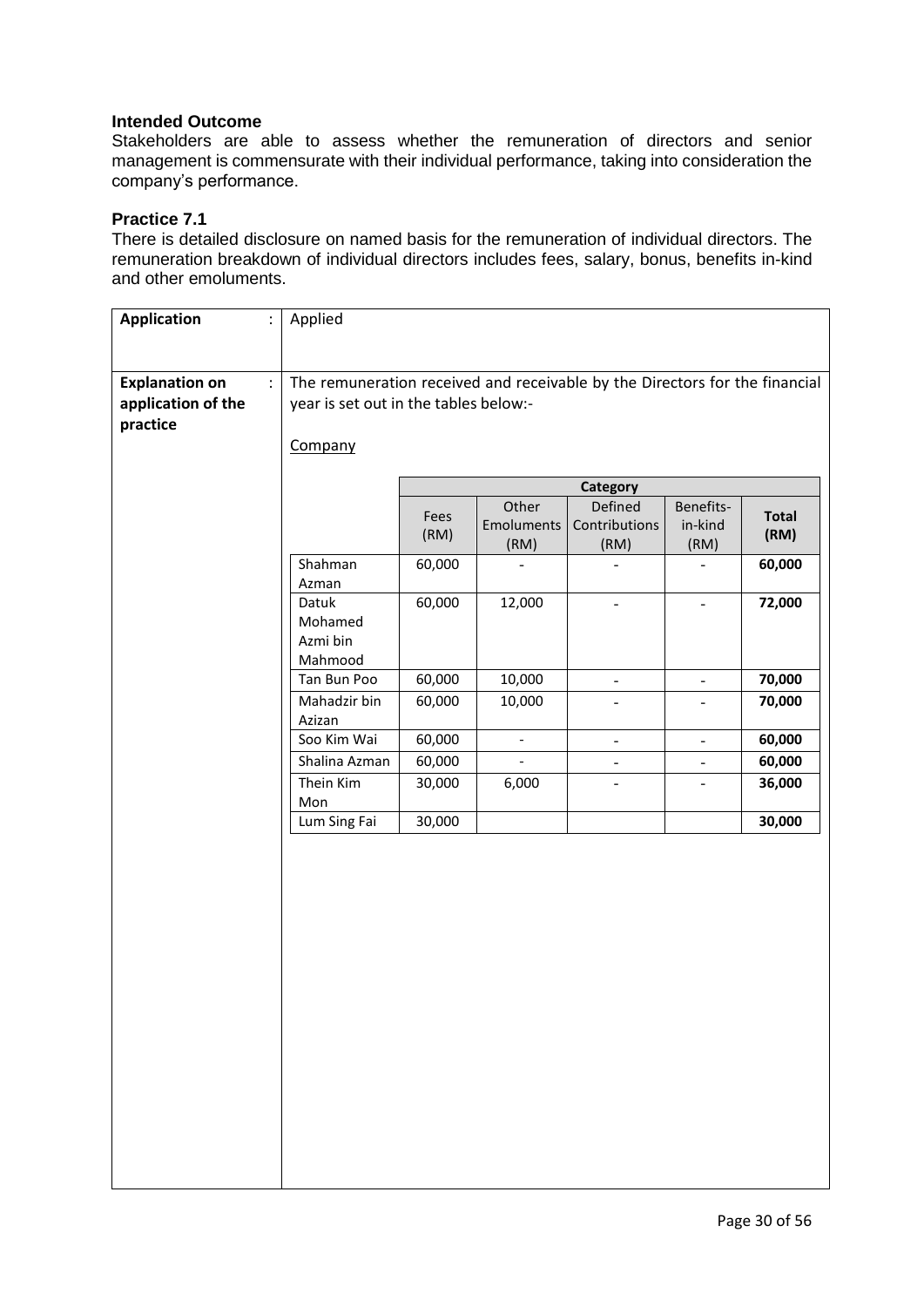|                                                                                                                                  | <b>Group Basis</b>                      |              |                             |                                  |                              |                      |
|----------------------------------------------------------------------------------------------------------------------------------|-----------------------------------------|--------------|-----------------------------|----------------------------------|------------------------------|----------------------|
|                                                                                                                                  |                                         |              |                             | Category                         |                              |                      |
|                                                                                                                                  |                                         | Fees<br>(RM) | Other<br>Emoluments<br>(RM) | Defined<br>Contributions<br>(RM) | Benefits-<br>in-kind<br>(RM) | <b>Total</b><br>(RM) |
|                                                                                                                                  | Shahman<br>Azman                        | 60,000       | 216,000                     | 41,040                           | 239,115                      | 556,155              |
|                                                                                                                                  | Datuk<br>Mohamed<br>Azmi bin<br>Mahmood | 60,000       | 12,000                      | $\overline{\phantom{a}}$         |                              | 72,000               |
|                                                                                                                                  | Tan Bun Poo                             | 60,000       | 10,000                      | $\frac{1}{2}$                    | $\overline{\phantom{a}}$     | 70,000               |
|                                                                                                                                  | Mahadzir bin<br>Azizan                  | 60,000       | 10,000                      |                                  |                              | 70,000               |
|                                                                                                                                  | Soo Kim Wai                             | 60,000       |                             | $\overline{\phantom{0}}$         |                              | 60,000               |
|                                                                                                                                  | Shalina Azman                           | 60,000       |                             |                                  |                              | 60,000               |
|                                                                                                                                  | Thein Kim<br>Mon                        | 30,000       | 6,000                       |                                  |                              | 36,000               |
|                                                                                                                                  | Lum Sing Fai                            | 30,000       |                             |                                  |                              | 30,000               |
| <b>Explanation for</b><br>÷                                                                                                      |                                         |              |                             |                                  |                              |                      |
| departure                                                                                                                        |                                         |              |                             |                                  |                              |                      |
|                                                                                                                                  |                                         |              |                             |                                  |                              |                      |
| Large companies are required to complete the columns below. Non-large companies are encouraged<br>to complete the columns below. |                                         |              |                             |                                  |                              |                      |
| <b>Measure</b><br>$\ddot{\cdot}$                                                                                                 |                                         |              |                             |                                  |                              |                      |
| <b>Timeframe</b><br>$\ddot{\cdot}$                                                                                               |                                         |              |                             |                                  |                              |                      |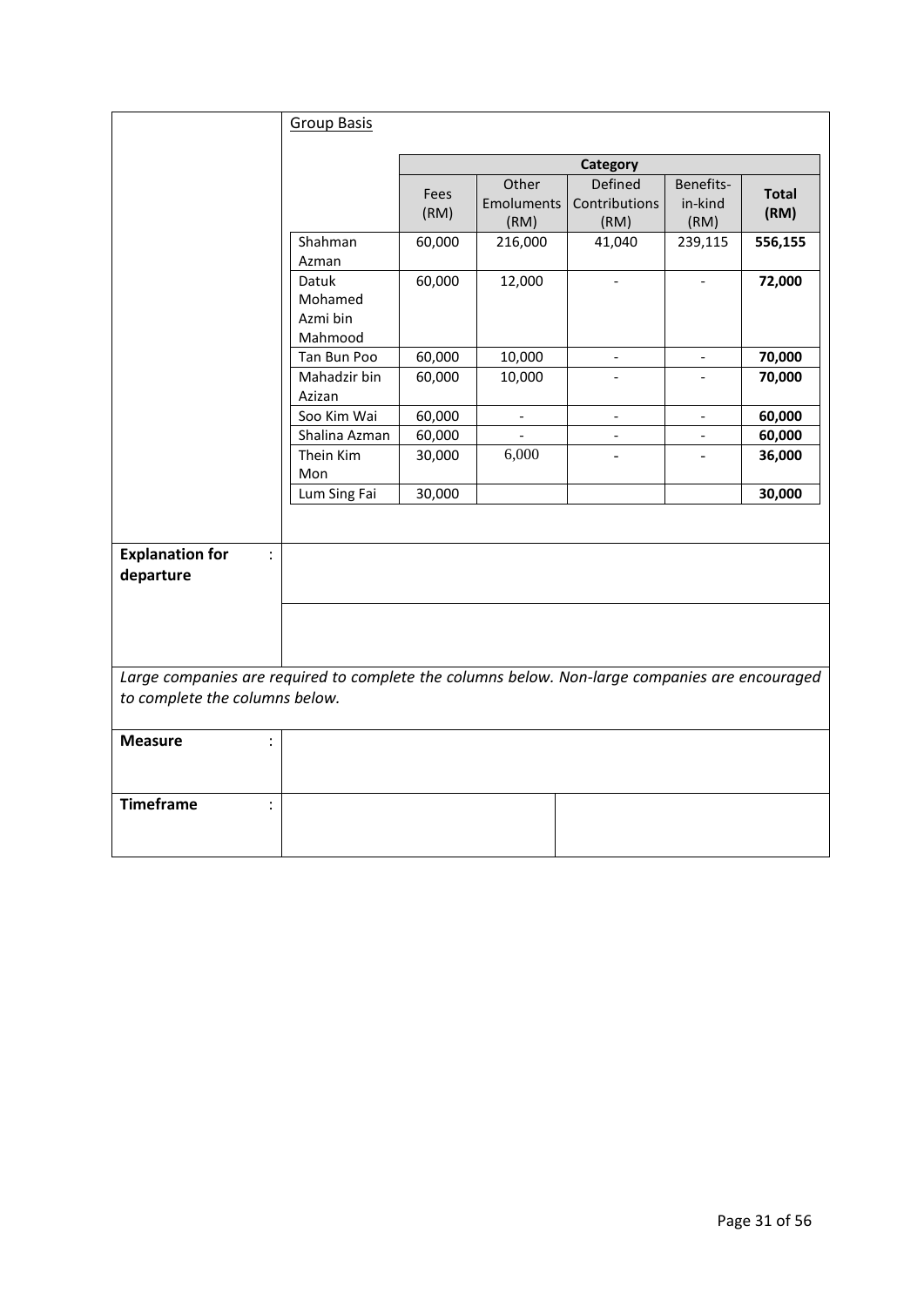Stakeholders are able to assess whether the remuneration of directors and senior management is commensurate with their individual performance, taking into consideration the company's performance.

### **Practice 7.2**

The board discloses on a named basis the top five senior management's remuneration component including salary, bonus, benefits in-kind and other emoluments in bands of RM50,000.

| <b>Application</b>                                      | Departure                                                                                                                                                                                                                                                                                                                                                                                                                                                                                                                                                                                                                                                                                                                                                                                           |
|---------------------------------------------------------|-----------------------------------------------------------------------------------------------------------------------------------------------------------------------------------------------------------------------------------------------------------------------------------------------------------------------------------------------------------------------------------------------------------------------------------------------------------------------------------------------------------------------------------------------------------------------------------------------------------------------------------------------------------------------------------------------------------------------------------------------------------------------------------------------------|
| <b>Explanation on</b><br>application of the<br>practice |                                                                                                                                                                                                                                                                                                                                                                                                                                                                                                                                                                                                                                                                                                                                                                                                     |
| <b>Explanation for</b><br>departure                     | The Group is of the view that the disclosure of remuneration consisting of<br>top 5 senior management on a named basis would not be in the best<br>interest of the Group as such disclosure may:<br>expose the top 5 senior management to personal security risk;<br>lead or encourage internal comparison and affect the employees'<br>٠<br>morale;<br>subject the Company to the risk of attrition and poaching by other<br>competitors leading to potential increase in employee remuneration<br>packages; and<br>lead to increased cost to the Group.                                                                                                                                                                                                                                           |
|                                                         | <b>Alternative Practice</b><br>As an alternative to the recommended practice, the Board has resolved to<br>disclose that the aggregate remuneration package paid to the senior<br>management and head of departments is RM6,109,755 for the financial<br>year ended 31 March 2020.                                                                                                                                                                                                                                                                                                                                                                                                                                                                                                                  |
|                                                         | The senior management and head of departments include those charged<br>with group functions as well as those leading a business unit. As at<br>31 March 2020, they consisted of 8 personnel. The remuneration is a<br>combination of fixed and variable elements including salary, defined<br>contributions, bonus, allowances and benefits-in-kind. Factors that are<br>considered in determining their remuneration include:<br>(a) Group and/or unit performance (both qualitative and quantitative);<br>(b) Scope of duty and responsibilities;<br>(c) Skills and experience;<br>(d) Individual's performance (both qualitative and quantitative);<br>(e) General economic situation and operating environment;<br>(f) Future prospect of the business; and<br>(g) Prevailing market practices. |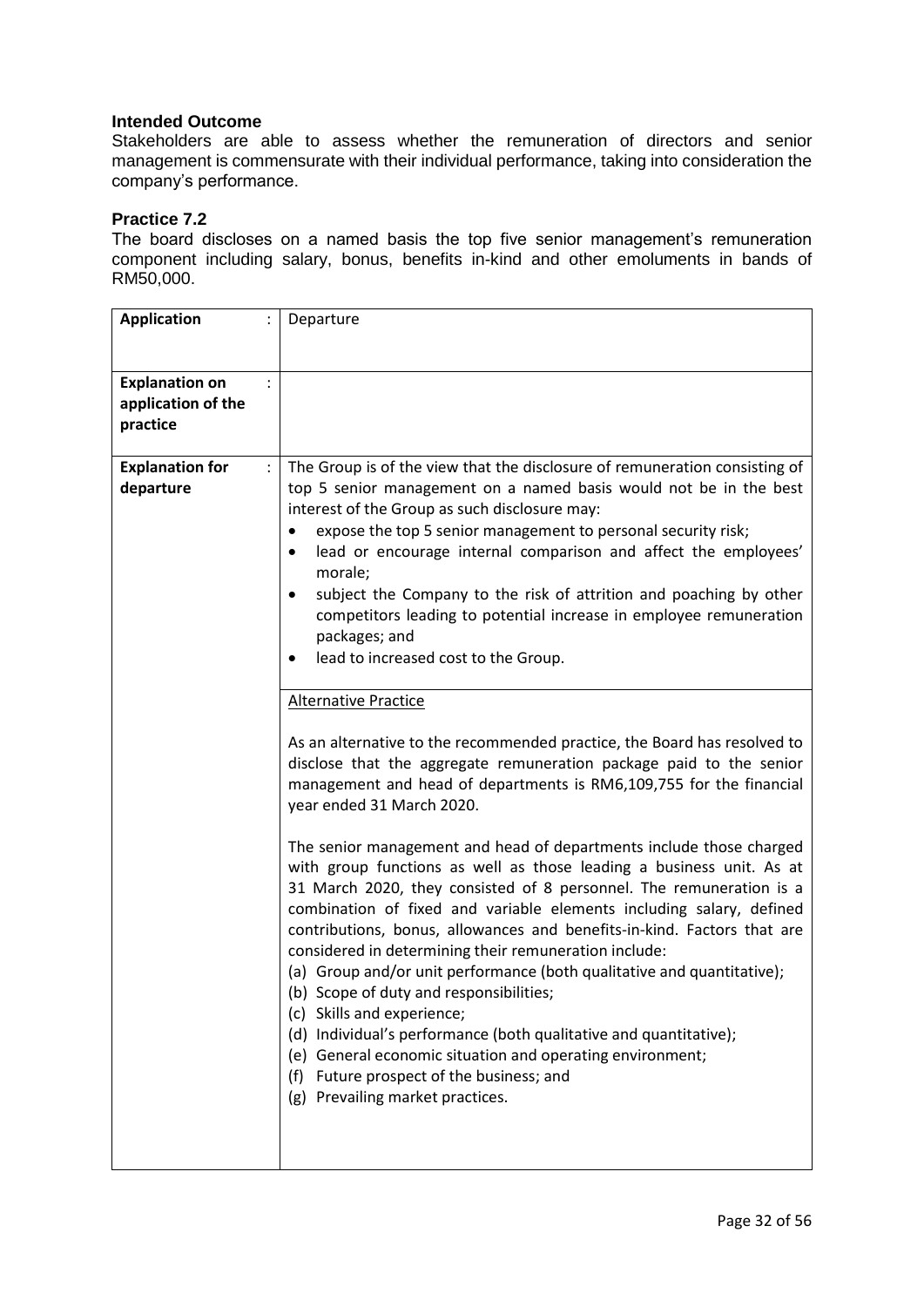|                                | This has been consistently practised by the Group from the previous<br>financial years. The Group is committed to retaining the right people with<br>the required skills, experience, professionalism and integrity to enhance<br>the Group's long term shareholders and stakeholders' value.<br>The Board believes that such disclosure is able to provide stakeholders a<br>fair view of the remuneration paid as it is linked to the Group's<br>performance.<br>The Board also assures that there is a robust internal process to ensure that |
|--------------------------------|--------------------------------------------------------------------------------------------------------------------------------------------------------------------------------------------------------------------------------------------------------------------------------------------------------------------------------------------------------------------------------------------------------------------------------------------------------------------------------------------------------------------------------------------------|
|                                | the remuneration of senior management is fair and competitive when<br>benchmarked internally for equitability and externally with the market.                                                                                                                                                                                                                                                                                                                                                                                                    |
| to complete the columns below. | Large companies are required to complete the columns below. Non-large companies are encouraged                                                                                                                                                                                                                                                                                                                                                                                                                                                   |
| <b>Measure</b>                 |                                                                                                                                                                                                                                                                                                                                                                                                                                                                                                                                                  |
| <b>Timeframe</b>               |                                                                                                                                                                                                                                                                                                                                                                                                                                                                                                                                                  |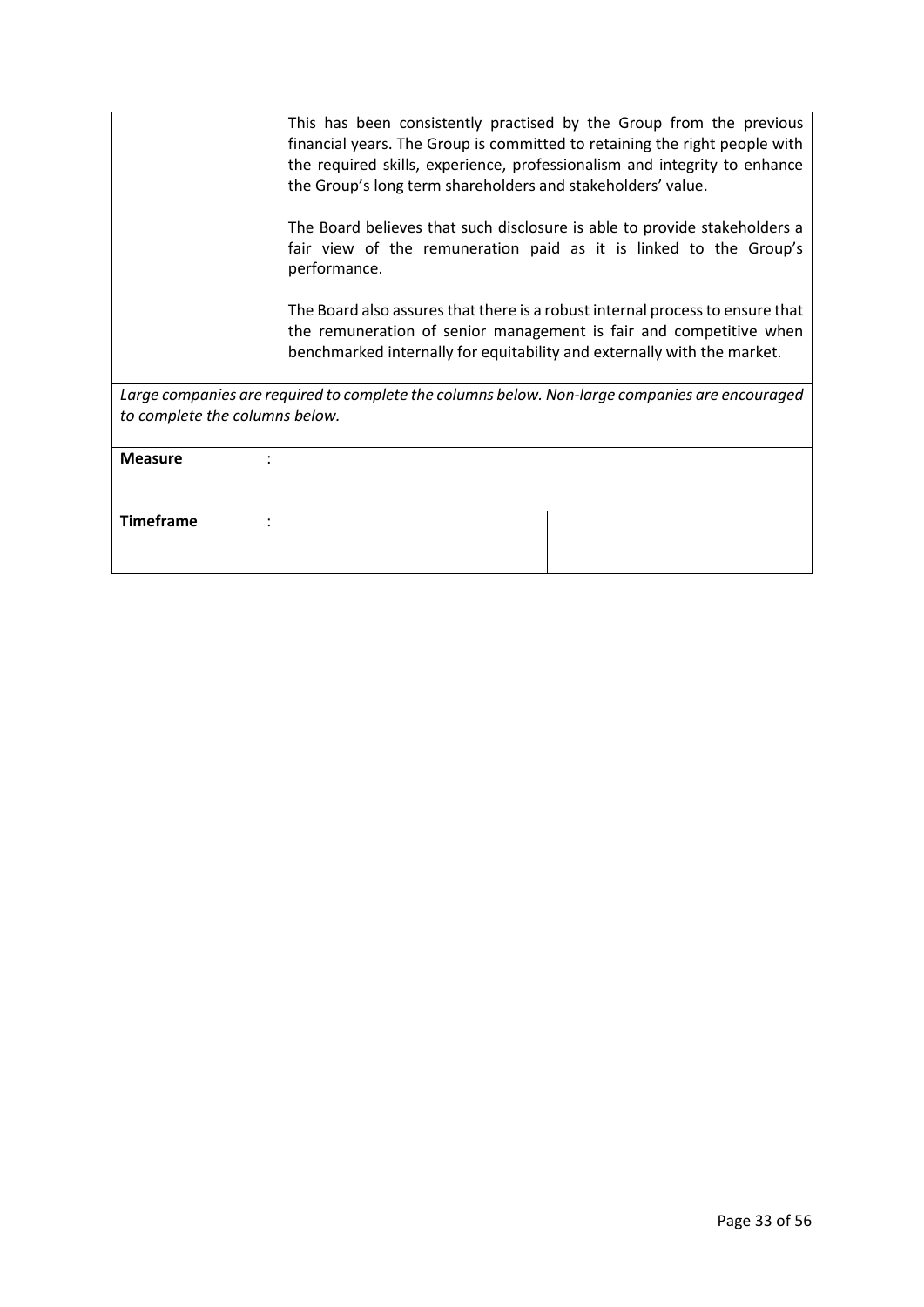Stakeholders are able to assess whether the remuneration of directors and senior management is commensurate with their individual performance, taking into consideration the company's performance.

#### **Practice 7.3 - Step Up**

Companies are encouraged to fully disclose the detailed remuneration of each member of senior management on a named basis.

| Application                                          | ٠ | Not Adopted |
|------------------------------------------------------|---|-------------|
|                                                      |   |             |
| <b>Explanation on</b><br>adoption of the<br>practice | ٠ |             |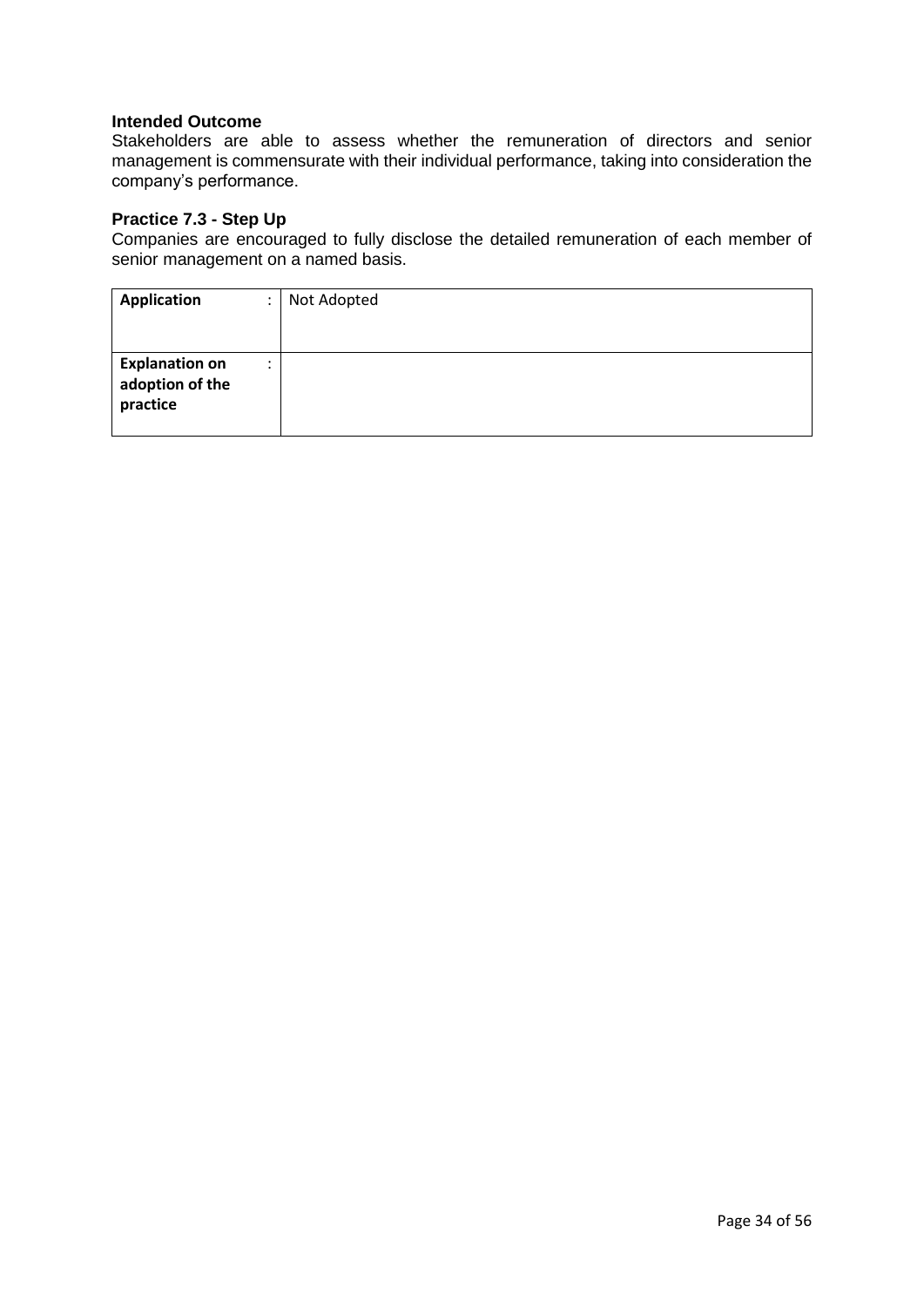There is an effective and independent Audit Committee.

The board is able to objectively review the Audit Committee's findings and recommendations. The company's financial statement is a reliable source of information.

# **Practice 8.1**

The Chairman of the Audit Committee is not the Chairman of the board.

| <b>Application</b>                                      | Applied                                                                                                                                                                                                                                                                                                                                                                                                                                                                                                                             |
|---------------------------------------------------------|-------------------------------------------------------------------------------------------------------------------------------------------------------------------------------------------------------------------------------------------------------------------------------------------------------------------------------------------------------------------------------------------------------------------------------------------------------------------------------------------------------------------------------------|
| <b>Explanation on</b><br>application of the<br>practice | The Audit Committee comprises five (5) Non-Executive Directors, four (4)<br>of whom are Independent Directors, which is in compliance with the Listing<br>Requirements of Bursa Securities.                                                                                                                                                                                                                                                                                                                                         |
|                                                         | The Audit Committee was chaired by Mr. Tan Bun Poo, an Independent<br>Director who is not the Chairman of the Board. On 30 September 2019,<br>Mr. Thein Kim Mon, Independent Director and is not Chairman of the Board<br>was appointed as the Chairman of the Audit Committee in place of Mr. Tan<br>Bun Poo who relinguished his Chair. Mr. Tan Bun Poo remains a member<br>of the Audit Committee.<br>This practice has always been adopted by the Company and is reflected in<br>the Terms of Reference of the Audit Committee. |
|                                                         |                                                                                                                                                                                                                                                                                                                                                                                                                                                                                                                                     |
| <b>Explanation for</b><br>$\cdot$<br>departure          |                                                                                                                                                                                                                                                                                                                                                                                                                                                                                                                                     |
|                                                         |                                                                                                                                                                                                                                                                                                                                                                                                                                                                                                                                     |
| to complete the columns below.                          | Large companies are required to complete the columns below. Non-large companies are encouraged                                                                                                                                                                                                                                                                                                                                                                                                                                      |
| <b>Measure</b>                                          |                                                                                                                                                                                                                                                                                                                                                                                                                                                                                                                                     |
| <b>Timeframe</b>                                        |                                                                                                                                                                                                                                                                                                                                                                                                                                                                                                                                     |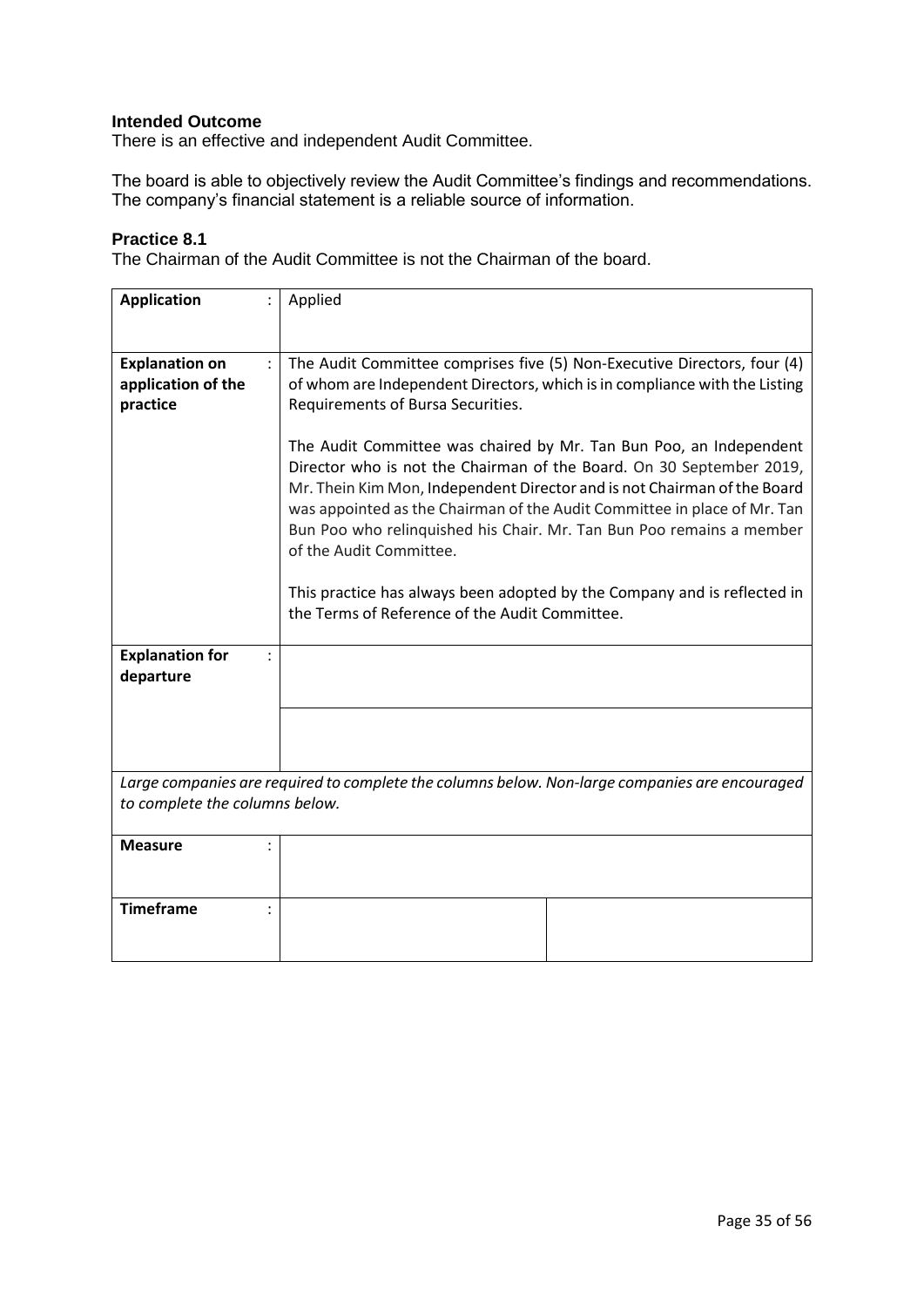There is an effective and independent Audit Committee.

The board is able to objectively review the Audit Committee's findings and recommendations. The company's financial statement is a reliable source of information.

### **Practice 8.2**

The Audit Committee has a policy that requires a former key audit partner to observe a coolingoff period of at least two years before being appointed as a member of the Audit Committee.

| <b>Application</b>             | Applied                                                                                                                                                   |
|--------------------------------|-----------------------------------------------------------------------------------------------------------------------------------------------------------|
|                                |                                                                                                                                                           |
| <b>Explanation on</b>          | None of the members of the Audit Committee are former audit partner of                                                                                    |
| application of the             | the Company's external auditors.                                                                                                                          |
| practice                       |                                                                                                                                                           |
|                                | The Terms of Reference of the Audit Committee stipulates that "no former                                                                                  |
|                                | audit partner of the Company's external auditors shall be appointed to the<br>Audit Committee unless he/she has observed a cooling-off period of at least |
|                                | two (2) years before being appointed as a member of the Audit                                                                                             |
|                                | Committee".                                                                                                                                               |
|                                |                                                                                                                                                           |
| <b>Explanation for</b>         |                                                                                                                                                           |
| departure                      |                                                                                                                                                           |
|                                |                                                                                                                                                           |
|                                |                                                                                                                                                           |
|                                |                                                                                                                                                           |
|                                | Large companies are required to complete the columns below. Non-large companies are encouraged                                                            |
| to complete the columns below. |                                                                                                                                                           |
| <b>Measure</b>                 |                                                                                                                                                           |
|                                |                                                                                                                                                           |
|                                |                                                                                                                                                           |
| <b>Timeframe</b>               |                                                                                                                                                           |
|                                |                                                                                                                                                           |
|                                |                                                                                                                                                           |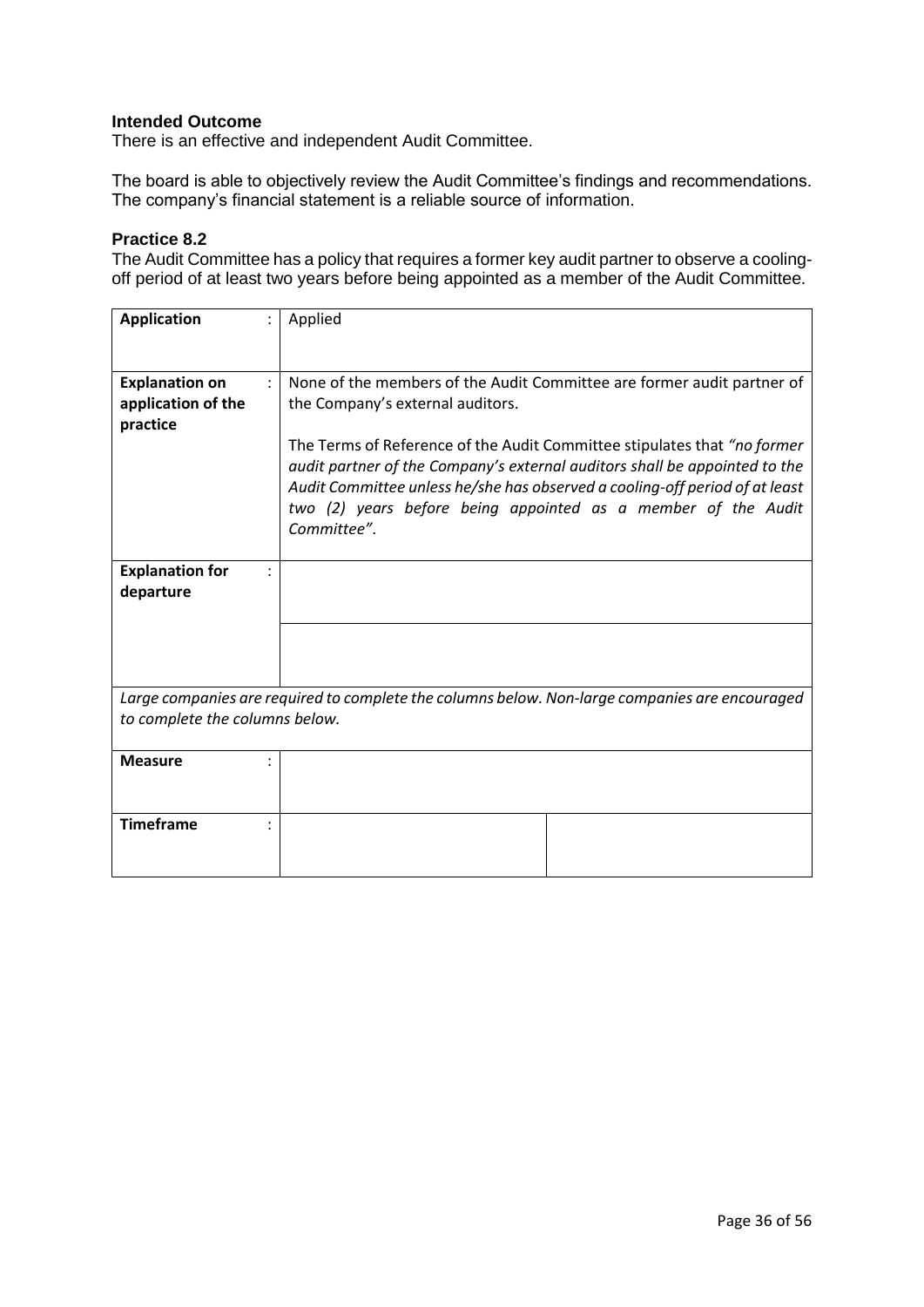There is an effective and independent Audit Committee.

The board is able to objectively review the Audit Committee's findings and recommendations. The company's financial statement is a reliable source of information.

### **Practice 8.3**

The Audit Committee has policies and procedures to assess the suitability, objectivity and independence of the external auditor.

| <b>Application</b>    | Applied                                                                                                                                                                                                                                                                                                                                                                              |
|-----------------------|--------------------------------------------------------------------------------------------------------------------------------------------------------------------------------------------------------------------------------------------------------------------------------------------------------------------------------------------------------------------------------------|
|                       |                                                                                                                                                                                                                                                                                                                                                                                      |
|                       |                                                                                                                                                                                                                                                                                                                                                                                      |
| <b>Explanation on</b> | The Audit Committee conducts yearly assessment on the suitability and<br>$\ddot{\phantom{a}}$                                                                                                                                                                                                                                                                                        |
| application of the    | independence of the external auditors.                                                                                                                                                                                                                                                                                                                                               |
| practice              |                                                                                                                                                                                                                                                                                                                                                                                      |
|                       | The assessment process involved obtaining feedback from the Audit<br>Committee and finance personnel who regularly interacts with the external<br>auditors through the completion of a detailed questionnaire covering the<br>criteria as set out below:                                                                                                                             |
|                       | <b>Suitability Assessment</b>                                                                                                                                                                                                                                                                                                                                                        |
|                       | The engagement partner's qualification, knowledge and experience;<br>The level of engagement, communication and interaction with the<br>Audit Committee and whether the external auditors have provided<br>independent views in the discussions with the Audit Committee;<br>Level of knowledge, skills, capabilities, experience and quality of<br>٠<br>works;                      |
|                       | Level of understanding of the nature of business of the Company and<br>٠<br>the industry in which the Company operates;                                                                                                                                                                                                                                                              |
|                       | Ability to update/advise the Audit Committee on significant issues<br>$\bullet$<br>concerning the Group, new developments (including the applicability<br>of new and significant accounting standards) and the impacts on the<br>Group;                                                                                                                                              |
|                       | Ability to identify risks/potential issues and provide constructive<br>$\bullet$<br>recommendations, observations and implications in areas requiring<br>improvements particularly with regard to the internal control system<br>relating to financial reporting of the Group; and                                                                                                   |
|                       | Adequacy of audit scope and conduct of audit, effectiveness in<br>planning and coordinating audit efforts, and use of audit resources.                                                                                                                                                                                                                                               |
|                       | Independence Assessment                                                                                                                                                                                                                                                                                                                                                              |
|                       | Whether the provision of non-audit services has impaired the<br>independence and objectivity of the external auditors;                                                                                                                                                                                                                                                               |
|                       | Whether there are indications that the external auditors are<br>significantly dependent on the Company for their fee income; and<br>Whether the external auditors had demonstrated unbiased stance<br>when interpreting policies and standards adopted by the Company<br>and are able to maintain independence from Management in order to<br>carry out their functions impartially. |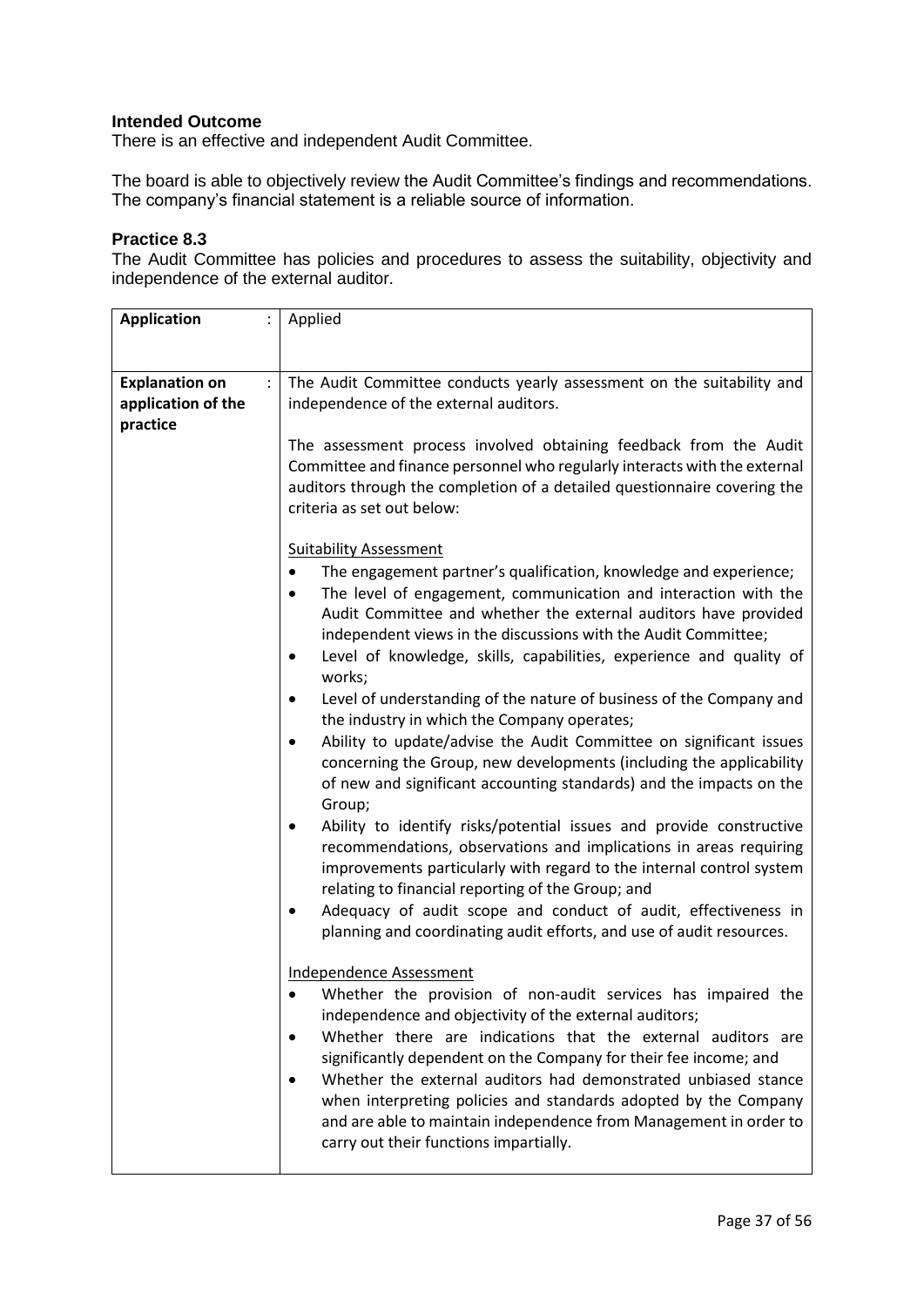|                                                                                                                                  | As part of the annual audit exercise, the Company also obtains assurance<br>from the external auditors confirming that they are and have been<br>independent throughout the conduct of the audit engagement in<br>accordance with the terms of all relevant professional and regulatory<br>requirements. In compliance with the requirements of the Malaysian<br>Institute of Accountants By-Laws, the external auditors shall rotate their<br>audit partners assigned to the Group every seven (7) years, in order to<br>ensure objectivity, independence and integrity of the audit opinions.<br>The Board through the Audit Committee has considered the nature of the                     |  |
|----------------------------------------------------------------------------------------------------------------------------------|-----------------------------------------------------------------------------------------------------------------------------------------------------------------------------------------------------------------------------------------------------------------------------------------------------------------------------------------------------------------------------------------------------------------------------------------------------------------------------------------------------------------------------------------------------------------------------------------------------------------------------------------------------------------------------------------------|--|
|                                                                                                                                  | non-audit services rendered by the external auditors and their affiliated<br>companies during the financial year under review and has determined that<br>the provision of such services did not compromise the external auditors'<br>independence and objectivity as the amount of fees paid for the services<br>was not significant when compared to the total fees paid to the external<br>auditors. Details of fees paid for non-audit services are set out on page 56<br>of the Annual Report 2020. The Audit Committee was also satisfied that the<br>external auditors had the relevant qualifications in performing their duties<br>and were able to remain independent and objective. |  |
|                                                                                                                                  | Based on the outcome of the annual assessment and having satisfied with<br>the suitability and independence of Deloitte PLT, the quality and<br>competency of services delivered and sufficiency of the professional staff<br>assigned to the annual audit for the financial year under review, the Board<br>had in June 2020 approved its Audit Committee's recommendation on the<br>re-appointment of Deloitte PLT for shareholders' approval at the<br>forthcoming Annual General Meeting ("AGM").                                                                                                                                                                                         |  |
| <b>Explanation for</b><br>departure                                                                                              |                                                                                                                                                                                                                                                                                                                                                                                                                                                                                                                                                                                                                                                                                               |  |
|                                                                                                                                  |                                                                                                                                                                                                                                                                                                                                                                                                                                                                                                                                                                                                                                                                                               |  |
| Large companies are required to complete the columns below. Non-large companies are encouraged<br>to complete the columns below. |                                                                                                                                                                                                                                                                                                                                                                                                                                                                                                                                                                                                                                                                                               |  |
| <b>Measure</b>                                                                                                                   |                                                                                                                                                                                                                                                                                                                                                                                                                                                                                                                                                                                                                                                                                               |  |
| <b>Timeframe</b>                                                                                                                 |                                                                                                                                                                                                                                                                                                                                                                                                                                                                                                                                                                                                                                                                                               |  |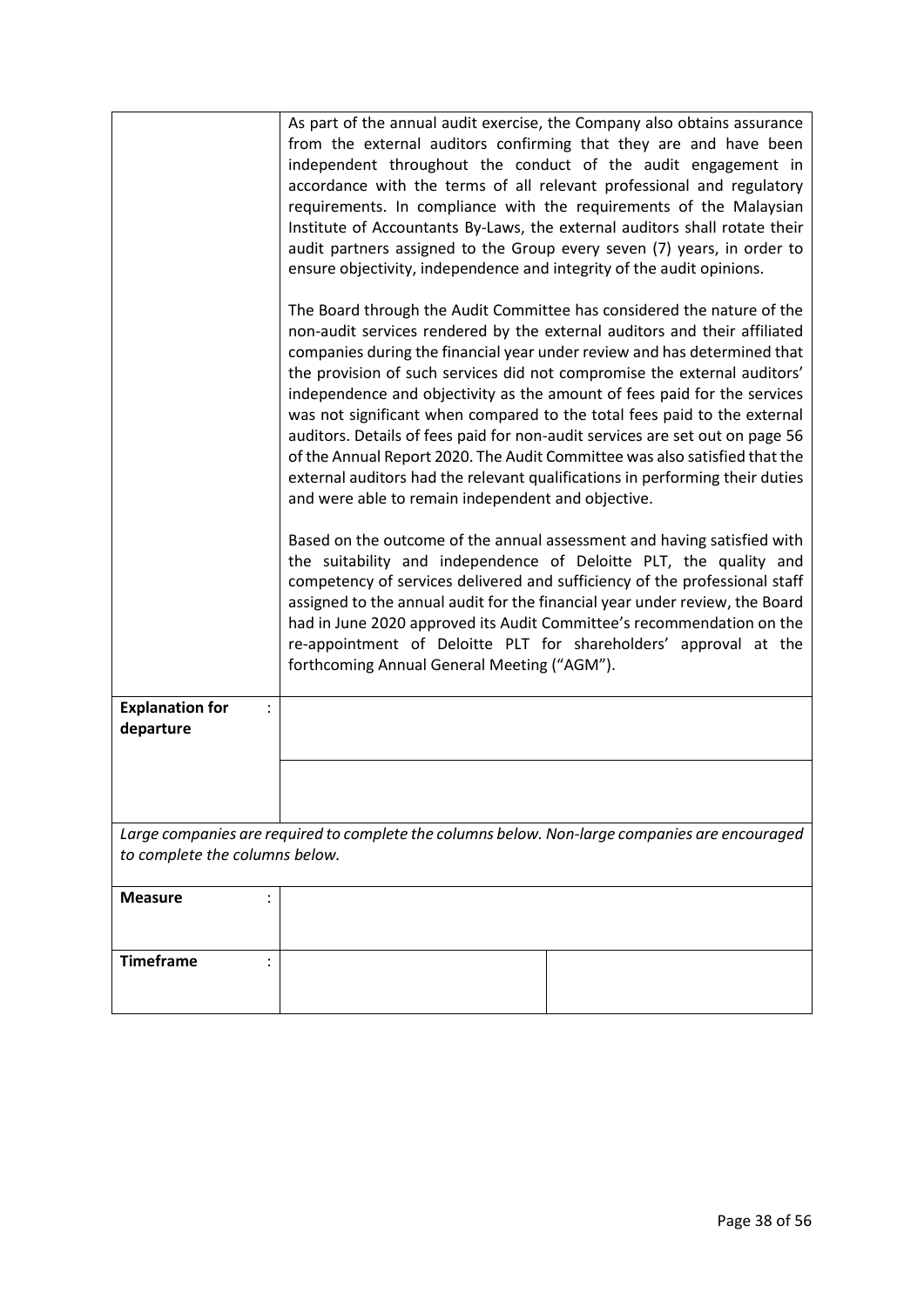There is an effective and independent Audit Committee.

The board is able to objectively review the Audit Committee's findings and recommendations. The company's financial statement is a reliable source of information.

### **Practice 8.4 - Step Up**

The Audit Committee should comprise solely of Independent Directors.

| Application                                          |   | Not Adopted |
|------------------------------------------------------|---|-------------|
| <b>Explanation on</b><br>adoption of the<br>practice | ٠ |             |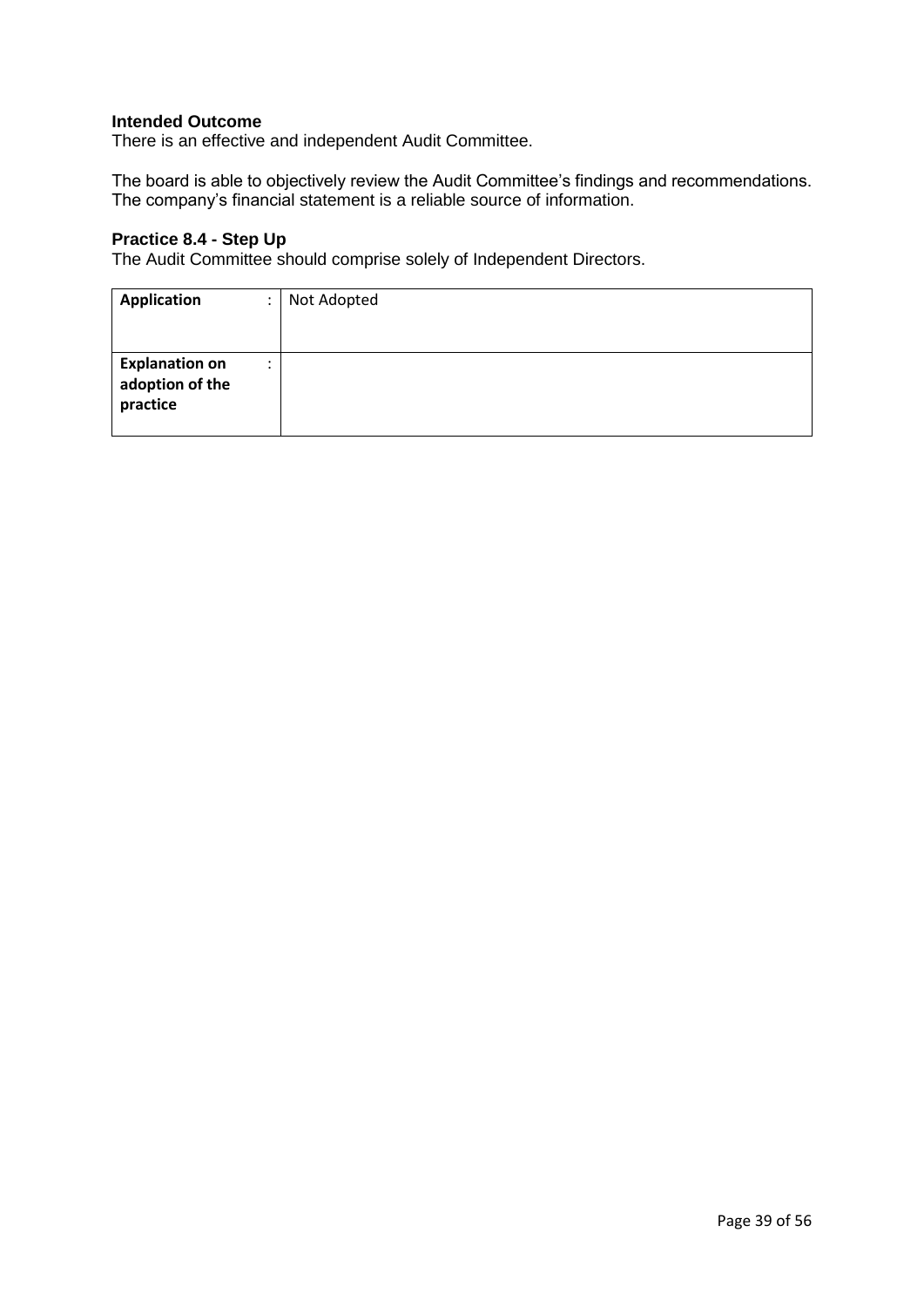There is an effective and independent Audit Committee.

The board is able to objectively review the Audit Committee's findings and recommendations. The company's financial statement is a reliable source of information.

#### **Practice 8.5**

Collectively, the Audit Committee should possess a wide range of necessary skills to discharge its duties. All members should be financially literate and are able to understand matters under the purview of the Audit Committee including the financial reporting process.

All members of the Audit Committee should undertake continuous professional development to keep themselves abreast of relevant developments in accounting and auditing standards, practices and rules.

| <b>Application</b>                      | Applied                                                                                                                                                                                                                                                                                                                                                                                                                                                                                                                                                                               |  |
|-----------------------------------------|---------------------------------------------------------------------------------------------------------------------------------------------------------------------------------------------------------------------------------------------------------------------------------------------------------------------------------------------------------------------------------------------------------------------------------------------------------------------------------------------------------------------------------------------------------------------------------------|--|
|                                         |                                                                                                                                                                                                                                                                                                                                                                                                                                                                                                                                                                                       |  |
|                                         |                                                                                                                                                                                                                                                                                                                                                                                                                                                                                                                                                                                       |  |
| <b>Explanation on</b><br>$\ddot{\cdot}$ | The Board conducts annual evaluation to review the term of office and                                                                                                                                                                                                                                                                                                                                                                                                                                                                                                                 |  |
| application of the                      | performance of the Audit Committee and each of its members in                                                                                                                                                                                                                                                                                                                                                                                                                                                                                                                         |  |
| practice                                | accordance with Paragraph 15.20 of the Listing Requirements of Bursa                                                                                                                                                                                                                                                                                                                                                                                                                                                                                                                  |  |
|                                         | Securities.                                                                                                                                                                                                                                                                                                                                                                                                                                                                                                                                                                           |  |
|                                         | The Chairman and members of the Audit Committee are financially literate.<br>Their qualifications and experience are disclosed in the Profile of Directors<br>in the Annual Report 2020.                                                                                                                                                                                                                                                                                                                                                                                              |  |
|                                         |                                                                                                                                                                                                                                                                                                                                                                                                                                                                                                                                                                                       |  |
|                                         | A summary of the Audit Committee's activities during the financial year is<br>set out in the Audit Committee Report on pages 62 to 66 of the Annual<br>Report 2020.                                                                                                                                                                                                                                                                                                                                                                                                                   |  |
|                                         | Based on the outcome of the evaluation carried out by the N&R Committee<br>on the performance of the Audit Committee and each of its members for<br>the financial year under review, the Board is satisfied that the Audit<br>Committee had carried out its duties and responsibilities effectively as per<br>its Terms of Reference and the Audit Committee as a whole and each<br>member of the Audit Committee possess the necessary knowledge,<br>experience, expertise and skills which have added value and contributed to<br>the overall effectiveness of the Audit Committee. |  |
|                                         | All Audit Committee members are expected to devote sufficient time to<br>update their knowledge and enhance their skills through appropriate<br>continuing education programmes, so as to enable them to sustain their<br>active participation during deliberations.                                                                                                                                                                                                                                                                                                                  |  |
|                                         | To keep themselves abreast of relevant industry developments in<br>accounting and auditing standards, business practices and rules, the Audit<br>Committee members have attended various trainings during the financial<br>year which have been disclosed in the Corporate Governance Overview<br>Statement on pages 48 to 50 of the Annual Report 2020. In addition, the<br>Audit Committee is also regularly briefed by the external auditor on key<br>changes in relation to accounting and financial reporting standards.                                                         |  |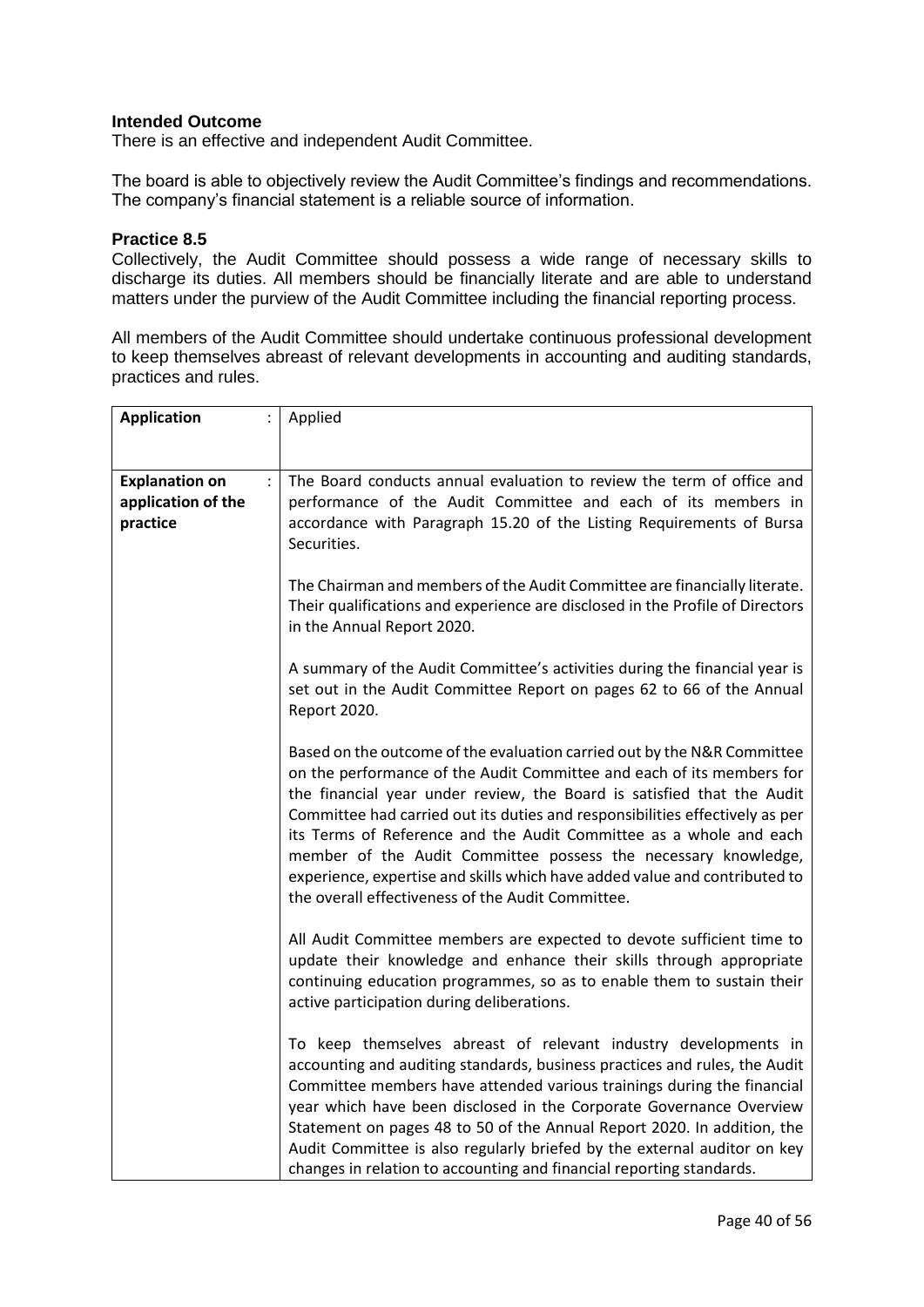| <b>Explanation for</b><br>departure                                                                                              |  |  |
|----------------------------------------------------------------------------------------------------------------------------------|--|--|
|                                                                                                                                  |  |  |
| Large companies are required to complete the columns below. Non-large companies are encouraged<br>to complete the columns below. |  |  |
| <b>Measure</b><br>٠<br>$\bullet$                                                                                                 |  |  |
| <b>Timeframe</b><br>٠<br>۰.                                                                                                      |  |  |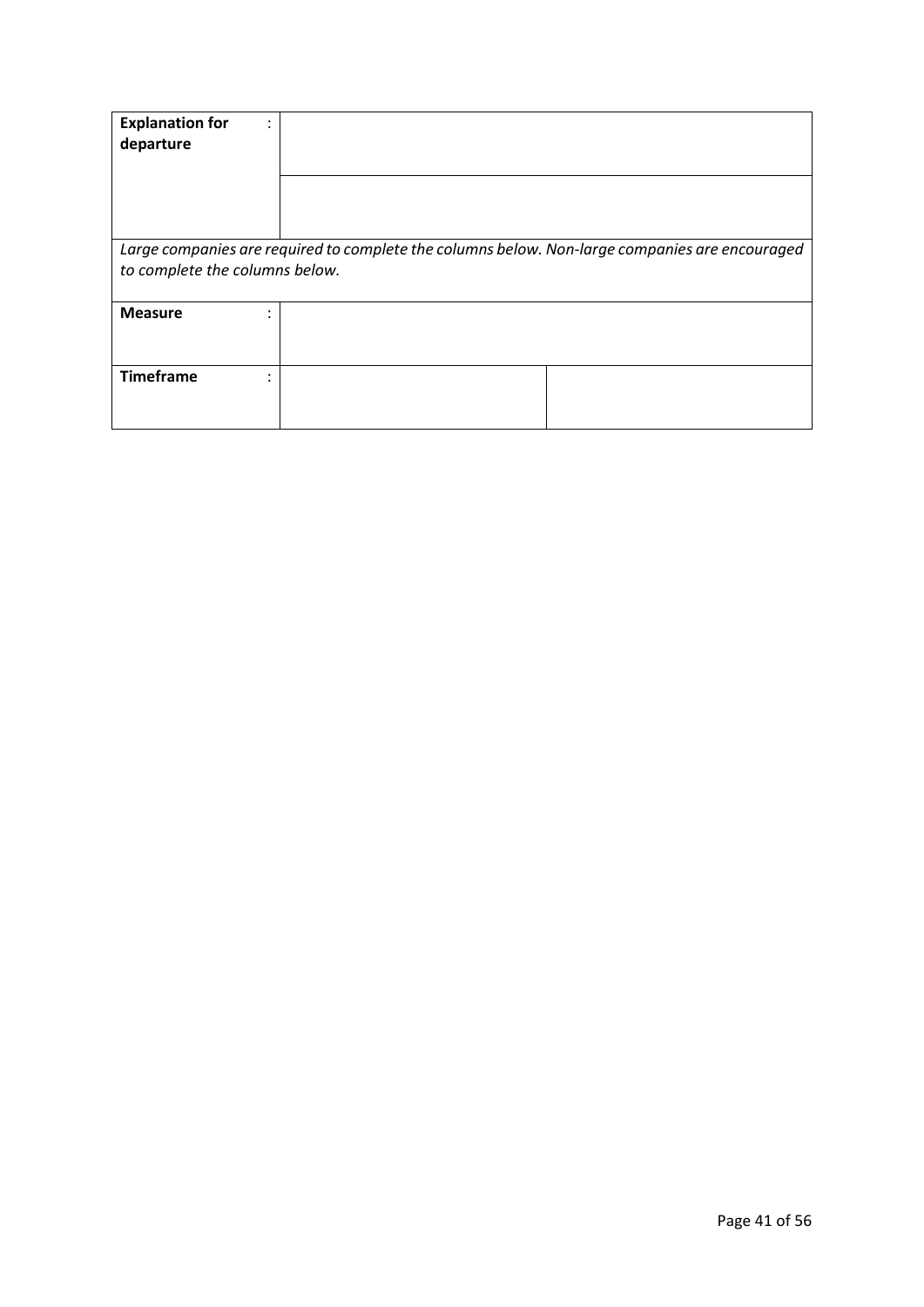Companies make informed decisions about the level of risk they want to take and implement necessary controls to pursue their objectives.

The board is provided with reasonable assurance that adverse impact arising from a foreseeable future event or situation on the company's objectives is mitigated and managed.

#### **Practice 9.1**

The board should establish an effective risk management and internal control framework.

| <b>Application</b>                                      | Applied                                                                                                                                                                                                                                                                                                                                                                                                                                                                                                                                                                         |  |  |
|---------------------------------------------------------|---------------------------------------------------------------------------------------------------------------------------------------------------------------------------------------------------------------------------------------------------------------------------------------------------------------------------------------------------------------------------------------------------------------------------------------------------------------------------------------------------------------------------------------------------------------------------------|--|--|
|                                                         |                                                                                                                                                                                                                                                                                                                                                                                                                                                                                                                                                                                 |  |  |
| <b>Explanation on</b><br>application of the<br>practice | $\ddot{\cdot}$<br>The Board has established an effective risk management and internal<br>control framework.                                                                                                                                                                                                                                                                                                                                                                                                                                                                     |  |  |
|                                                         | Risk Management Committee comprising members of senior<br>A<br>management monitors the risks faced by the Group and the Risk<br>Management Committee reports to the Audit Committee. The Audit<br>Committee shall assist the Board in evaluating the adequacy of the Group's<br>risk management framework.                                                                                                                                                                                                                                                                      |  |  |
|                                                         | Significant business transactions are clearly defined in the Risk<br>Management Policy to represent the base risk tolerance.                                                                                                                                                                                                                                                                                                                                                                                                                                                    |  |  |
|                                                         | A two pronged risk management approach is adopted where:<br>(a) key risks including environment, social and governance risks are<br>identified and evaluated together with mitigating controls as part of<br>the decision making process for each significant business transaction<br>by line managers; and<br>(b) day-to-day operational risk management by line managers entail:<br>identification of risks;<br>implementation of mitigating controls; and<br>$\bullet$<br>self-assessment to determine changes in risks and internal controls<br>$\bullet$<br>effectiveness. |  |  |
|                                                         | A Risk Management Policy is in place that applies to the entire Group.                                                                                                                                                                                                                                                                                                                                                                                                                                                                                                          |  |  |
| <b>Explanation for</b><br>departure                     | $\ddot{\cdot}$                                                                                                                                                                                                                                                                                                                                                                                                                                                                                                                                                                  |  |  |
|                                                         |                                                                                                                                                                                                                                                                                                                                                                                                                                                                                                                                                                                 |  |  |
|                                                         | Large companies are required to complete the columns below. Non-large companies are encouraged                                                                                                                                                                                                                                                                                                                                                                                                                                                                                  |  |  |
| to complete the columns below.                          |                                                                                                                                                                                                                                                                                                                                                                                                                                                                                                                                                                                 |  |  |
| <b>Measure</b>                                          |                                                                                                                                                                                                                                                                                                                                                                                                                                                                                                                                                                                 |  |  |
| <b>Timeframe</b>                                        |                                                                                                                                                                                                                                                                                                                                                                                                                                                                                                                                                                                 |  |  |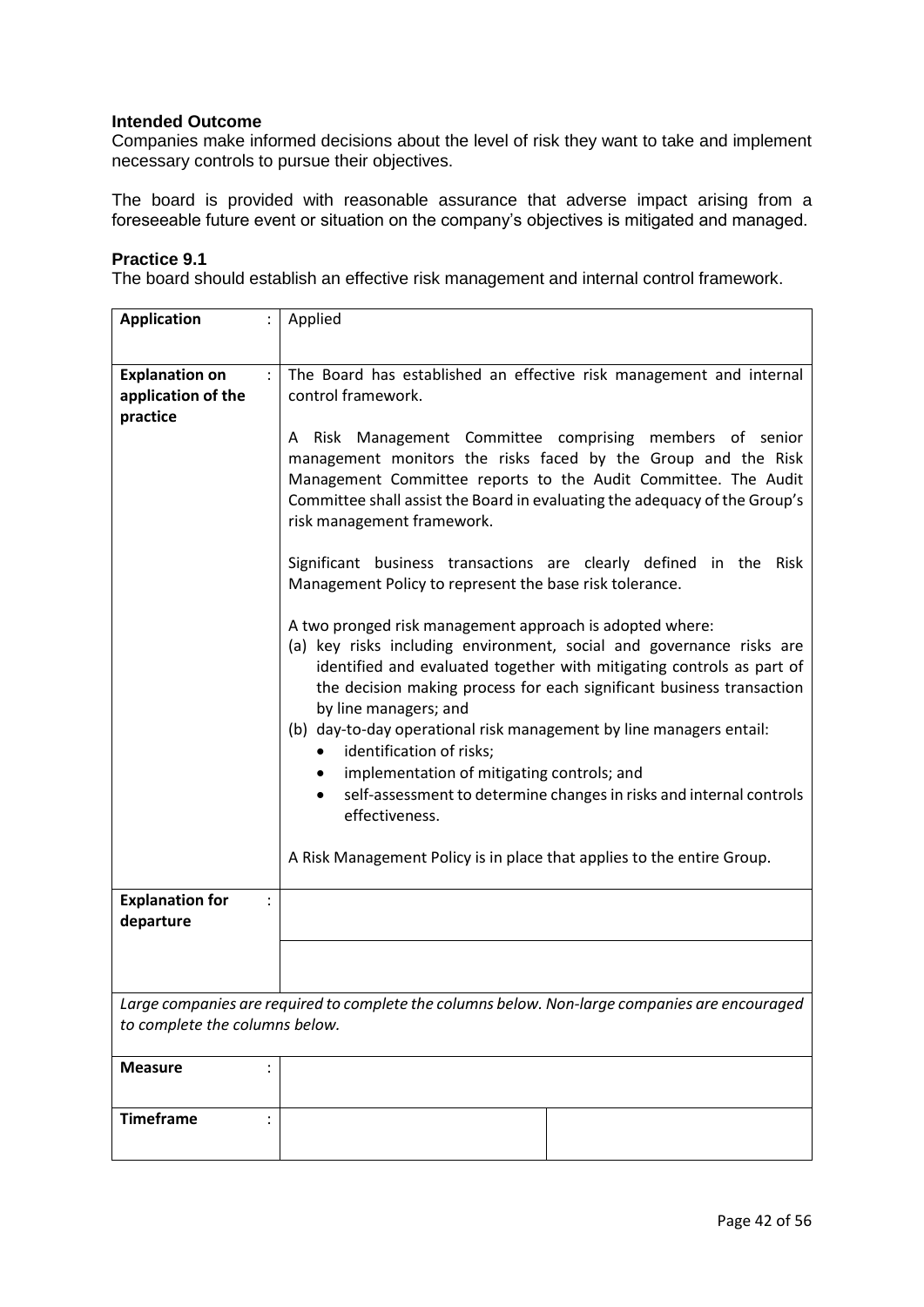Companies make informed decisions about the level of risk they want to take and implement necessary controls to pursue their objectives.

The board is provided with reasonable assurance that adverse impact arising from a foreseeable future event or situation on the company's objectives is mitigated and managed.

#### **Practice 9.2**

The board should disclose the features of its risk management and internal control framework, and the adequacy and effectiveness of this framework.

| <b>Application</b>                                      | Applied<br>$\ddot{\cdot}$                                                                                                                                                                                                                                                                                               |  |  |
|---------------------------------------------------------|-------------------------------------------------------------------------------------------------------------------------------------------------------------------------------------------------------------------------------------------------------------------------------------------------------------------------|--|--|
|                                                         |                                                                                                                                                                                                                                                                                                                         |  |  |
| <b>Explanation on</b><br>application of the<br>practice | Risk papers are prepared by line managers and reviewed by Management<br>to document the identification and assessment of risks made in regards to<br>significant business transactions and deliberated by the Risk Management                                                                                           |  |  |
|                                                         | Committee and reviewed by the Audit Committee.                                                                                                                                                                                                                                                                          |  |  |
|                                                         | Besides identifying and evaluating risks, line managers also design, operate<br>and monitor suitable internal controls to mitigate and control the risks<br>requiring risk management actions. These are documented in the risk<br>profile (risk register) and reviewed by Management.                                  |  |  |
|                                                         | Risk profile and corresponding controls are self-assessed by line managers<br>and reviewed by Management to determine that the risk profile continues<br>to be relevant and that the controls are practiced and effective in<br>mitigating and controlling the risks.                                                   |  |  |
|                                                         | Results of self-assessment are deliberated by the Risk Management<br>Committee and reviewed by the Audit Committee.                                                                                                                                                                                                     |  |  |
|                                                         | During the financial year, key risks reviewed by the Group include:                                                                                                                                                                                                                                                     |  |  |
|                                                         | (a) Credit risk management;<br>Compliance risks arising from change in laws and regulations including<br>(b)<br>the amendment to the MACC Act 2009;                                                                                                                                                                     |  |  |
|                                                         | Information technology security risks;<br>(c)                                                                                                                                                                                                                                                                           |  |  |
|                                                         | (d) Financial risks including liquidity risks; and                                                                                                                                                                                                                                                                      |  |  |
|                                                         | Health and safety risk arising from viral pandemic.<br>(e)                                                                                                                                                                                                                                                              |  |  |
|                                                         | The mitigating controls employed by the Group include:                                                                                                                                                                                                                                                                  |  |  |
|                                                         | (a) Stringent credit approval process as well as constant credit monitoring<br>and analysis;                                                                                                                                                                                                                            |  |  |
|                                                         | (b) Keep abreast with changes in laws and regulations, monitor deadlines,<br>use of checklist, organise and attend trainings, review and update<br>existing policies and procedures, appointment of professional firm for<br>MACC Act 2009 readiness gap assessment review, assessment report<br>reviewed by the Board; |  |  |
|                                                         | Conduct external and web application penetration testing, Red Team<br>(c)<br>and phishing exercise;                                                                                                                                                                                                                     |  |  |
|                                                         | (d) Active cashflow and debt management including matching maturity<br>profile of assets and liabilities; and                                                                                                                                                                                                           |  |  |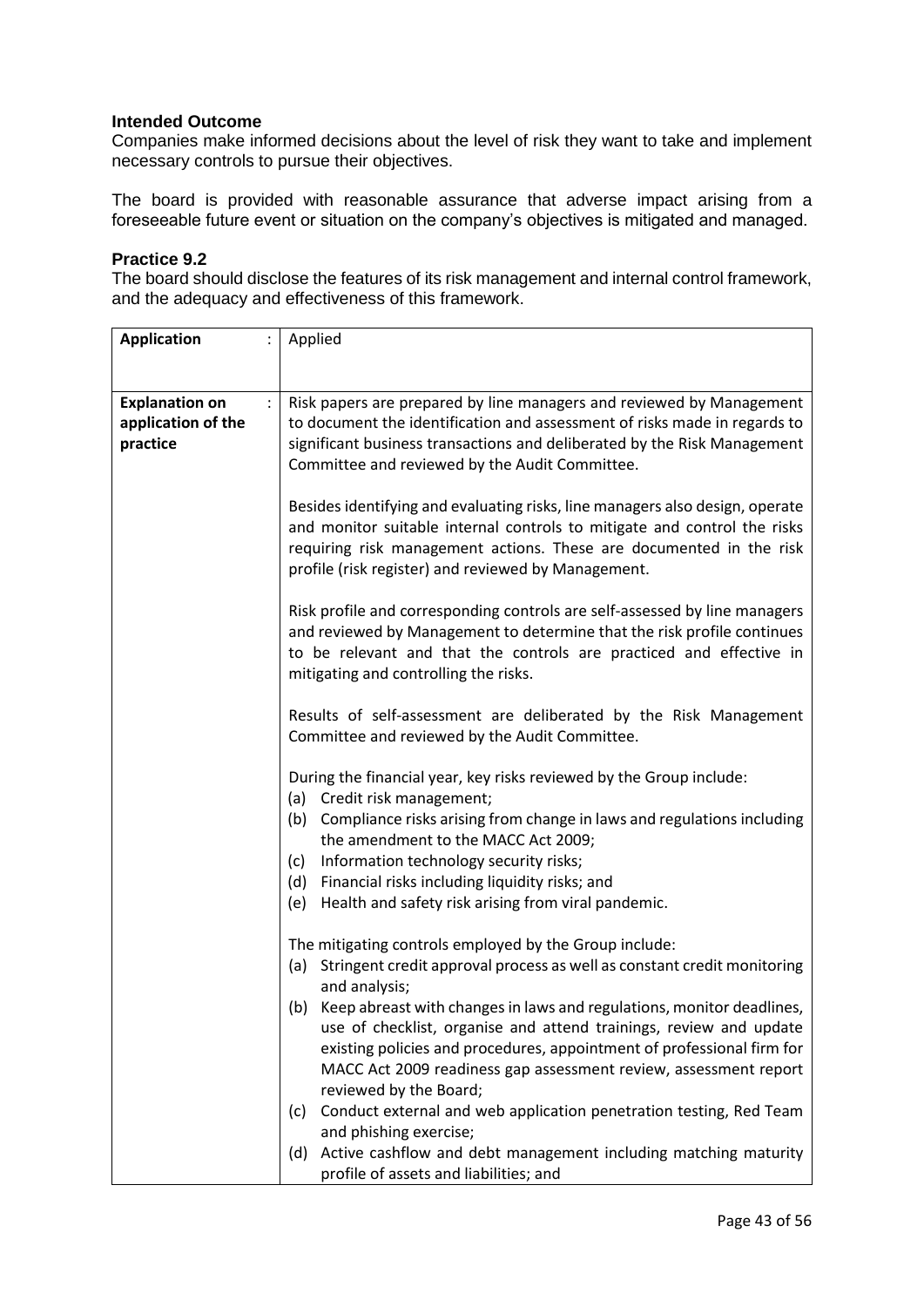|                                                                                                                                  | Implement temperature check for staff and visitors, provision of hand<br>(e)<br>sanitisers at points of entry, provision of face masks to employees,<br>operate from secondary site, arrangements for staff to work from<br>home, introduction of employee health and travel declaration,<br>leveraging on technology to hold meetings online.<br>The Risk Management Committee has adopted Committee of Sponsoring                                                                        |  |  |
|----------------------------------------------------------------------------------------------------------------------------------|--------------------------------------------------------------------------------------------------------------------------------------------------------------------------------------------------------------------------------------------------------------------------------------------------------------------------------------------------------------------------------------------------------------------------------------------------------------------------------------------|--|--|
|                                                                                                                                  | Organisation ("COSO") Enterprise Risk Management Framework -<br>Integrating with Strategy and Performance as a guideline in managing risk<br>throughout the Group.                                                                                                                                                                                                                                                                                                                         |  |  |
|                                                                                                                                  | The results of the self-assessment are reviewed by the Internal Auditors. It<br>then leads to a programme of work for Internal Audit to be completed in<br>conjunction with the audit planning process. As they review each area of<br>the Company's operations, Internal Audit will assess the level of control<br>demonstrated prior to forming an opinion as to how effectively each of the<br>key corporate business risk is managed. This is then reported to the Audit<br>Committee. |  |  |
| <b>Explanation for</b><br>departure                                                                                              |                                                                                                                                                                                                                                                                                                                                                                                                                                                                                            |  |  |
|                                                                                                                                  |                                                                                                                                                                                                                                                                                                                                                                                                                                                                                            |  |  |
| Large companies are required to complete the columns below. Non-large companies are encouraged<br>to complete the columns below. |                                                                                                                                                                                                                                                                                                                                                                                                                                                                                            |  |  |
| <b>Measure</b>                                                                                                                   |                                                                                                                                                                                                                                                                                                                                                                                                                                                                                            |  |  |
| <b>Timeframe</b><br>$\ddot{\cdot}$                                                                                               |                                                                                                                                                                                                                                                                                                                                                                                                                                                                                            |  |  |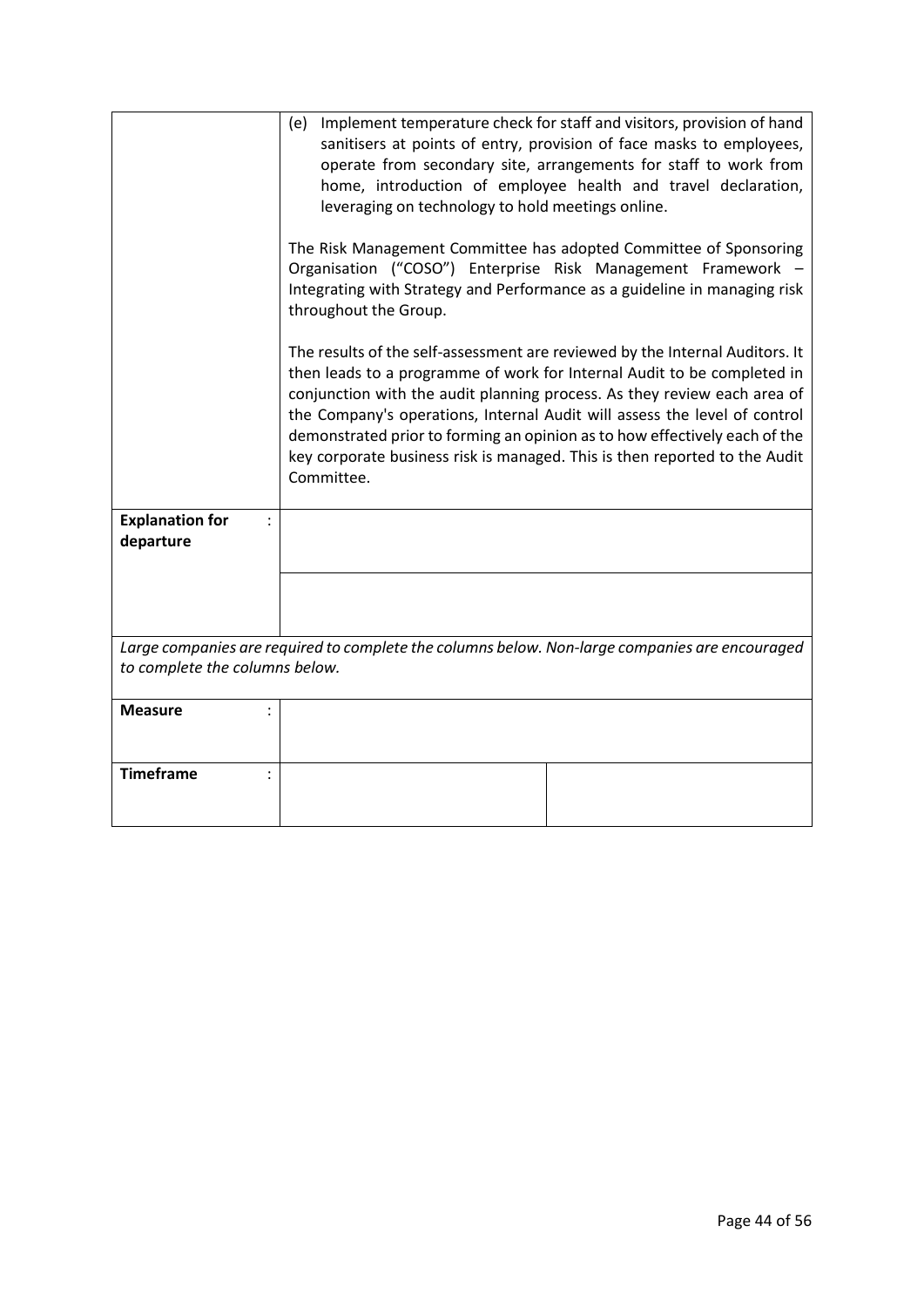Companies make informed decisions about the level of risk they want to take and implement necessary controls to pursue their objectives.

The board is provided with reasonable assurance that adverse impact arising from a foreseeable future event or situation on the company's objectives is mitigated and managed.

#### **Practice 9.3 - Step Up**

The board establishes a Risk Management Committee, which comprises a majority of independent directors, to oversee the company's risk management framework and policies.

| <b>Application</b>                                   | ٠                    | Not Adopted |
|------------------------------------------------------|----------------------|-------------|
| <b>Explanation on</b><br>adoption of the<br>practice | $\bullet$<br>$\cdot$ |             |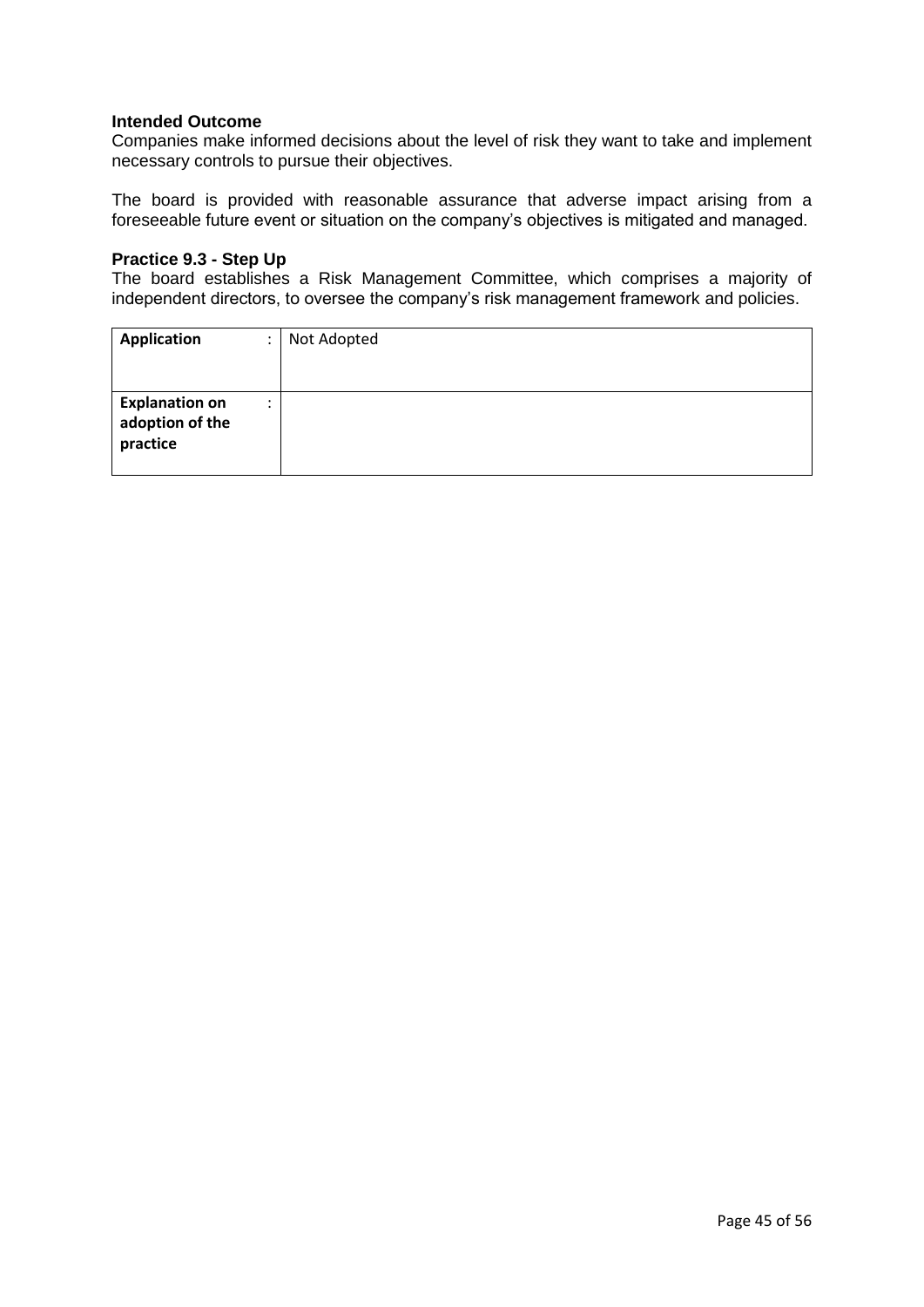Companies have an effective governance, risk management and internal control framework and stakeholders are able to assess the effectiveness of such a framework.

# **Practice 10.1**

The Audit Committee should ensure that the internal audit function is effective and able to function independently.

| <b>Application</b>                                      |  | Applied                                                                                                                                                                                                                                                                                                                                                                                                                                                                                                                                      |
|---------------------------------------------------------|--|----------------------------------------------------------------------------------------------------------------------------------------------------------------------------------------------------------------------------------------------------------------------------------------------------------------------------------------------------------------------------------------------------------------------------------------------------------------------------------------------------------------------------------------------|
|                                                         |  |                                                                                                                                                                                                                                                                                                                                                                                                                                                                                                                                              |
| <b>Explanation on</b><br>application of the<br>practice |  | The Company engages the services of the internal audit department of<br>Amcorp Group Berhad, a major shareholder of the Company, to perform<br>its internal audit function. The Internal Audit Function ("IAF") is<br>independent of the operations of the Group and reports directly to the<br>Audit Committee to ensure independence. It also provides reasonable<br>assurance that the Group's system of internal control and risk management<br>is satisfactory and operating effectively.                                               |
|                                                         |  | The IAF conducts independent internal audit reviews based on an agreed<br>plan and all internal control deficiencies identified are reported to the<br>appropriate levels of Management for timely corrective actions. The<br>internal audit reports are presented to the Audit Committee for review and<br>deliberation on a quarterly basis. The Audit Committee is briefed on the<br>audit findings, management responses to the findings and the<br>recommended corrective measures as well as the status of previous audit<br>findings. |
|                                                         |  | Annually, the Audit Committee conducts a review of the IAF in terms of its<br>authority, resources and scope as defined in the Internal Audit Charter<br>adopted by the Group.                                                                                                                                                                                                                                                                                                                                                               |
|                                                         |  | To ensure that the responsibilities of IAF are fully discharged, the Audit<br>Committee:                                                                                                                                                                                                                                                                                                                                                                                                                                                     |
|                                                         |  | (a) reviews and approves s the Internal Audit Charter;<br>(b) reviews the resources of the IAF and approves the appointment of the                                                                                                                                                                                                                                                                                                                                                                                                           |
|                                                         |  | Corporate Auditors;<br>(c) reviews and approves the Annual Audit Plan that defines the scope of<br>work and budget of the IAF; and<br>(d) conducts performance appraisal on the IAF in line with Paragraph<br>15.12 of the Listing Requirements on functions of Audit Committee.                                                                                                                                                                                                                                                             |
|                                                         |  | Through these activities, the Audit Committee is satisfied that the IAF is<br>effective in terms of adequacy of scope, functions, competency, resources<br>and authority to carry out its works and able to function independently.<br>The Audit Committee is also on the view that the purpose, authority and<br>responsibility as defined in the Internal Audit Charter remained to be<br>adequate for the IAF to accomplish its objectives.                                                                                               |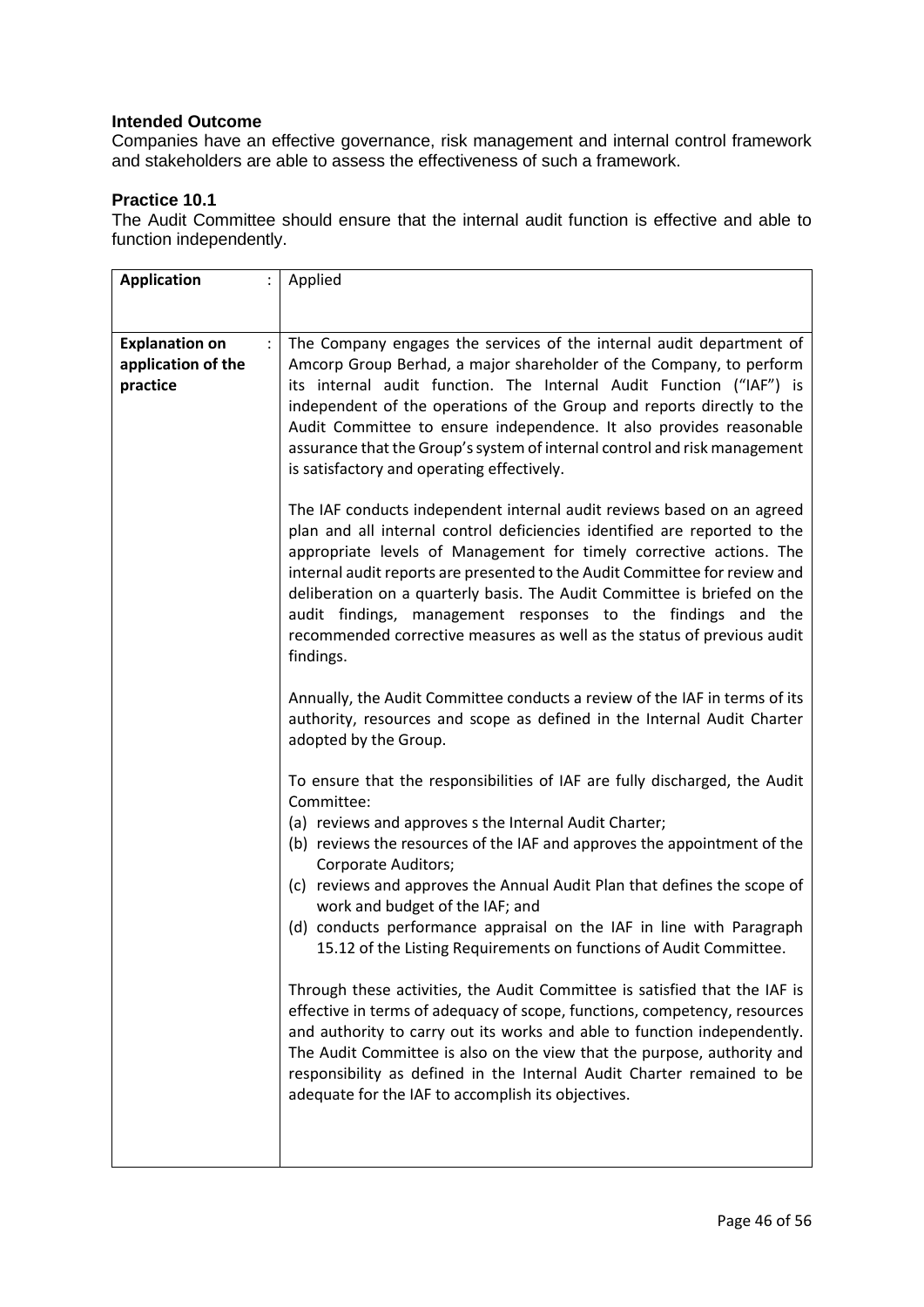|                                                                                                | Throughout the financial year, the Internal Audit personnel also kept<br>themselves abreast of developments in the profession and industry<br>through attendance at trainings aimed at equipping them with relevant<br>skills appropriate to their respective levels.<br>The activities of the IAF during the financial year are set out in the Audit |  |  |
|------------------------------------------------------------------------------------------------|-------------------------------------------------------------------------------------------------------------------------------------------------------------------------------------------------------------------------------------------------------------------------------------------------------------------------------------------------------|--|--|
|                                                                                                | Committee Report on page 66 of the Annual Report 2020.                                                                                                                                                                                                                                                                                                |  |  |
| <b>Explanation for</b><br>departure                                                            |                                                                                                                                                                                                                                                                                                                                                       |  |  |
|                                                                                                |                                                                                                                                                                                                                                                                                                                                                       |  |  |
| Large companies are required to complete the columns below. Non-large companies are encouraged |                                                                                                                                                                                                                                                                                                                                                       |  |  |
| to complete the columns below.                                                                 |                                                                                                                                                                                                                                                                                                                                                       |  |  |
|                                                                                                |                                                                                                                                                                                                                                                                                                                                                       |  |  |
| <b>Measure</b>                                                                                 |                                                                                                                                                                                                                                                                                                                                                       |  |  |
| <b>Timeframe</b>                                                                               |                                                                                                                                                                                                                                                                                                                                                       |  |  |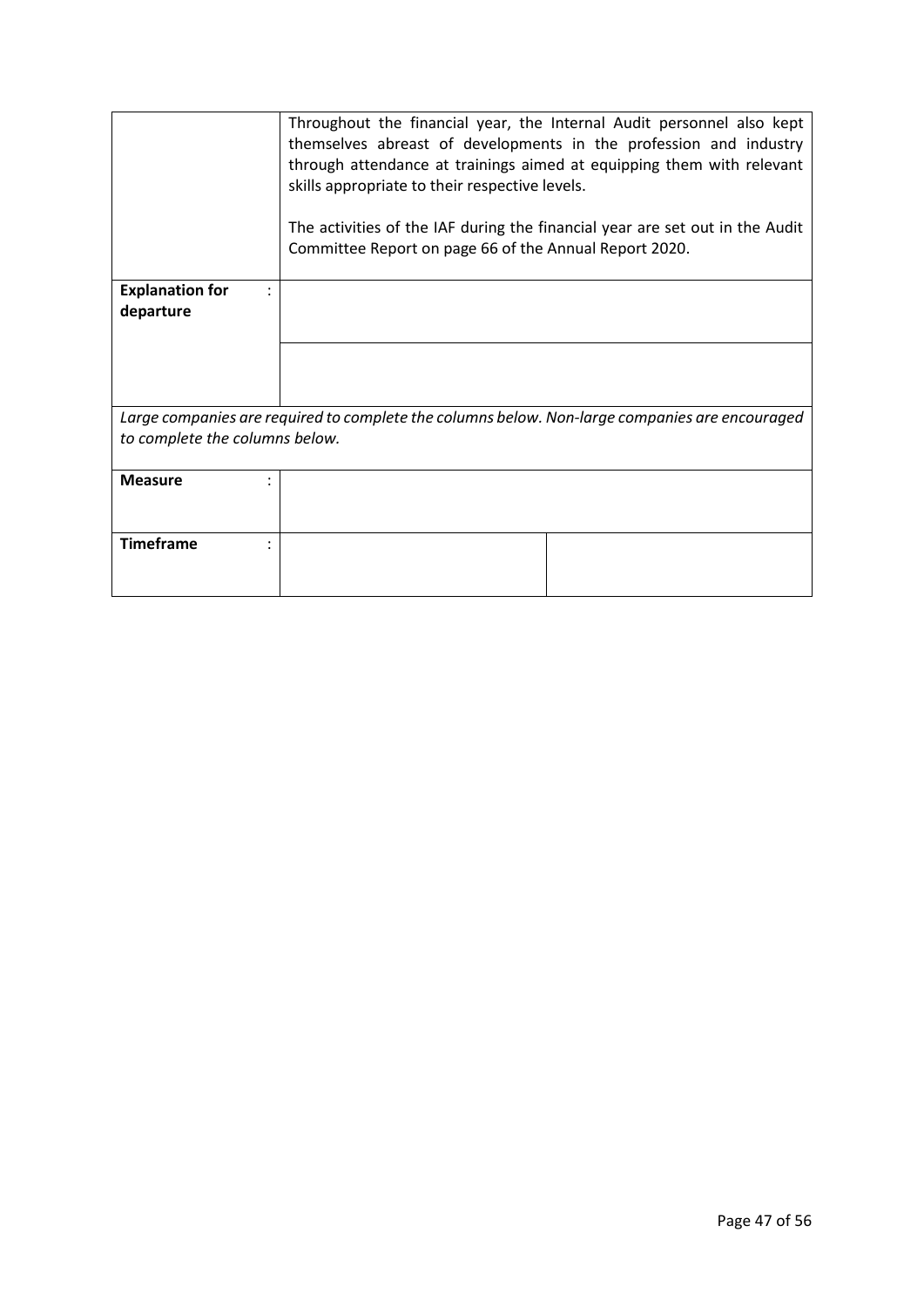Companies have an effective governance, risk management and internal control framework and stakeholders are able to assess the effectiveness of such a framework.

### **Practice 10.2**

The board should disclose–

- whether internal audit personnel are free from any relationships or conflicts of interest, which could impair their objectivity and independence;
- the number of resources in the internal audit department;
- name and qualification of the person responsible for internal audit; and
- whether the internal audit function is carried out in accordance with a recognised framework.

| <b>Application</b>                                      | Applied                                                                                                                                                                                                                                                                                                                                                                                                               |
|---------------------------------------------------------|-----------------------------------------------------------------------------------------------------------------------------------------------------------------------------------------------------------------------------------------------------------------------------------------------------------------------------------------------------------------------------------------------------------------------|
| <b>Explanation on</b><br>application of the<br>practice | The Audit Committee is satisfied that the IAF had maintained their<br>independence and objectivity. Internal Audit personnel are free from any<br>relationships or conflicts of interest. The IAF is appropriately positioned to<br>be free from Management intervention and reports directly to the Audit<br>Committee.                                                                                              |
|                                                         | The Group has engaged the services of the internal audit department of<br>Amcorp Group Berhad, a major shareholder of the Company, to perform<br>its internal audit function. The IAF is headed by Ms. Chia Meng Yee since<br>year 2001. She is a member of The Malaysian Institute of Certified Public<br>Accountants (MICPA).                                                                                       |
|                                                         | Head of Internal Audit is supported by a pool of seven (7) to nine (9) audit<br>executives. The IAF is guided by the International Professional Practices<br>Framework (IPPF), including the Core Principles for the Professional<br>Practice of Internal Auditing, the Code of Ethics, the International<br>Standards for the Professional Practice of Internal Auditing and the<br>Definition of Internal Auditing. |
|                                                         | Full conformance to the IPPF is pending external assessments that must be<br>conducted, at least once every five years, by a qualified, independent<br>assessor or assessment team from outside the organisation.                                                                                                                                                                                                     |
| <b>Explanation for</b>                                  |                                                                                                                                                                                                                                                                                                                                                                                                                       |
| departure                                               |                                                                                                                                                                                                                                                                                                                                                                                                                       |
|                                                         |                                                                                                                                                                                                                                                                                                                                                                                                                       |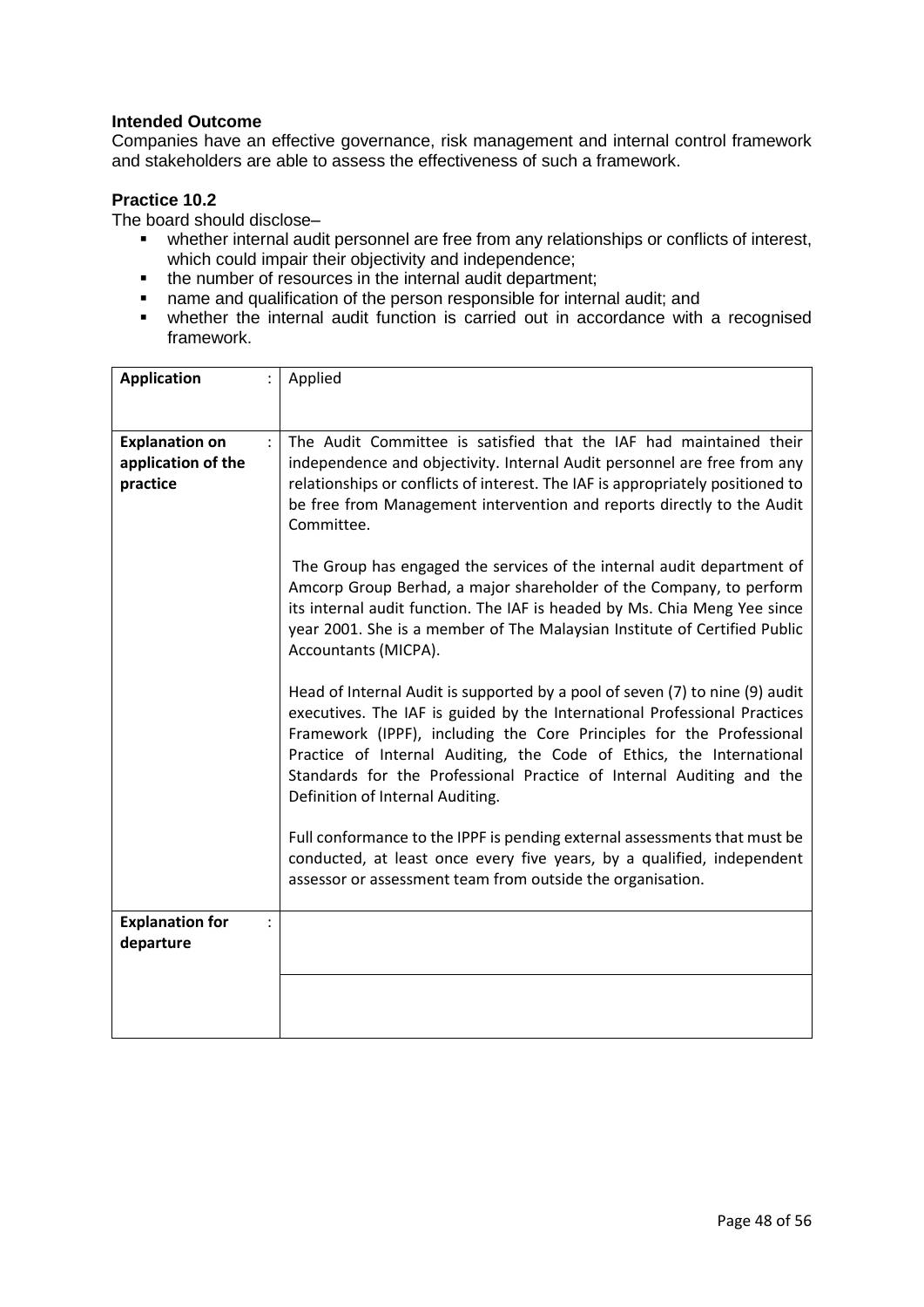| Large companies are required to complete the columns below. Non-large companies are encouraged<br>to complete the columns below. |  |  |  |
|----------------------------------------------------------------------------------------------------------------------------------|--|--|--|
| <b>Measure</b>                                                                                                                   |  |  |  |
| <b>Timeframe</b>                                                                                                                 |  |  |  |
|                                                                                                                                  |  |  |  |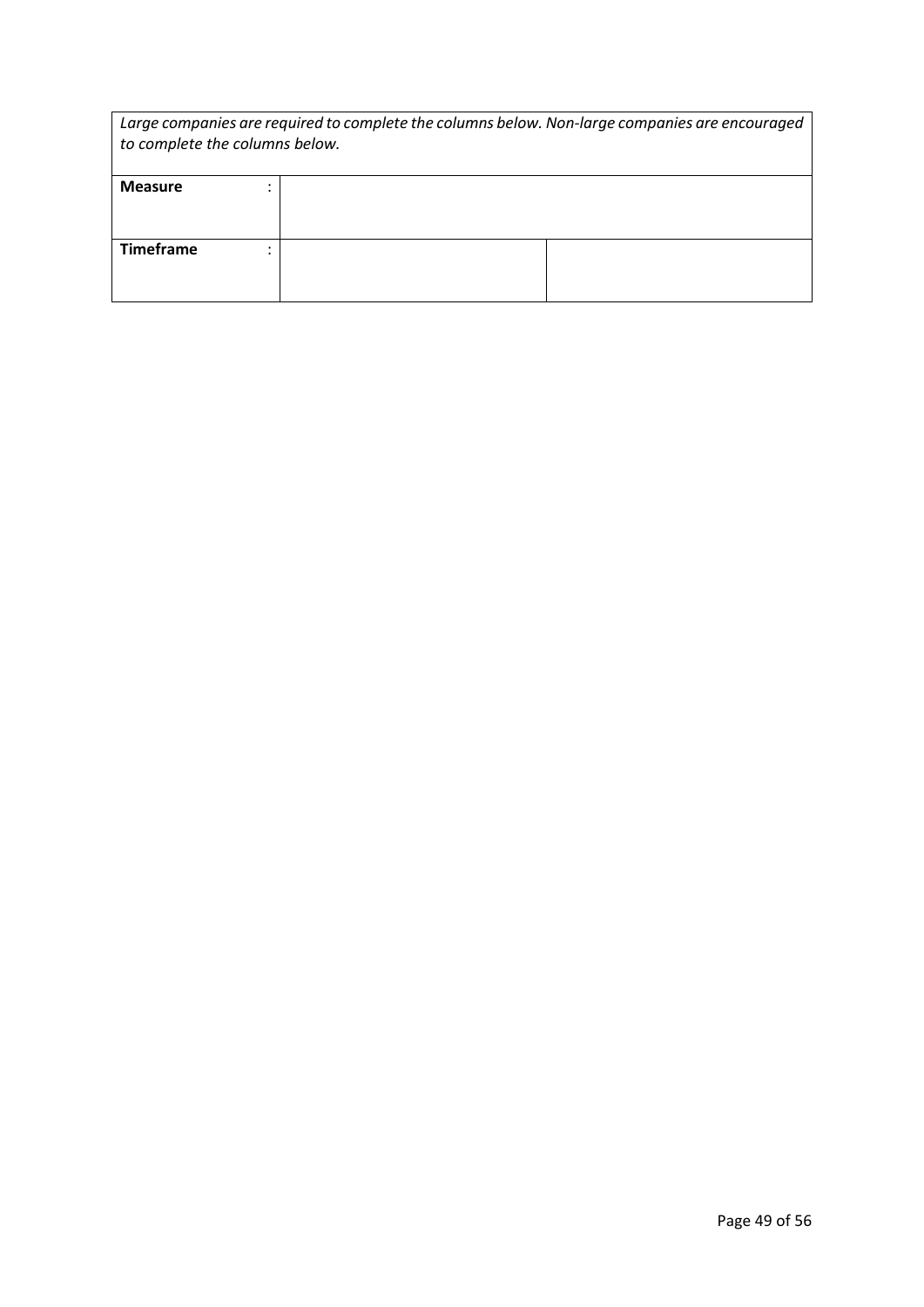There is continuous communication between the company and stakeholders to facilitate mutual understanding of each other's objectives and expectations.

Stakeholders are able to make informed decisions with respect to the business of the company, its policies on governance, the environment and social responsibility.

#### **Practice 11.1**

The board ensures there is effective, transparent and regular communication with its stakeholders.

| <b>Application</b>                                      | Applied                                                                                                                                                                                                                                                                                                                                                                                                                                                                                                                                                                                                                                                                                                                                                                                                          |
|---------------------------------------------------------|------------------------------------------------------------------------------------------------------------------------------------------------------------------------------------------------------------------------------------------------------------------------------------------------------------------------------------------------------------------------------------------------------------------------------------------------------------------------------------------------------------------------------------------------------------------------------------------------------------------------------------------------------------------------------------------------------------------------------------------------------------------------------------------------------------------|
| <b>Explanation on</b><br>application of the<br>practice | The Board acknowledges the importance of timely dissemination of<br>material information to the shareholders, investors and public at large. As<br>such, the Board is committed to providing all stakeholders with accurate,<br>useful and timely information about the Company, its businesses and its<br>activities in conformity with the disclosure requirements.                                                                                                                                                                                                                                                                                                                                                                                                                                            |
|                                                         | Corporate Disclosure Policies<br>While the Company endeavours to provide as much information as<br>possible to its shareholders and stakeholders, the Company is mindful of<br>the legal and regulatory framework governing the release of material and<br>price-sensitive information.                                                                                                                                                                                                                                                                                                                                                                                                                                                                                                                          |
|                                                         | Apart from adhering to and complying with the disclosure requirements of<br>the Listing Requirements, the Board also observes the Corporate Disclosure<br>Guide issued by Bursa Securities which can be viewed from the website of<br>Bursa Securities at www.bursamalaysia.com.                                                                                                                                                                                                                                                                                                                                                                                                                                                                                                                                 |
|                                                         | The Board is entrusted to review and approve the relevant financial results<br>and other important announcements to ensure full compliance with<br>regulatory authorities' disclosure requirements. The financial statements<br>and material and price-sensitive information are disseminated and publicly<br>released on a timely basis to ensure effective dissemination of information<br>relating to the Group.                                                                                                                                                                                                                                                                                                                                                                                              |
|                                                         | <b>Effective Dissemination of Information</b>                                                                                                                                                                                                                                                                                                                                                                                                                                                                                                                                                                                                                                                                                                                                                                    |
|                                                         | The Company maintains a corporate website at www.rce.com.my which<br>serves as a key communication channel for the Company to reach its<br>shareholders and general public. The Company's website provides detailed<br>information on the Group's businesses, commitments and latest<br>developments. Corporate and financial information of the Group, press<br>releases, as well as the Company's Annual Reports, circulars to<br>shareholders and announcements released to Bursa Securities are also<br>made available to the public through the Company's website. Public could<br>request for information or raise queries through the Company's website<br>via online IR enquiry form, by email or phone. The contact details for<br>investor relation matters are provided on the Company's website. The |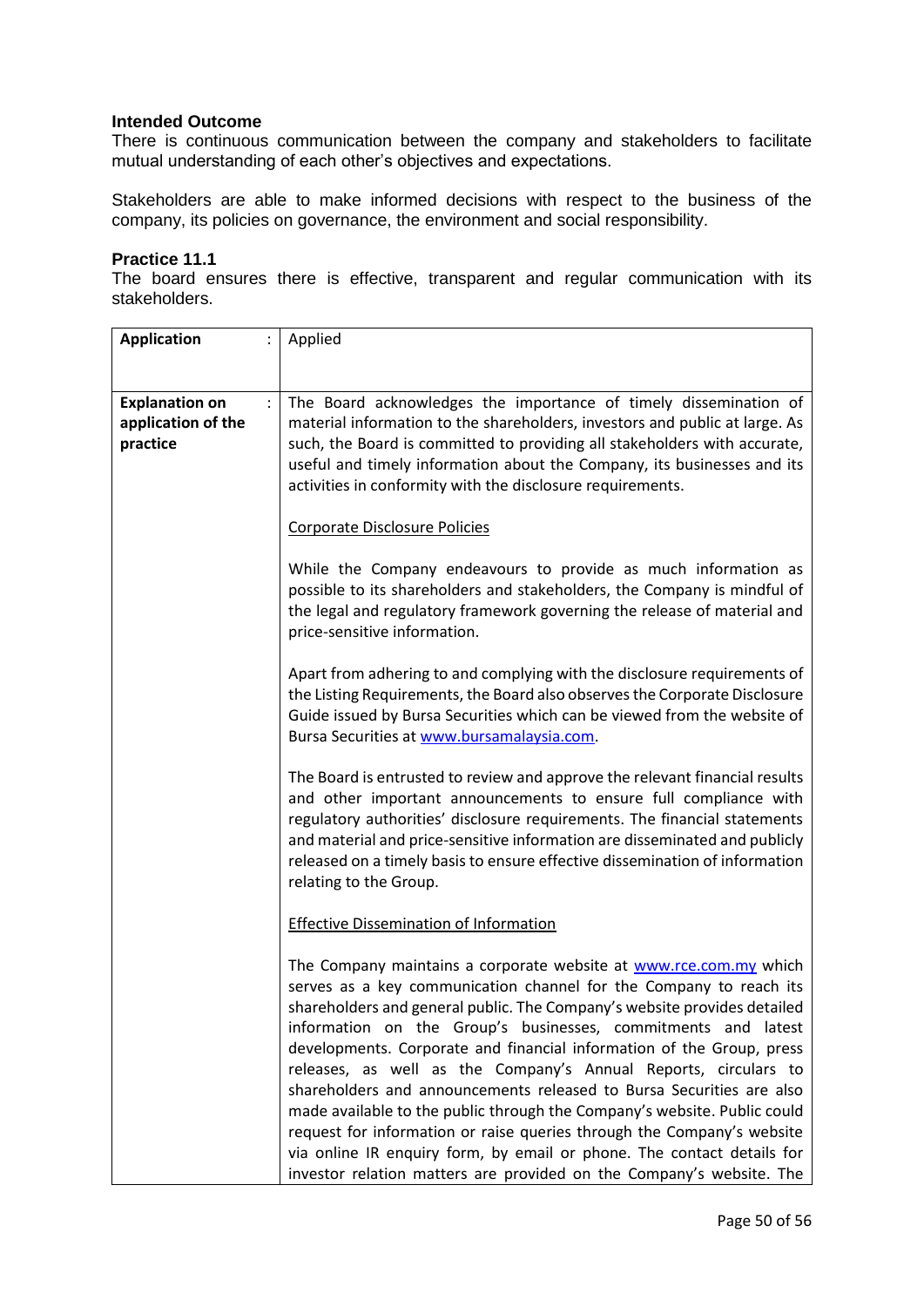|                                                                                                                                  | website also has an e-mail alert service where shareholders and anyone<br>who are interested may register to receive an email whenever there is new<br>information of the Company (i.e. announcements, updates) posted to the<br>Company's website.                                                                                                                                                                                                                                                                |
|----------------------------------------------------------------------------------------------------------------------------------|--------------------------------------------------------------------------------------------------------------------------------------------------------------------------------------------------------------------------------------------------------------------------------------------------------------------------------------------------------------------------------------------------------------------------------------------------------------------------------------------------------------------|
|                                                                                                                                  | <b>Effective Communication and Proactive Engagement</b>                                                                                                                                                                                                                                                                                                                                                                                                                                                            |
|                                                                                                                                  | The Board also encourages and values dialogues with its investors and<br>other stakeholders as it believes that an effective investor relationship<br>enhances value for its stakeholders. The industrial relations team organises<br>briefings with analysts and fund managers on a regular basis, while<br>roadshows with institutional/prospective investors are held occasionally,<br>to ensure the Group's aspirations, latest operational and financial<br>developments are communicated in a timely manner. |
|                                                                                                                                  | General Meetings are the primary platforms for two-way interaction<br>between the shareholders and Board/Management of the Company.<br>Shareholders always be encouraged to participate actively in the meetings.                                                                                                                                                                                                                                                                                                  |
| <b>Explanation for</b><br>departure                                                                                              |                                                                                                                                                                                                                                                                                                                                                                                                                                                                                                                    |
|                                                                                                                                  |                                                                                                                                                                                                                                                                                                                                                                                                                                                                                                                    |
| Large companies are required to complete the columns below. Non-large companies are encouraged<br>to complete the columns below. |                                                                                                                                                                                                                                                                                                                                                                                                                                                                                                                    |
| <b>Measure</b>                                                                                                                   |                                                                                                                                                                                                                                                                                                                                                                                                                                                                                                                    |
| <b>Timeframe</b>                                                                                                                 |                                                                                                                                                                                                                                                                                                                                                                                                                                                                                                                    |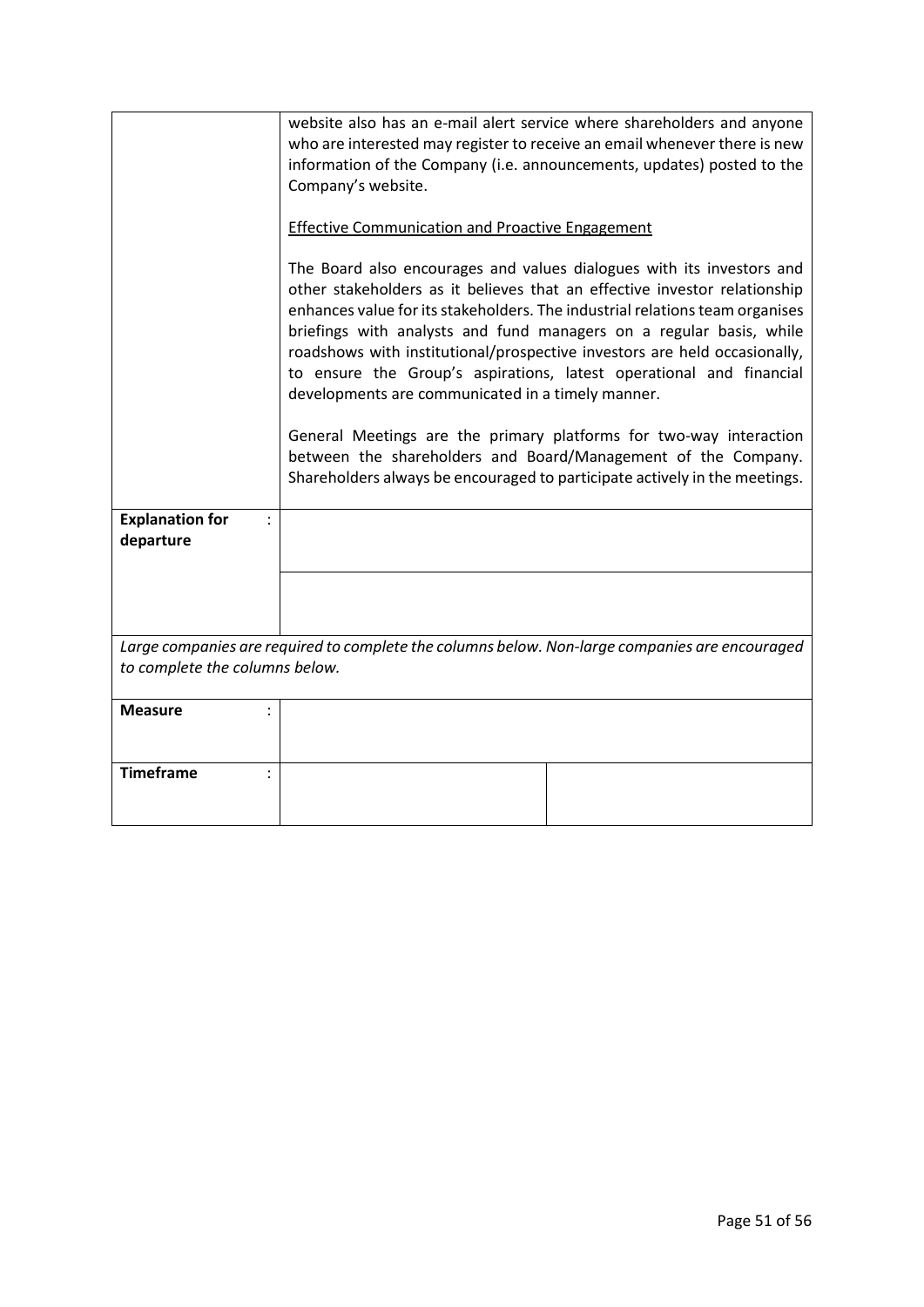There is continuous communication between the company and stakeholders to facilitate mutual understanding of each other's objectives and expectations.

Stakeholders are able to make informed decisions with respect to the business of the company, its policies on governance, the environment and social responsibility.

#### **Practice 11.2**

Large companies are encouraged to adopt integrated reporting based on a globally recognised framework.

| <b>Application</b>             | Departure                                                                                      |  |
|--------------------------------|------------------------------------------------------------------------------------------------|--|
|                                |                                                                                                |  |
|                                |                                                                                                |  |
| <b>Explanation on</b><br>٠     |                                                                                                |  |
| application of the             |                                                                                                |  |
|                                |                                                                                                |  |
| practice                       |                                                                                                |  |
|                                |                                                                                                |  |
| <b>Explanation for</b>         | The Company is not a Large Company as defined by MCCG.                                         |  |
| departure                      |                                                                                                |  |
|                                |                                                                                                |  |
|                                |                                                                                                |  |
|                                |                                                                                                |  |
|                                |                                                                                                |  |
|                                |                                                                                                |  |
|                                | Large companies are required to complete the columns below. Non-large companies are encouraged |  |
| to complete the columns below. |                                                                                                |  |
|                                |                                                                                                |  |
| <b>Measure</b><br>٠            |                                                                                                |  |
|                                |                                                                                                |  |
|                                |                                                                                                |  |
|                                |                                                                                                |  |
| <b>Timeframe</b><br>٠          |                                                                                                |  |
|                                |                                                                                                |  |
|                                |                                                                                                |  |
|                                |                                                                                                |  |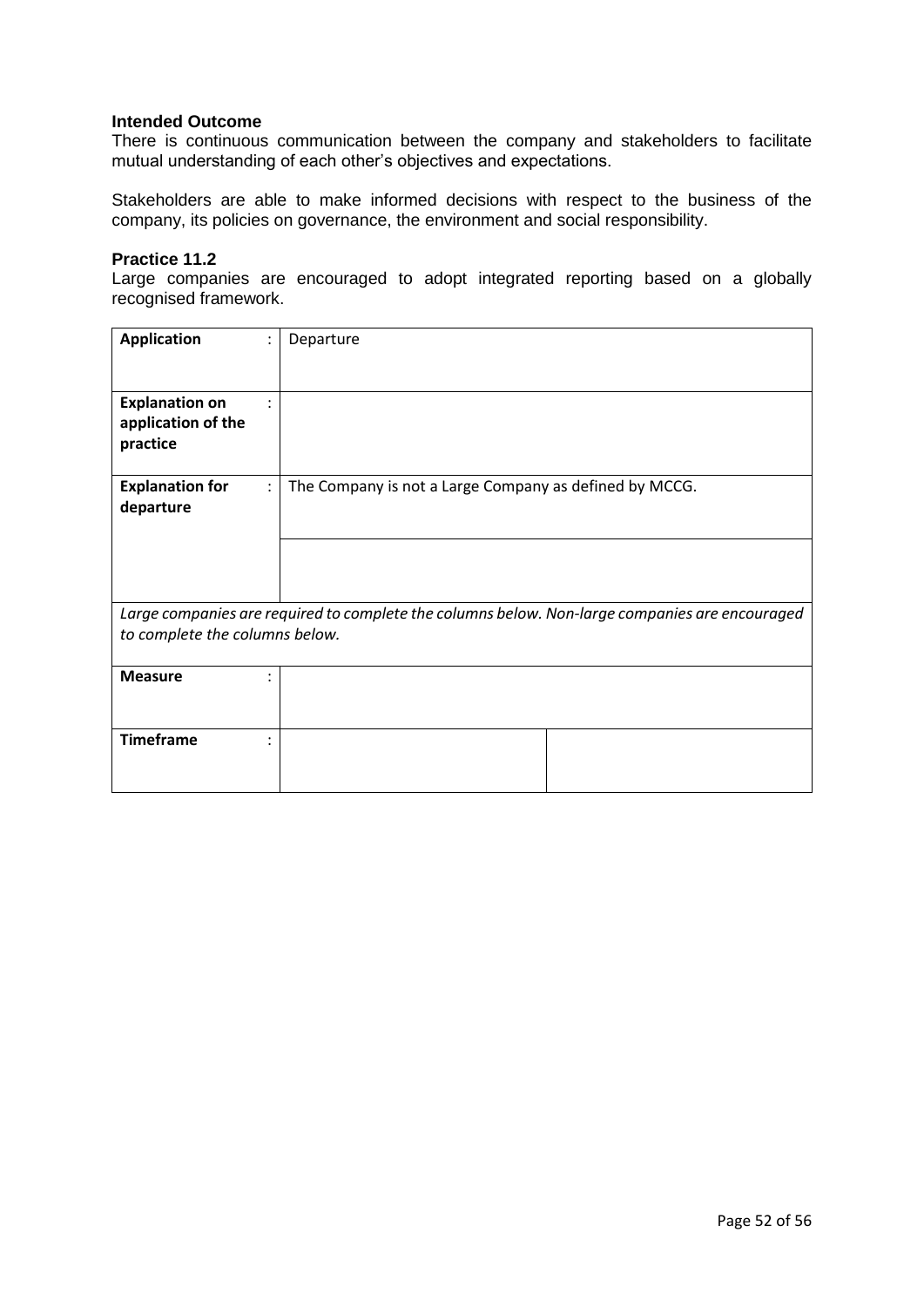Shareholders are able to participate, engage the board and senior management effectively and make informed voting decisions at General Meetings.

## **Practice 12.1**

Notice for an Annual General Meeting should be given to the shareholders at least 28 days prior to the meeting.

| <b>Application</b>                      | Applied                                                                                                                                                                                                                                                                |
|-----------------------------------------|------------------------------------------------------------------------------------------------------------------------------------------------------------------------------------------------------------------------------------------------------------------------|
|                                         |                                                                                                                                                                                                                                                                        |
| <b>Explanation on</b><br>$\ddot{\cdot}$ | The Company issued the notice of its AGM to shareholders at least 28 days                                                                                                                                                                                              |
| application of the                      | before the AGM, well in advance of the 21-day requirement under the                                                                                                                                                                                                    |
| practice                                | Companies Act 2016 and the Listing Requirements of Bursa Securities. The<br>additional time given to shareholders allows them to make the necessary<br>arrangements to attend and participate in person or through corporate<br>representatives, proxies or attorneys. |
|                                         | The AGM notice includes details of the resolutions proposed along with<br>relevant explanatory note to enable shareholders to make informed<br>decisions in exercising their voting rights.                                                                            |
|                                         | The notice is also published via nationally circulated newspaper as required<br>under Listing Requirements and is made available on the Company's<br>website.                                                                                                          |
|                                         | In 2019, the Company held its AGM on 28 August 2019 with the notice of<br>AGM and Annual Report 2019 issued on 26 July 2019 (this being more than<br>28 days before the meeting).                                                                                      |
| <b>Explanation for</b><br>departure     |                                                                                                                                                                                                                                                                        |
|                                         |                                                                                                                                                                                                                                                                        |
|                                         |                                                                                                                                                                                                                                                                        |
|                                         | Large companies are required to complete the columns below. Non-large companies are encouraged                                                                                                                                                                         |
| to complete the columns below.          |                                                                                                                                                                                                                                                                        |
| <b>Measure</b>                          |                                                                                                                                                                                                                                                                        |
| <b>Timeframe</b>                        |                                                                                                                                                                                                                                                                        |
|                                         |                                                                                                                                                                                                                                                                        |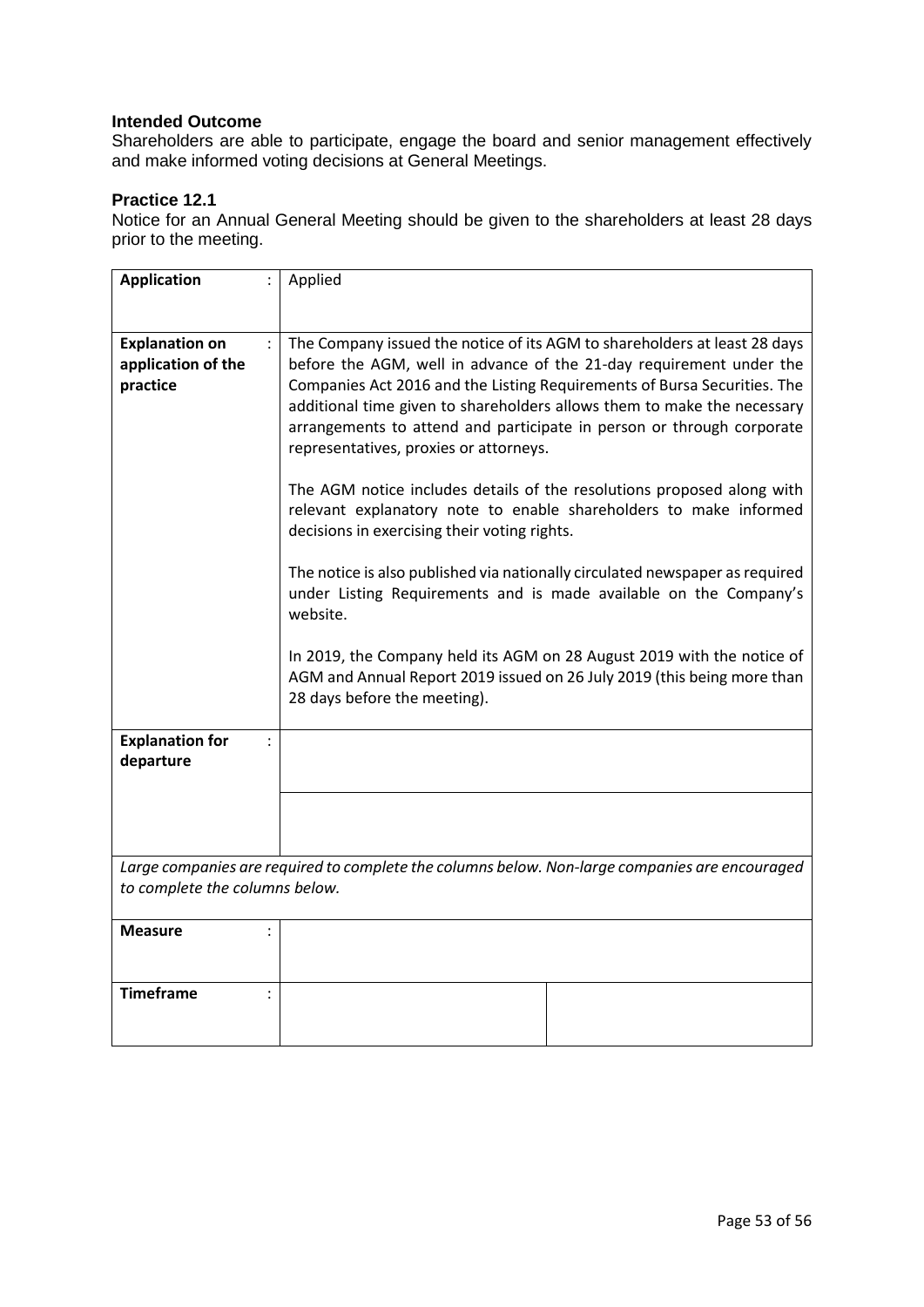Shareholders are able to participate, engage the board and senior management effectively and make informed voting decisions at General Meetings.

# **Practice 12.2**

All directors attend General Meetings. The Chair of the Audit, Nominating, Risk Management and other committees provide meaningful response to questions addressed to them.

| <b>Application</b>                                                                             | Applied                                                                                                                                                                                                                                                                                                                                                                                                                 |
|------------------------------------------------------------------------------------------------|-------------------------------------------------------------------------------------------------------------------------------------------------------------------------------------------------------------------------------------------------------------------------------------------------------------------------------------------------------------------------------------------------------------------------|
| <b>Explanation on</b><br>application of the<br>practice                                        | To ensure effective participation of and engagement with shareholders at<br>the 65th AGM held on 28 August 2019, all members of the Board were<br>present at the meeting to respond to the questions raised by the<br>shareholders and proxies. Apart from Directors, Senior Management and<br>External Auditors also attended the said AGM.<br>At the 65th AGM, the Board together with the CEO, Group Chief Financial |
|                                                                                                | Officer and Senior Management addressed various questions from the<br>shareholders and proxies. The Company also shared its responses to the<br>questions raised by Minority Shareholders Watch Group prior to the AGM<br>which was briefed by the CEO. The chairpersons of the respective Board<br>Committees were present and where required, addressed questions during<br>the meeting.                              |
| <b>Explanation for</b><br>departure                                                            |                                                                                                                                                                                                                                                                                                                                                                                                                         |
|                                                                                                |                                                                                                                                                                                                                                                                                                                                                                                                                         |
| Large companies are required to complete the columns below. Non-large companies are encouraged |                                                                                                                                                                                                                                                                                                                                                                                                                         |
| to complete the columns below.                                                                 |                                                                                                                                                                                                                                                                                                                                                                                                                         |
| <b>Measure</b>                                                                                 |                                                                                                                                                                                                                                                                                                                                                                                                                         |
| <b>Timeframe</b>                                                                               |                                                                                                                                                                                                                                                                                                                                                                                                                         |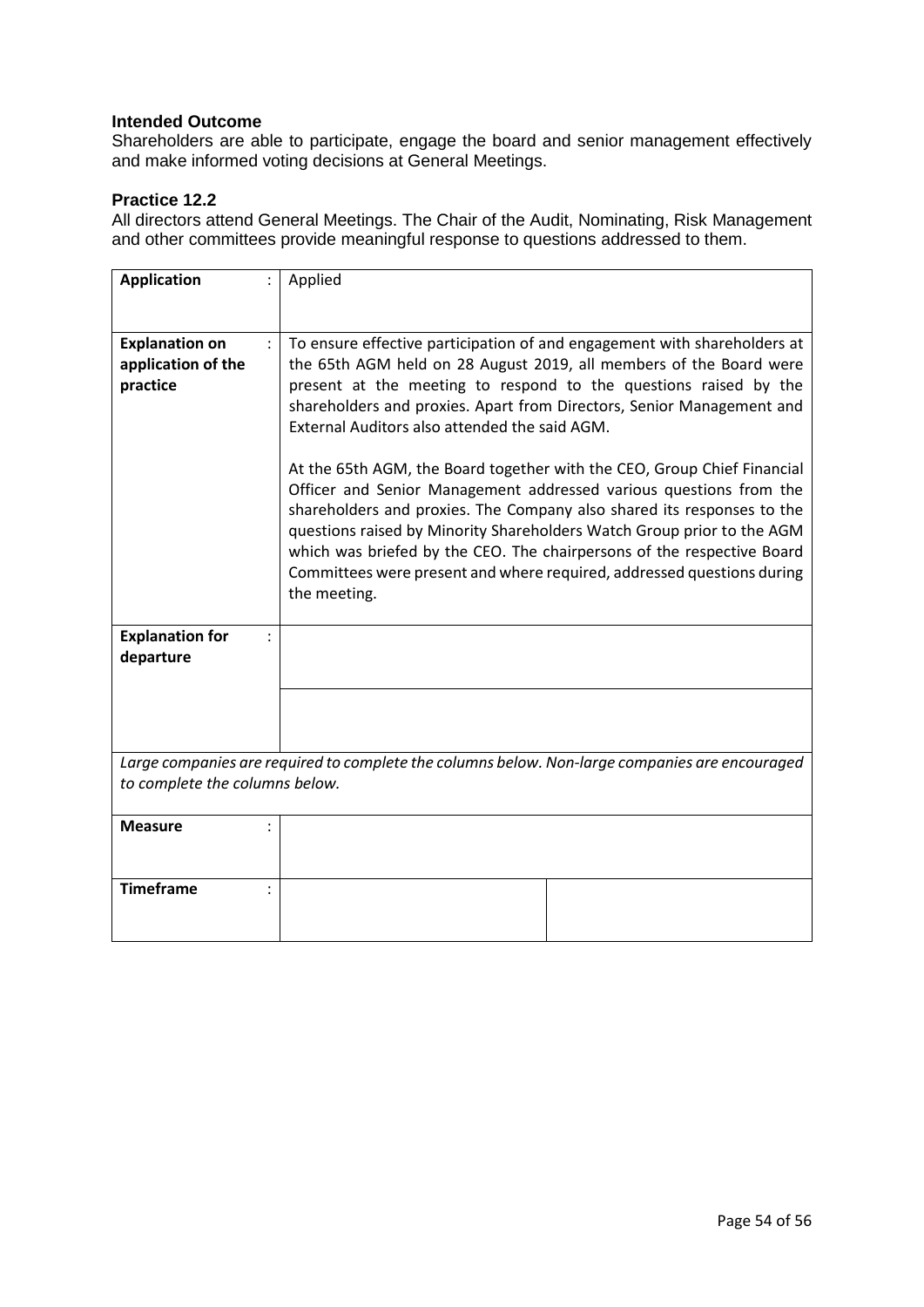Shareholders are able to participate, engage the board and senior management effectively and make informed voting decisions at General Meetings.

### **Practice 12.3**

Listed companies with a large number of shareholders or which have meetings in remote locations should leverage technology to facilitate–

- **i** including voting in absentia; and
- **F** remote shareholders' participation at General Meetings.

| <b>Application</b>                                                                             | Applied                                                                                                                                                                                                                                                                                                                                                                                                                                                                                                                                                                                                                                                                               |  |
|------------------------------------------------------------------------------------------------|---------------------------------------------------------------------------------------------------------------------------------------------------------------------------------------------------------------------------------------------------------------------------------------------------------------------------------------------------------------------------------------------------------------------------------------------------------------------------------------------------------------------------------------------------------------------------------------------------------------------------------------------------------------------------------------|--|
| <b>Explanation on</b>                                                                          | The Company has been leveraging on technology to facilitate electronic                                                                                                                                                                                                                                                                                                                                                                                                                                                                                                                                                                                                                |  |
| application of the                                                                             | poll voting since its AGM held in 2016.                                                                                                                                                                                                                                                                                                                                                                                                                                                                                                                                                                                                                                               |  |
| practice                                                                                       |                                                                                                                                                                                                                                                                                                                                                                                                                                                                                                                                                                                                                                                                                       |  |
|                                                                                                | In view of the COVID-19 pandemic and having regard for the well-being and<br>safety of our shareholders, the Company will be conducting its AGM in<br>September 2020 fully virtual and through live-streaming from the<br>broadcast venue. This allows shareholders to participate, pose questions<br>(via real time submission of typed texts) and vote remotely via the Remote<br>Participation and Voting facilities provided by the Poll Administrator,<br>SS E Solutions Sdn. Bhd. through Securities Services e-Portal at<br>https://sshsb.net.my/. The virtual AGM is in compliance with the<br>Company's Constitution, Companies Act 2016 and other<br>legal<br>requirements. |  |
| <b>Explanation for</b>                                                                         |                                                                                                                                                                                                                                                                                                                                                                                                                                                                                                                                                                                                                                                                                       |  |
| departure                                                                                      |                                                                                                                                                                                                                                                                                                                                                                                                                                                                                                                                                                                                                                                                                       |  |
|                                                                                                |                                                                                                                                                                                                                                                                                                                                                                                                                                                                                                                                                                                                                                                                                       |  |
|                                                                                                |                                                                                                                                                                                                                                                                                                                                                                                                                                                                                                                                                                                                                                                                                       |  |
|                                                                                                |                                                                                                                                                                                                                                                                                                                                                                                                                                                                                                                                                                                                                                                                                       |  |
| Large companies are required to complete the columns below. Non-large companies are encouraged |                                                                                                                                                                                                                                                                                                                                                                                                                                                                                                                                                                                                                                                                                       |  |
| to complete the columns below.                                                                 |                                                                                                                                                                                                                                                                                                                                                                                                                                                                                                                                                                                                                                                                                       |  |
| <b>Measure</b>                                                                                 |                                                                                                                                                                                                                                                                                                                                                                                                                                                                                                                                                                                                                                                                                       |  |
|                                                                                                |                                                                                                                                                                                                                                                                                                                                                                                                                                                                                                                                                                                                                                                                                       |  |
| <b>Timeframe</b>                                                                               |                                                                                                                                                                                                                                                                                                                                                                                                                                                                                                                                                                                                                                                                                       |  |
|                                                                                                |                                                                                                                                                                                                                                                                                                                                                                                                                                                                                                                                                                                                                                                                                       |  |
|                                                                                                |                                                                                                                                                                                                                                                                                                                                                                                                                                                                                                                                                                                                                                                                                       |  |